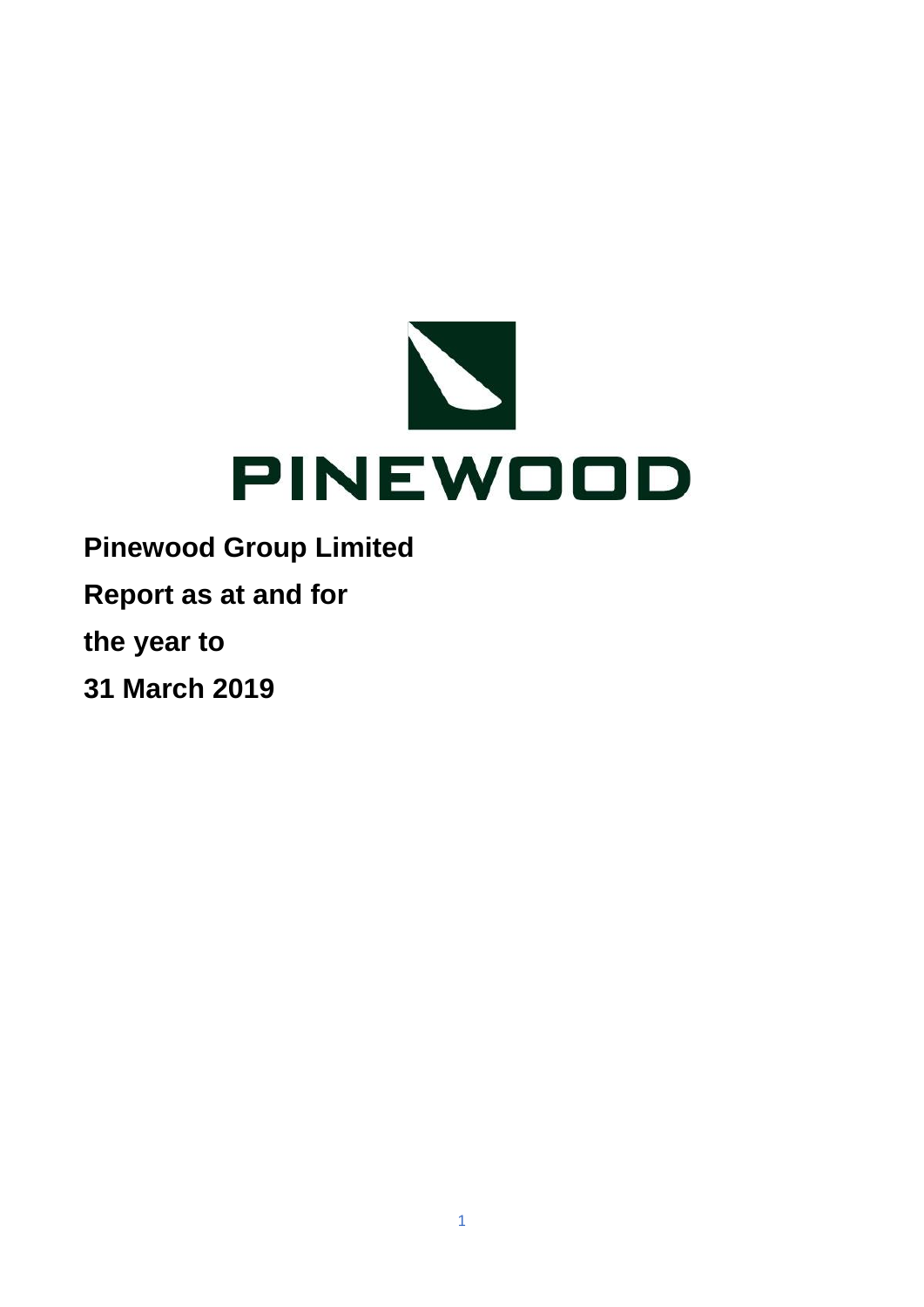# **Full Year 2018/19 and fourth quarter highlights**

# **Operational and industry highlights**

- Demand for production space continues to be robust at both Pinewood and Shepperton.
- Continued strong stage occupancy<sup>1</sup> of 94% in FY 2018/19 at our UK studios (FY 2017/18: 96%).
- UK spend for film in FY 2018/19 of £1.8 billion, including £1.5 billion of inward investment and coproduction spend, broadly in line with FY 2017/18.
- Record year for UK spend on High End Television production (FY 2018/19 was £1.2 billion versus £1.1 billion in FY 2017/18).

# **Strategic highlights**

- Netflix: The Group agreed a multi-year contract with Netflix to create a dedicated production hub at Shepperton Studios featuring 14 sound stages, workshops and office space. The contract which starts in October 2019 will increase occupancy and profitability of the studio.
- Shepperton Masterplan: Outline planning permission for the improvement and expansion of Shepperton Studios was issued by Spelthorne Borough Council on 4 July 2019. Detailed design of the scheme is underway.
- Pinewood East Phase II: Construction of c. 200,000 sq. ft. of production accommodation remains on time and on budget. Sir Robert McAlpine, the contractor, started work in August 2018 and completion is expected in autumn 2019.
- Real estate optimisation: A programme to improve the existing studios by redeveloping or refurbishing certain assets to enhance yield. Three projects have been completed and a further three are being designed and procured. The Group will continue to assess feasibility and implement projects in phases over the coming months.
- Land acquisition: The acquisition of Alderbourne Farm, c. 80 acres adjacent to Pinewood Studios was completed in February 2019.

# **Financial highlights**

The table below provides an overview of key performance indicators for the period:

|                                | Year<br>to date<br>31 Mar 2019<br>£'000 | Year<br>to date<br>31 Mar 2018<br>£'000 | 3 month<br>period ended<br>31 Mar 2019<br>£'000 | 3 month<br>period ended<br>31 Mar 2018<br>£'000 |
|--------------------------------|-----------------------------------------|-----------------------------------------|-------------------------------------------------|-------------------------------------------------|
| Turnover (Media Services)      | 85,928                                  | 79,690                                  | 22,331                                          | 19,160                                          |
| Adjusted EBITDA                | 44,672                                  | 42,338                                  | 11,759                                          | 10,545                                          |
| Adjusted EBITDA margins        | 52.0%                                   | 53.1%                                   | 52.7%                                           | 55.0%                                           |
| Cash generated from operations | 52,748                                  | 23,624                                  | 17,988                                          | 9,078                                           |
| Capital expenditure            | (42,077)                                | (6, 399)                                | (20,760)                                        | (1, 194)                                        |
| Adjusted net debt              | (210, 257)                              | (207,681)                               | (210,257)                                       | (207,681)                                       |

# *Turnover*

Turnover (Media Services) increased by 7.8% to £85.9 million in FY 2018/19 (FY 2017/18: £79.7 million). Backed by strong studio occupancy levels, the increase is principally due to production scheduling resulting in higher revenue from workshop and office space, fees from the resale of certain production accommodation, rate increases and a higher volume of projects in the post-production business.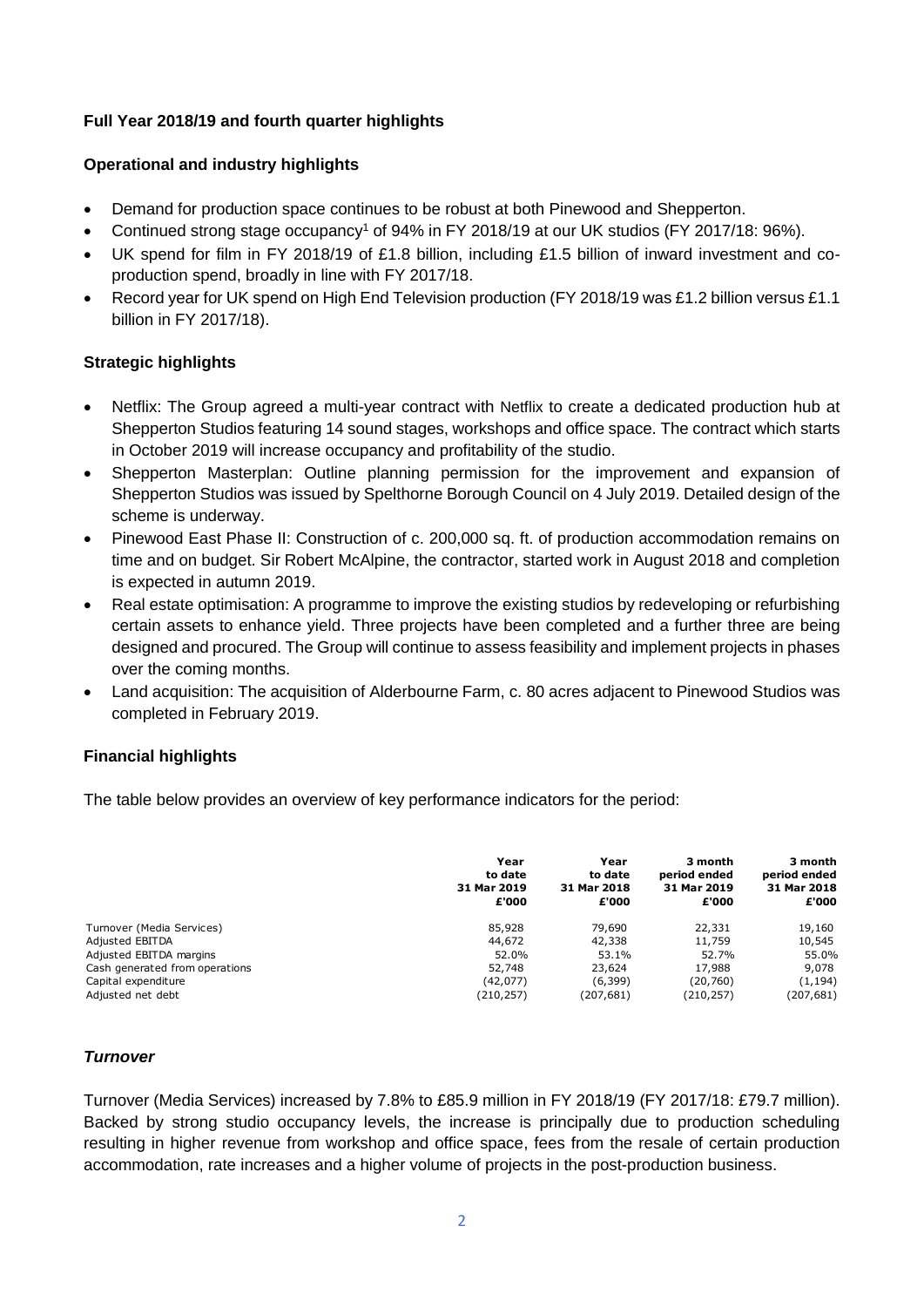# *Adjusted EBITDA*

Adjusted EBITDA increased to £44.7 million in FY 2018/19 from £42.3 million in FY 2017/18. This is supported by increased revenue as commented before, coupled with (i) an improvement in gross margins in the UK business following the cessation of a number of non-core, loss making activities, (ii) a decrease in both selling and distribution costs and recurring administrative expenses, offset by (iii) reduced activity in Atlanta and the expiry of a one-off consultancy contract in China.

# *Cash flow and capital expenditure*

Cash generated from operations, before interest and tax receipts/payments, increased by £29.1 million to £52.7 million (FY 2017/18: £23.6 million). Cash flow from operating activities before movements in working capital increased by £6.7 million, reflecting the strong growth from our UK operations. In addition, there were changes in working capital in both years, driven by the timing of receipts from some of our leases around the financial year end dates. Lease receipts of c.£10 million in relation to FY 2017/18 were received early in FY17, whilst FY 2018/19 saw the early receipt of similar amounts in respect of FY 20 together with amounts for FY 2018/19.

Capital expenditure increased to £42.1 million in FY 2018/19 from £6.4 million in FY 2017/18 (excluding the loan to parent of £127.5m). This reflects the planned investment into the Company's strategic initiatives of Pinewood East Phase II, the purchase of Alderbourne Farm adjacent to Pinewood and real estate optimisation activity.

|                                                   | Year ended<br>31 March 2019<br>£'000 | Year ended<br>31 March 2018<br>£'000 | 3 month<br>period ended<br>31 March 2019<br>£'000 | 3 month<br>period ended<br>31 March 2018<br>£'000 |
|---------------------------------------------------|--------------------------------------|--------------------------------------|---------------------------------------------------|---------------------------------------------------|
| Profit on ordinary activities after taxation      | 21,321                               | 24,358                               | 5.346                                             | 7.187                                             |
| Net Interest payable                              | 6.200                                | 2.294                                | 1.857                                             | 156                                               |
| Tax charge on profit on ordinary activities       | 6.059                                | 5.905                                | 2.065                                             | 680                                               |
| Depreciation of property, plant and equipment     | 8.707                                | 8.811                                | 2.204                                             | 2,239                                             |
| Amoritisation of goodwill                         | 560                                  | 560                                  | 140                                               | 140                                               |
| <b>Exceptional items</b>                          | 873                                  | (549)                                | 199                                               | (405)                                             |
| Operating loss attibutable to Media Investment    | $\Omega$                             | 905                                  | (60)                                              | 518                                               |
| Loss on disposal of property, plant and equipment | 952                                  | 54                                   | 8                                                 | 30                                                |
| <b>Adjusted EBITDA</b>                            | 44,672                               | 42.338                               | 11.759                                            | 10,545                                            |

# *Reconciliation of profit on ordinary activities after taxation/profit after tax to adjusted EBITDA*

# *Adjusted Net debt and liquidity,*

Adjusted net debt as at 31 March 2019 stood at £210.3 million with a cash balance of £39.9 million versus the position as at 31 March 2018 when adjusted net debt stood at £207.7 million and cash balance at £43.0 million. The Company has invested £42.1 million, principally, in long term capital expenditure during the year ending 31 March 2019 (as noted above) and generated a net cash inflow from operating activities of £39.6 million.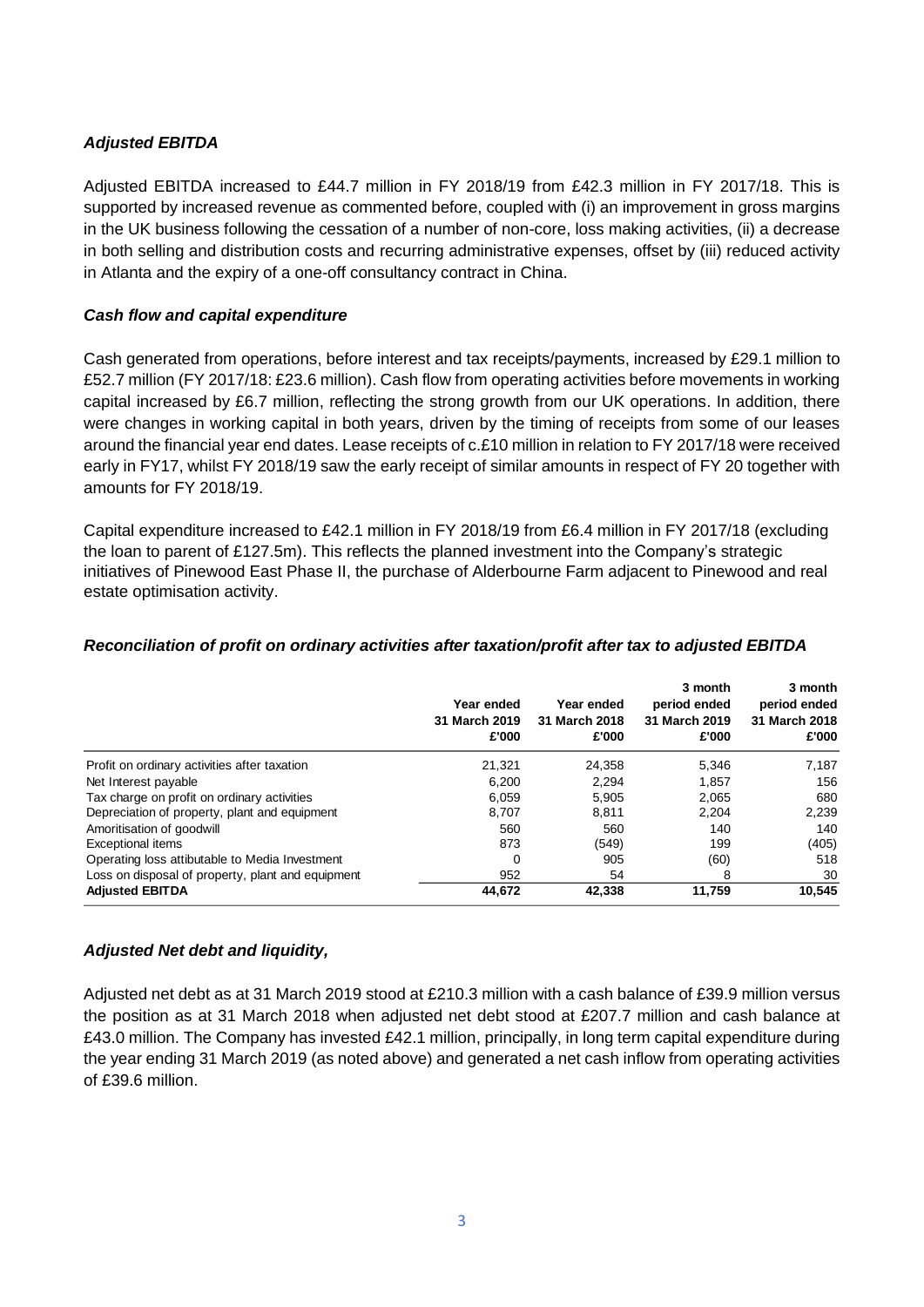# **Paul Golding, CEO, commented**

As expected, the demand for our UK facilities at Pinewood and Shepperton Studios remains strong and the results of the fourth quarter are in line with our expectations.

We have made very good progress on our core business and strategic initiatives. Most notable, is the Netflix agreement that was recently signed and the outline planning permission that was granted for our Shepperton masterplan. The consent positions us well to meet the demand from productions and thus remain the leading provider of stage space in the UK. Importantly, the expansion at Pinewood East remains on time and on budget, with completion due in the autumn of this year.

The Group continues to perform well with good visibility for the year ahead.

Finally, I would like to thank Chris Naisby, our former Finance Director, who leaves us later this month after 18 years with the company. Chris has contributed much during his time at Pinewood and he leaves with our best wishes for the future.

# **General information**

Pinewood is the leading independent provider of the real estate that is required for the production of film and television content. Founded in 1936 and headquartered in the United Kingdom, Pinewood owns premium, large-scale facilities also known as studios, for hosting film, television and other media productions. The freehold studios are located in prime locations near London and make Pinewood a preferred choice for major film production companies, including Disney, Universal Studios and Warner Bros. Pinewood branded studios have hosted over 2,000 films, among them 158 Oscar winners, 215 BAFTA winners and numerous blockbuster film productions with budgets of over \$100.0 million.

# **Presentation of financial information**

Unless otherwise indicated, the financial information presented in this report is the historical consolidated financial information of the Group.

This report includes or derives information from the following financial sources:

- The unaudited consolidated financial information of the Group as of and for the 3 months ended 31 March 2019 ("Q4 2018/19", "Q4 FY19"), and the comparative period as of and for the 3 months ended 31 March 2018 ("Q4 2017/18" or "Q4 FY18"), prepared in accordance with FRS 102.
- The audited consolidated financial information of the Group as of and for the year ended 31 March 2019 ("FY 2018/19", or "FY19"), and the comparative period as of and for the year ended 31 March 2018 ("FY 2017/18", or "FY18"), prepared in accordance with FRS 102.
- The audited consolidated financial information of the Group as of and for the year ended 31 March 2019 and year ended 31 March 2018 are prepared in accordance with FRS 102. The financial year for the Group runs from 1 April following the previous financial year end to 31 March each calendar year.

# **Further information for the noteholders**

This report was prepared in accordance with the indenture dated 13 December 2017 among Pinewood Finco PLC, as issuer, the guarantors named therein, Deutsche Trustee Company Limited, as Trustee, and Deutsche Bank AG London Branch, as security agent and as paying agent.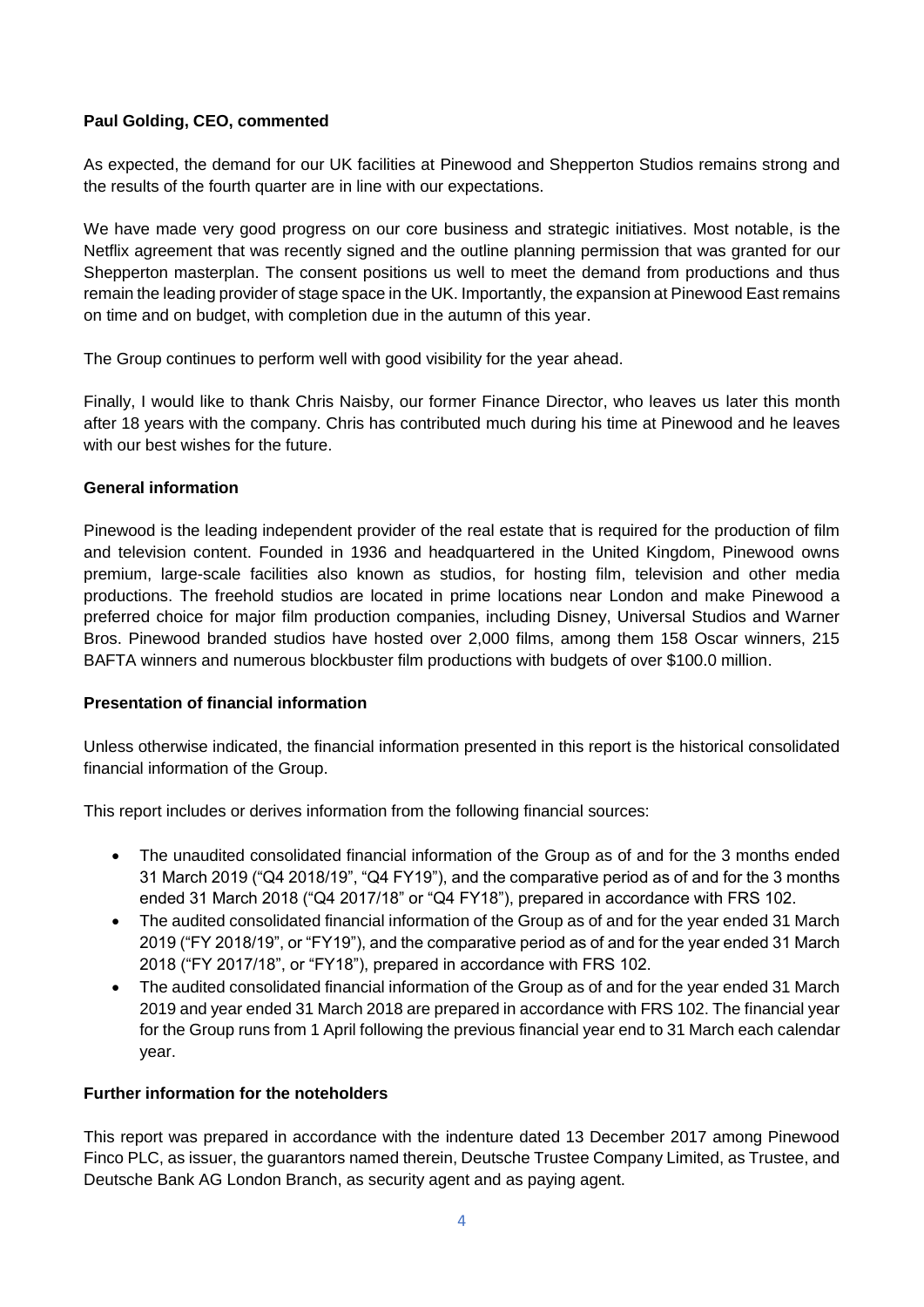This report may include forward-looking statements. All statements other than statements of historical fact included in this report, including those regarding the Group's financial position, business and acquisition strategy, plans and objectives of management for future operations are forward-looking statements. Such forward-looking statements involve known and unknown risks, uncertainties and other factors which may cause the actual results, performance or achievements of the Group, or industry results, to be materially different from any future results, performance or achievements expressed or implied by such forwardlooking statements.

Such forward-looking statements are based on numerous assumptions regarding the Group's present and future business strategies and the environment in which the Group will operate in the future. Many factors could cause the Group's actual results, performance or achievements to differ materially from those in the forward-looking statements. Forward-looking statements should, therefore, be construed in light of such risk factors and undue reliance should not be placed on forward-looking statements. These forward-looking statements speak only as of the date of this report. The Group expressly disclaims any obligations or undertaking, except as required by applicable law and regulations, to release publicly any updates or revisions to any forward-looking statement contained herein to reflect any change in the Group's expectations with regard thereto or any changes in events, conditions or circumstances on which any such statement is based.

The financial results presented in this presentation are preliminary and may change. This financial information includes calculations or figures that have been prepared internally by management and have not been reviewed or audited by our independent chartered accounting firm. There can be no assurance that the Group's actual results for the period presented herein will not differ from the preliminary financial data presented herein and such changes could be material. This preliminary financial data should not be viewed as a substitute for full financial statements prepared in accordance with FRS 102 and is not necessarily indicative of the results to be achieved for any future periods. This preliminary financial information, and previously reported amounts, could be impacted by the effects of further review by the Board of Directors.

# **Use of non-FRS 102 financial information**

This report contains certain non-UK GAAP and non-IFRS financial measures and ratios, including, Adjusted EBITDA, Adjusted EBITDA margin, cash conversion, and certain other measures (collectively, "Non-GAAP Measures") that are not required by, or presented in accordance with UK GAAP, IFRS or the accounting measures of any other jurisdiction.

In this report, "Adjusted EBITDA" is calculated as profit on ordinary activities before interest receivable and similar income, interest payable and similar charges, tax (credit)/charge on profit on ordinary activities, depreciation of property, plant and equipment, depreciation of investment property, impairment of longterm assets, amortization of goodwill, amortization of long-term assets, exceptional items, operating loss attributable to Media Investment (ceased) and (gain)/loss on disposal of property, plant and equipment.

In this report, "Adjusted EBITDA margin" is calculated as Adjusted EBITDA (which includes the impact of income from participating interests and based on financial statements prepared in accordance with UK GAAP) divided by turnover (excluding the ceased Media Investment segment), which does not include the impact of income from participating interests.

In this report, "Adjusted net debt" is calculated as debt net of cash balances, ignoring the unamortised loan issue fees.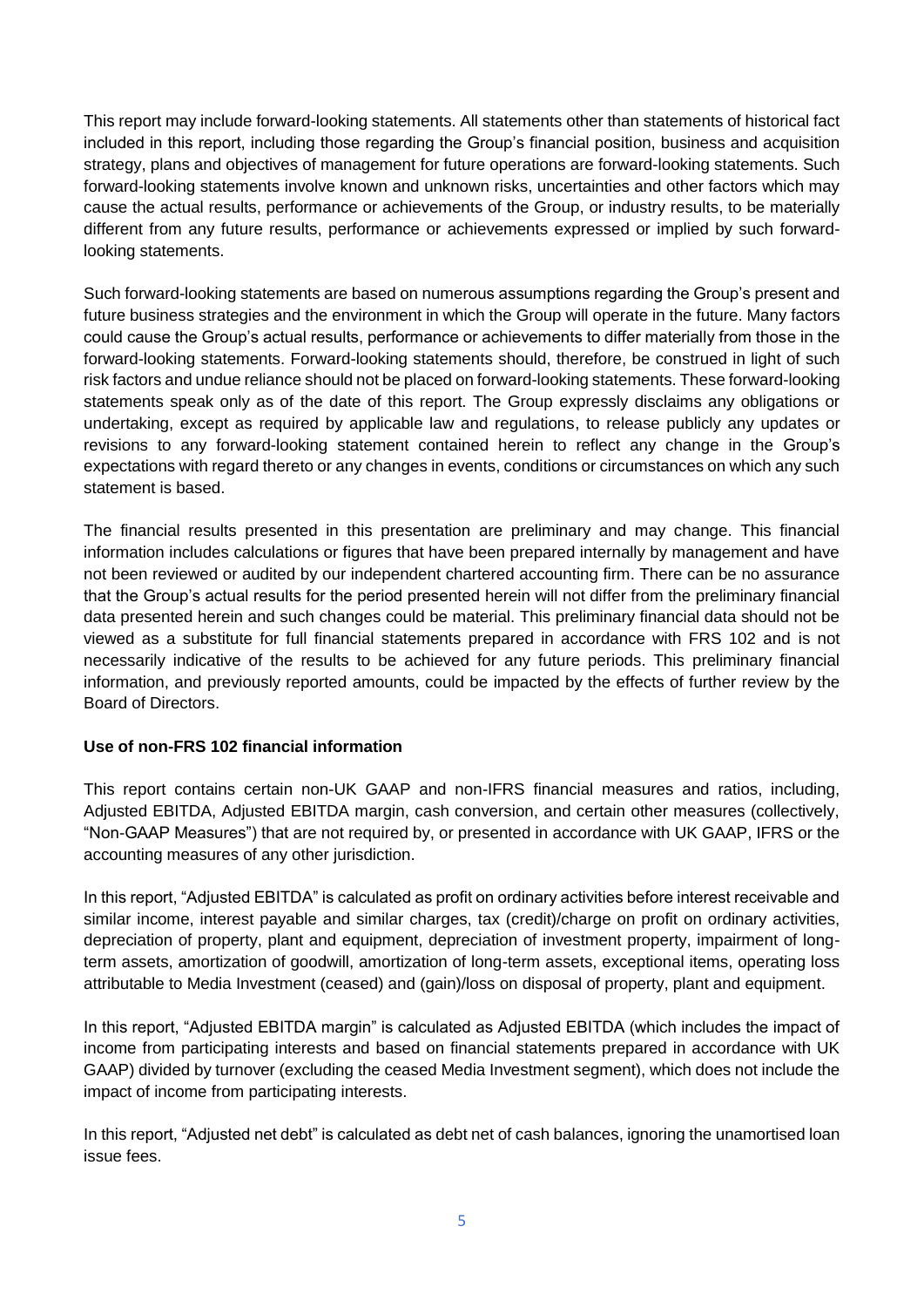# **Notes**

1. Stage occupancy has been restated to exclude the specialist Underwater Stage and Paddock Tank.

# **Results of operations**

# **Fourth Quarter 2018/19 compared with Fourth Quarter 2017/18**

# *Turnover*

Turnover from Media Services attributable to the Group (after intersegmental elimination) increased by 17% to £22.3 million in Q4 2018/19 (Q4 2017/18: £19.2 million). This increase reflects production scheduling resulting in higher other production accommodation revenues, rate increases, fees from the resale of certain production accommodation and a high volume of new TV productions.

# *Cost of sales*

Cost of sales expenses increased by £0.5 million to £9.9 million (Q4 2017/18: £9.4 million). Q4 2017/18 benefitted from the release of various bad debt provisions, whilst Q4 2018/19 included the cost of hosting the new TV productions.

# *Gross Profit*

As a result, gross profit increased to £12.5 million (Q4 2017/18: £9.8 million), with gross margin increasing to 55.8% in Q4 2018/19 from 50.9% in Q4 2017/18. This demonstrates the growth in core Media Services activity year on year and the impact of ceased non-core loss making activities.

# *Selling and distribution costs*

Selling and distribution costs decreased to £0.4 million in Q4 2018/19 from £0.6 million in Q4 2017/18, with the small change due to movements in the provision for bad debts.

# *Administrative expenses*

Administrative expenses include both recurring expenses and exceptional items. Administrative expenses increased by £1.6 million to £2.7 million in Q4 2018/19 (Q4 2017/18: £1.1 million) with £0.6 million of the movement relating to exceptional items. Q4 2017/18 saw the upwards revision in the value of our 15% holding in PMBS Holdings Ltd, whilst in Q4 2018/19 exceptional charges were incurred in the strengthening of the management team. The remaining £1.0 million increase in administrative expenses, is attributable to increased staff costs, the timing of the allocation of central energy costs and increased professional fees.

# *Income from Participating Interests*

Losses from participating interests in Q4 2018/19 were £0.2 million compared with £0.1 million in Q4 2017/18, with reduced activity in Atlanta.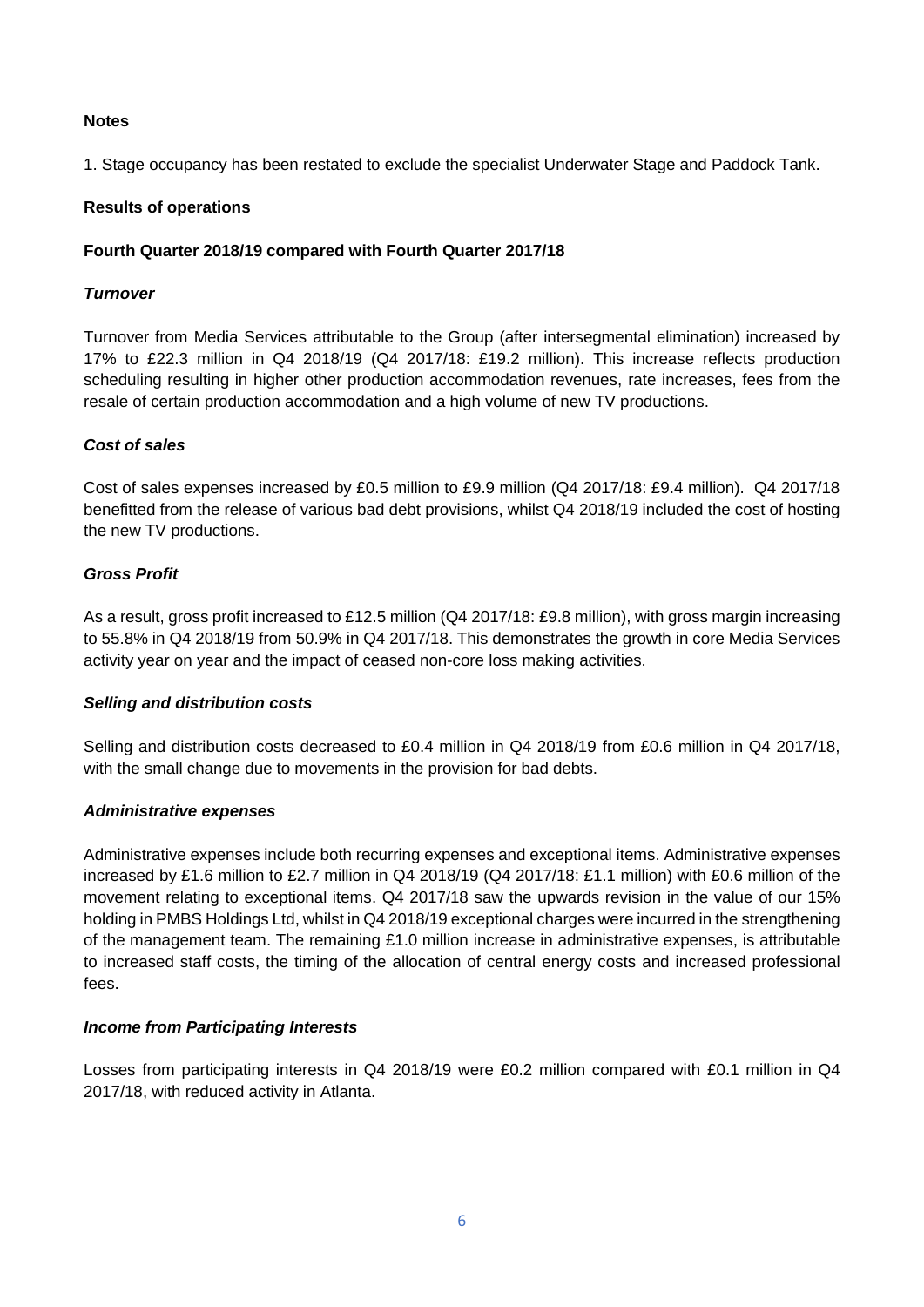# *Interest receivable and similar income*

Interest receivable and similar income decreased to £1.4 million in Q4 2018/19 from £2.6 million in Q4 2017/18. Q4 2017/18 saw beneficial movements on the fair value on the Group's derivative financial instruments.

# *Interest payable and similar charges*

Interest payable and similar charges increased to £3.3 million in Q4 2018/19 from £2.8 million in Q4 2017/18, which mainly reflected a decrease in the forward value of our derivative financial instruments.

# *Tax charge on profit on ordinary activities*

The tax charge on profit on ordinary activities increased to £2.1 million in Q4 2018/19 from £0.7 million in Q4 2017/18, primarily attributable to a FY 2018/19 effective rate provision of 22.1% (versus FY 2017/18: 19.5%).

# **Full Year 2018/19 compared with Full Year 2017/18**

# *Turnover*

|                       | Year ended    | Year ended    |                          |
|-----------------------|---------------|---------------|--------------------------|
|                       | 31 March 2019 | 31 March 2018 |                          |
|                       | £'000         | £'000         | % Change                 |
| Media Services        | 85,928        | 79,690        | 8%                       |
| Media Investment      | ۰             | 1.973         | $\overline{\phantom{0}}$ |
| <b>Group Turnover</b> | 85,928        | 81,663        | 5%                       |

Turnover attributable to the Media Services segment (after intersegmental elimination) increased by 8% to £85.9 million in FY 2018/19 compared with £79.7 million in FY 2017/18. This is due to production scheduling resulting in higher workshop and office accommodation occupancy, rate increases, fees from the resale of certain production accommodation and a greater number of projects in the post-production business.

Turnover attributable to the Media Investment segment (before intersegmental elimination) reflects the cessation of the activities in this segment

Group Turnover (after intersegmental elimination) increased 5% to £85.9 million in FY 2018/19 (FY 2017/18: £81.7 million).

# *Cost of sales*

Cost of sales decreased by £2.0 million to £41.0 million in FY 2018/19 (FY 2017/18: £43.0 million), due to the cessation of Media Investment and other non-core loss making activities.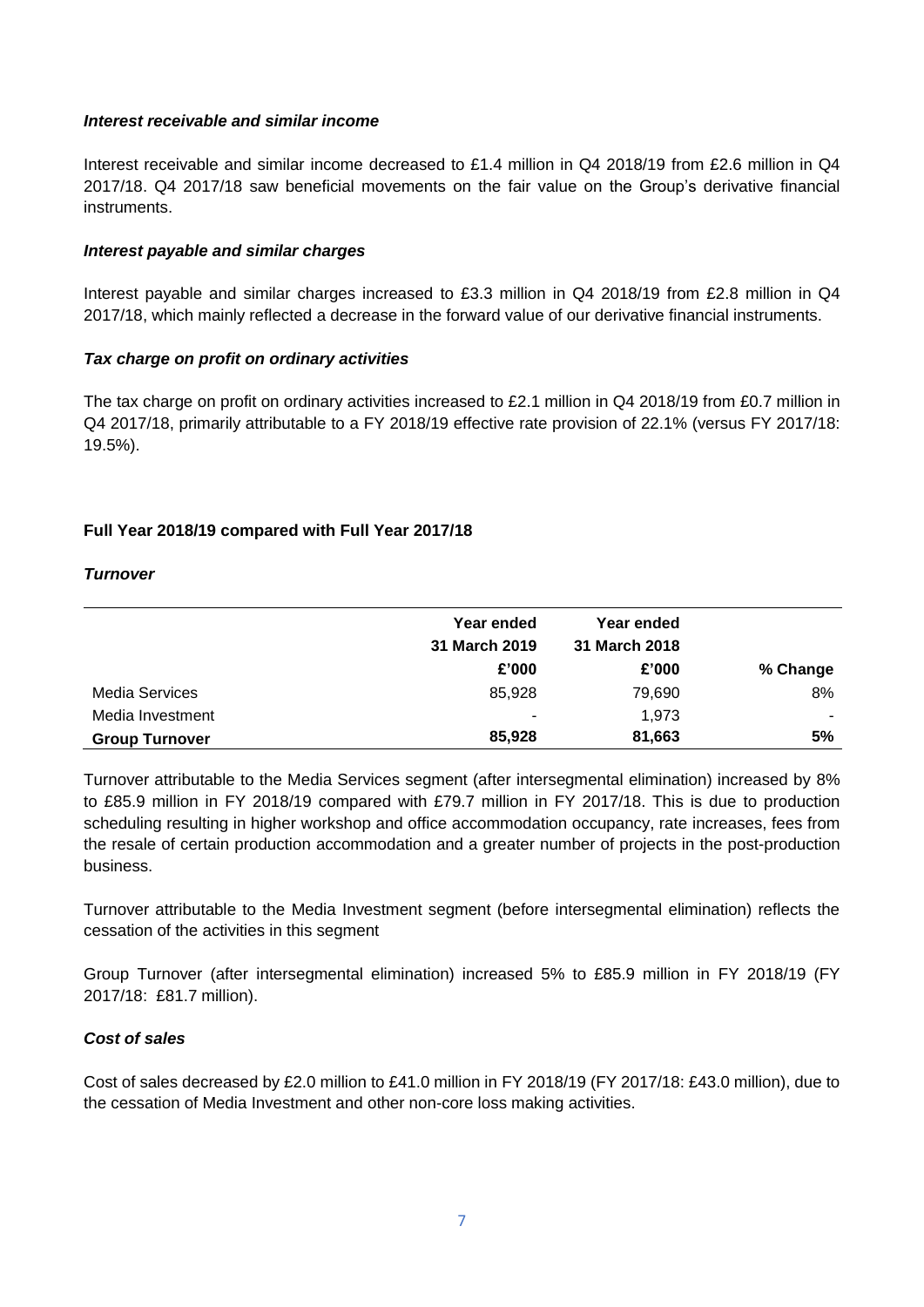# *Gross Profit*

Gross profit increased by 16% to £45.0 million (FY 2017/18: £38.7 million). With the cessation of the Media Investment business and other non-core businesses, gross margin increased by 4.9ppt to 52.3% in FY 2018/19 (FY 2017/18: 47.4%).

# *Selling and distribution costs*

Selling and distribution costs decreased by 19% to £1.7 million (FY 2017/18: £2.1 million) with a lower level of marketing costs in the year.

# *Administrative expenses*

Administration expenses includes both recurring expenses and exceptional items. Total administrative expenses increased by 16% to £8.3 million (FY 2017/18: £7.1 million). This reflected:

- i. A £0.2 million reduction in recurring expenditure due to ceased activities, partially offset by staff cost and professional fee increases; and
- ii. A £1.4 million increase in exceptional items in the year. An exceptional charge of £0.9 million was recognised in the year (2018: £0.5 million income), representing the cost of the performance improvement review, and changes to the management structure, which commenced in April 2017. The prior year comparative included a cost in relation to this programme of £0.8 million, together with a £0.5 million upwards revision to the value of the Group's 15% equity holding in PMBS Holdings Limited and the release of a £0.9 million accrual of a rent-free period at the Welsh studios, following the Group's decision to terminate its lease on the Welsh studios.

# *Income from Participating Interests*

Losses from participating interests were £1.4 million (FY 2017/18: income of £3.1 million), with reduced activity experienced by our joint venture in Atlanta. Following the reporting period to 31 March 2019, there has been an increase in occupancy in the second half of the 2019 calendar year.

# *Interest receivable and similar income*

Interest receivable and similar income increased to £5.7 million (FY 2017/18: £3.8 million), reflecting a full year's interest earned on the £127.5 million loan to the Group's parent company, Picture Holdco Limited, offset by fair value movements on the derivative financial instruments.

# *Interest payable and similar charges*

Interest payable and similar charges increased to £11.9 million (FY 2018/19: £6.1 million) following the December 2017 refinancing to support studio development at Pinewood East and the real estate optimisation programme at Pinewood West. The previous senior debt facility of £97.5 million was repaid as a part of this refinancing.

# *Tax charge on profit on ordinary activities*

The tax charge on profit on ordinary activities increased to £6.1 million (FY 2017/18: £5.9 million) reflecting an effective tax rate of 22.1% in FY 2018/19 versus 19.5% in FY 2017/18.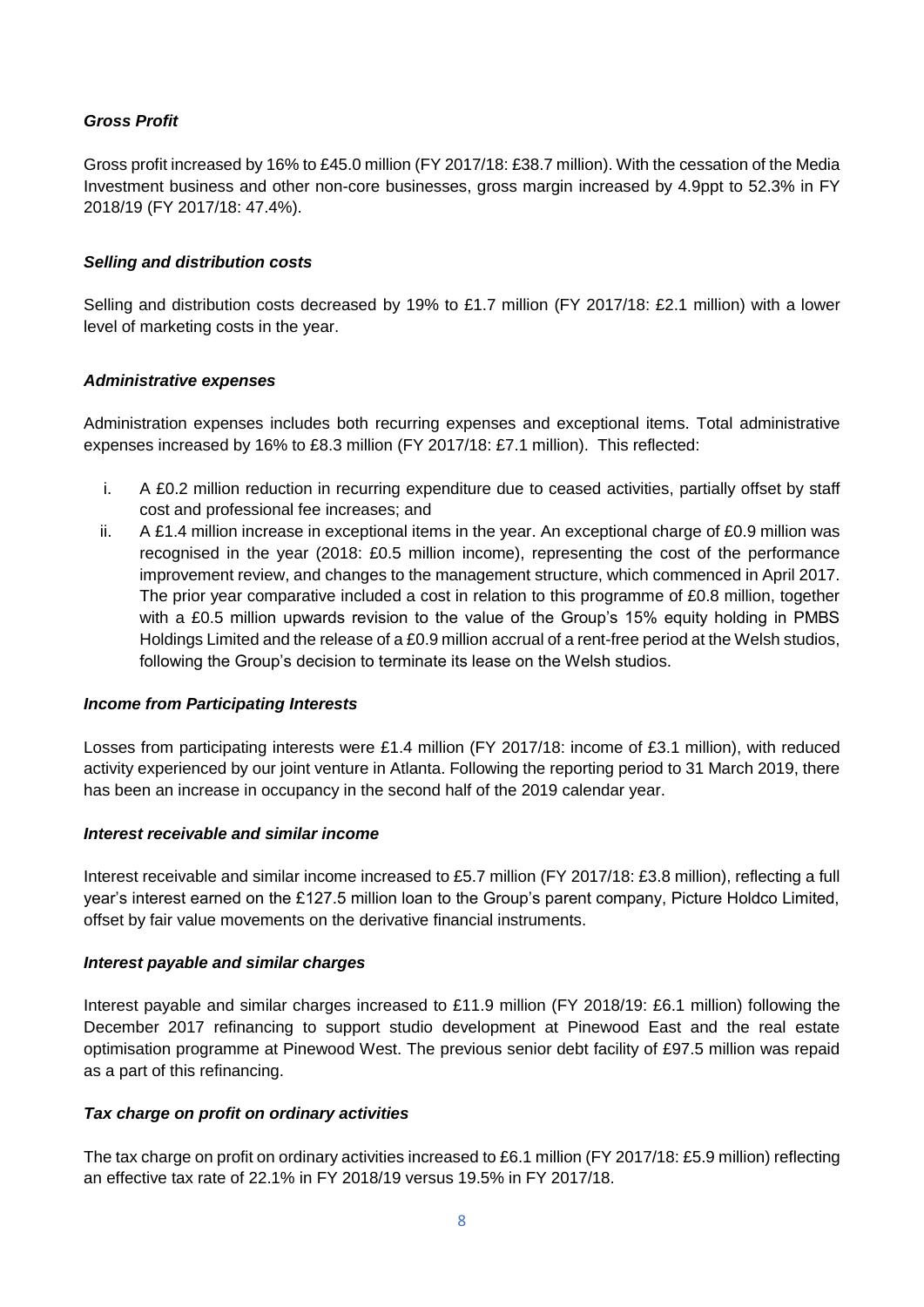# **Liquidity and capital resources**

# *Cash flow*

The cash balance at the end of Q4 2018/19 was £39.9 million compared with a balance of £43.0 million at the end of Q4 2017/18.

The cash outflow of £3.3 million in Q4 2018/19 decreased from an inflow of £2.8 million in Q4 2017/18. This is mainly due to increased capital expenditure as the Group continues the strategic improvement and expansion of its UK sites, partially offset by increased working capital inflows from the timing of receipts from some of our leases around the financial year end dates.

The cash outflow of £3.1 million in FY 2018/19 decreased from an inflow of £14.6 million in FY 2017/18. This reflected improved inflows from operating activities and working capital in FY 2018/19, offset by a higher level of interest payments following the December 2017 refinancing, and higher capital expenditure from the continued development of production space at Pinewood, which was started during the prior year.

# *Net cash inflow from operating activities*

Net cash flow from operating activities increased to a £16.8 million inflow in Q4 2018/19 from a £7.7 million inflow in Q4 2017/18, principally due to the timing of receipts from some of our leases around the financial year end dates.

Net cash inflow from operating activities increased to £39.6 million in FY 2018/19 (FY 2017/18: £18.3 million). This is principally driven by improved underlying trading (before the results of our share in the Atlanta joint venture) and the timing of receipts from some of our leases around the financial year end dates, partially offset by increased interest paid.

# *Net cash outflow from investing activities*

Net cash outflow from investing activities increased to £20.8 million in Q4 2018/19 from £1.2 million in Q4 2017/18 due to an increase of £19.6m attributable to payments in relation to the Groups strategic initiatives and investments in Atlanta.

Net cash outflow from investing activities decreased to £42.1 million in FY 2018/19 (FY 2017/18: £133.9 million) due to:

- i) A loan by the Group to its parent company in FY 2017/18 of £127.5 million (FY 2018/19 £nil); partially offset by
- ii) An increase of £35.7 million attributable to payments in relation to the Groups strategic initiatives and investments in Atlanta.

# *Net cash inflow/outflow from financing*

Net cash flow from financing improved to a £0.1 million outflow in Q4 2018/19 from a £3.7 million outflow in Q4 2017/18. Q4 2017/18 included settlements in connection with the December 2017 refinancing. Net cash outflow from financing decreased to a £0.6 million outflow in FY 2018/19 from £130.2 million inflow in 2017/18. This is principally due to the refinancing carried out in December 2017 and reduced dividend payments.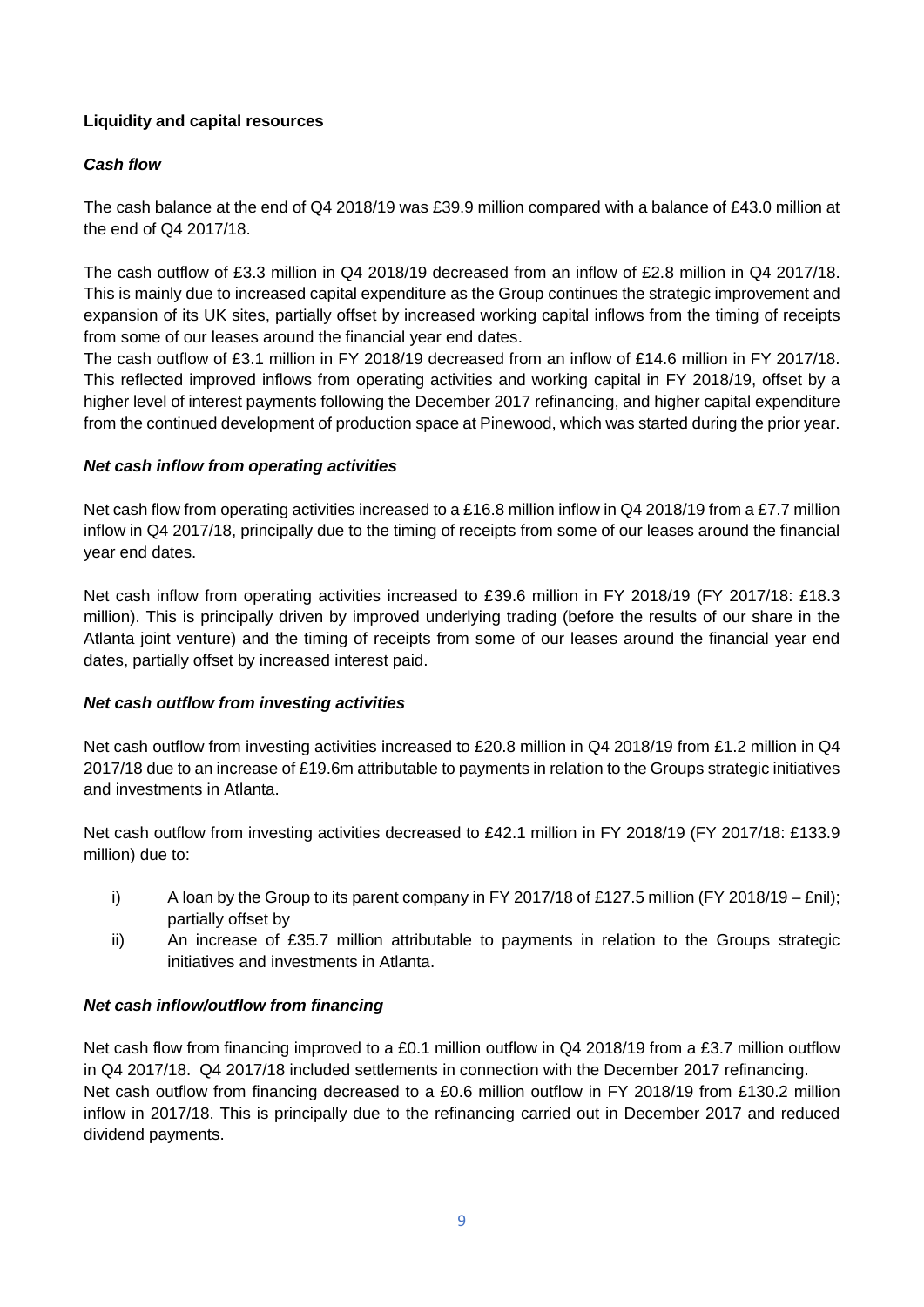# **Report and financial statements**

Year ended 31 March 2019

Company Registration Number: 03889552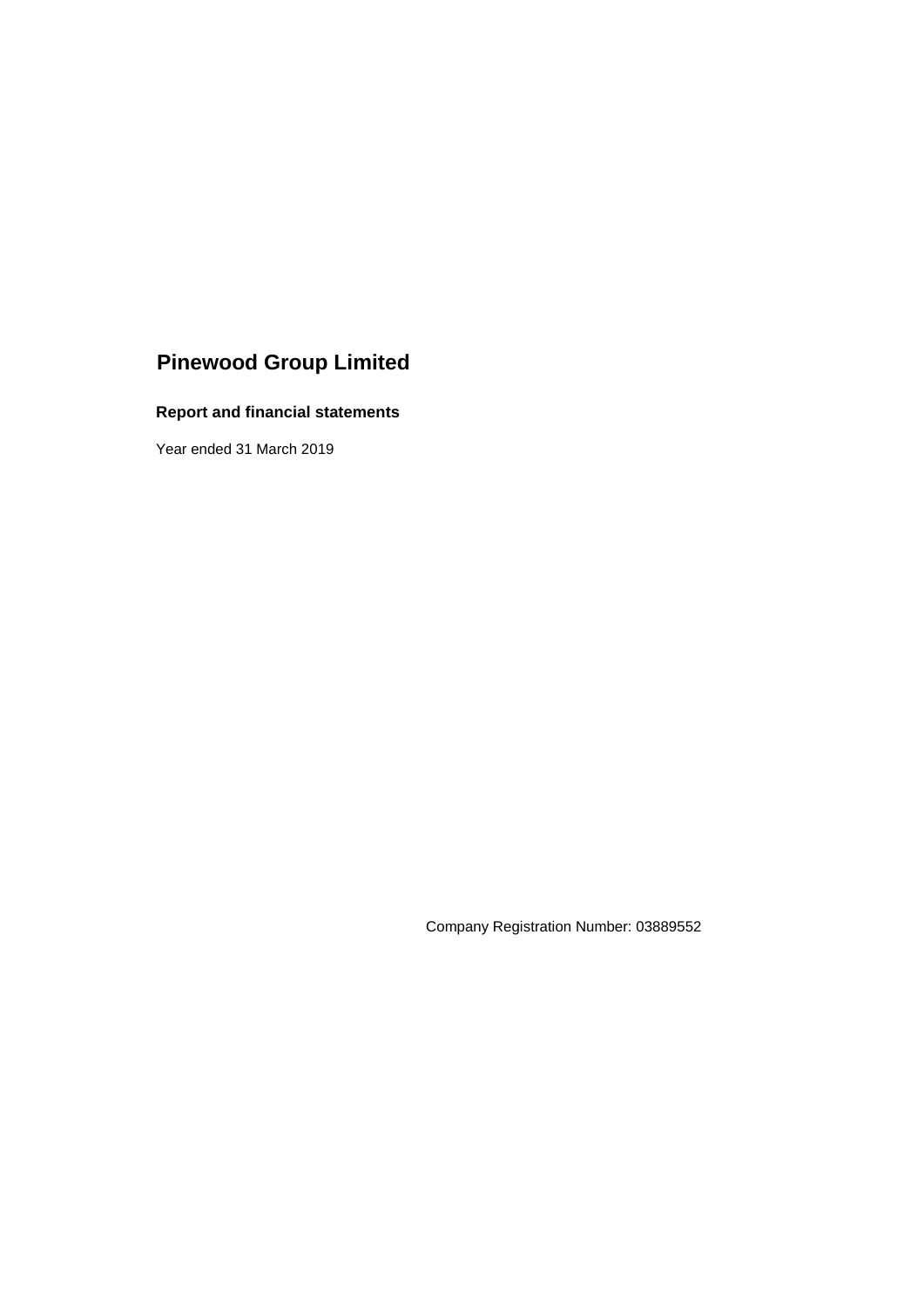# **Registered No:** 03889552

#### **Directors**

Paul Golding Barbara Inskip Luis Moner Parra Nathan Shike Andrew Smith Alison Trewartha

# **Secretary**

Bridget Sheldon-Hill

## **Auditor**

Deloitte LLP Statutory Auditor Abbott's House Abbey Street Reading RG1 3BD

#### **Registered Office**

Pinewood Studios Pinewood Road Iver Heath Buckinghamshire SL0 0NH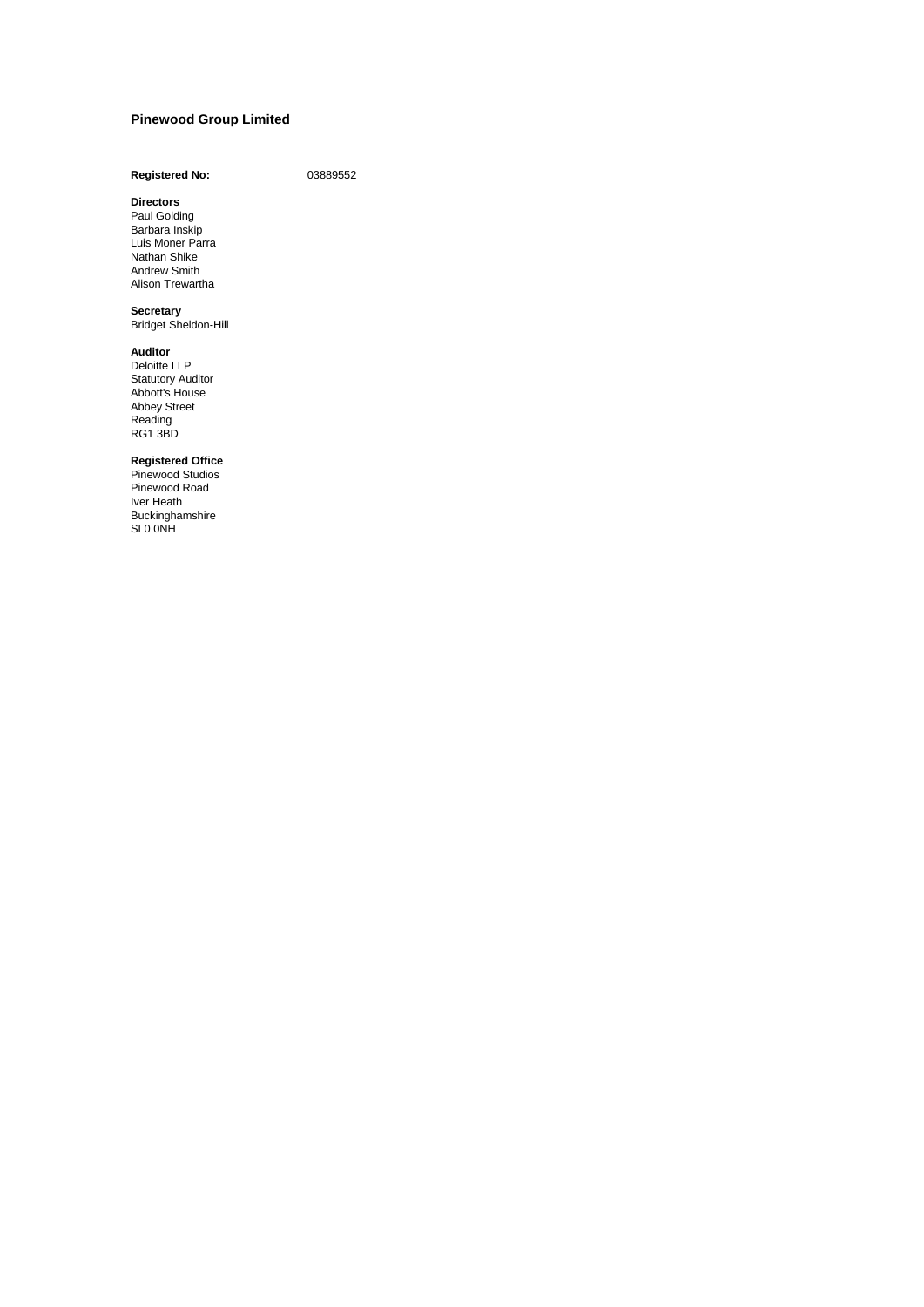### **Strategic Report**

#### **Business overview**

Pinewood Group Limited ("Pinewood" or the "Group") is the leading independent provider of the real estate required to produce screen based content. In addition, Pinewood offers services that support the screen based industries including certain postproduction services.

The Group has historically had two reporting segments – Media Services, which provides studio facilities and related production services to the screen-based industries; and Media Investment, which provides investment funding and production services to the screen-based industries. In the year to 31 March 2018, the Group announced its decision that the Media Investment segment would cease trading. The ceased activities do not meet the definition of discontinued operations as they have not been disposed of and certain legacy balances remain at the reporting date.

Our Media Services business principally generates revenue from the provision of space and ancillary services to film and television production houses, together with other Media Hub businesses. The business also provides other sound, picture and localisation services to its production customers.

#### **Business review**

#### **Statement of Comprehensive Income**

Group revenue increased by 5.2% to £85.9 million in the year (2018: £81.7 million). Excluding the ceased Media Investment segment (revenue of £nil (2018: £2.0 million)), revenue increased by £6.2 million or 7.8%. This increase was primarily driven by increased occupancy in workshop and office space, together with a price increase, whilst stage occupancy remained strong. Within Media Services, our post-production business also performed well, with increased audio, casting and localisation work.

Cost of sales decreased by £2.0 million to £41.0 million, principally from the cessation of the Media Investment business and rationalising some minor ancillary product offerings and costs within our Media Services business.

Group gross profit of £45.0 million (2018: £38.7 million) increased by 16.1%. With the cessation of the Media Investment business, gross profit margin for the Group increased by 4.9ppt to 52.3% (2018: 47.4%).

Selling and distribution costs decreased by 18.9% to £1.7 million (2018: £2.1 million) and administrative expenses increased by 16.0% to £8.3 million (2018: £7.1 million). Excluding exceptional items, administrative expense decreased to £7.4 million from £7.7 million.

The Group discloses significant financial impacts arising from events which are one-off or unusual in nature as exceptional items. An exceptional charge of £0.9 million was recognised in the year (2018: £0.5 million income), representing the cost of the performance improvement review, and changes to the management structure, which commenced in April 2017. The prior year comparative includes a cost in relation to this programme of £0.8 million, together with a £0.4 million upwards revision to the value of the Group's 15% equity holding in PMBS Holdings Limited and the release of a £0.9 million accrual of a rent-free period at the Welsh studios, following the Group's decision to terminate its lease on the Welsh studios.

Group operating profit increased by 18.7% to £35.0 million (2018: £29.5 million). Excluding exceptional items and the ceased Media Investment segment, Group operating profit increased by 20.2% to £35.9 million (2018: £29.8 million), which delivered an improved margin of 41.7% (2018: 37.5%). Group operating profit has been reconciled on the face of the Group Statement of Comprehensive Income.

Income from participating interests at £1.4 million loss (2018: £3.1 million profit), reflected a period of reduced activity experienced by our 40% joint venture in Atlanta. Following the reporting period to 31 March 2019, there has been an increase in occupancy in the second half of the 2019 calendar year.

Interest receivable and similar income increased to £5.7 million (2018: £3.8 million), reflecting a full year's interest earned on the £127.5 million loan to the Group's parent company, Picture Holdco Limited. Interest payable and similar charges increased to £11.9 million (2018: £6.1 million), following the December 2017 refinancing to support studio development at Pinewood East and the real estate optimisation programme at Pinewood West. The previous senior debt facility of £97.5 million was repaid as a part of this refinancing.

Profit on ordinary activities before tax reduced by 9.5% to £27.4 million (2018: £30.3 million). The strong trading result of the Media Services business, was offset by the trading result in Atlanta, together with the increased net finance costs of developing Pinewood East phase 2 which is due to be completed in October 2019. Corporation tax was charged at an effective rate of 22.1% (2018: 19.5%). Profit on ordinary activities after taxation was £21.3 million (2018: £24.4 million).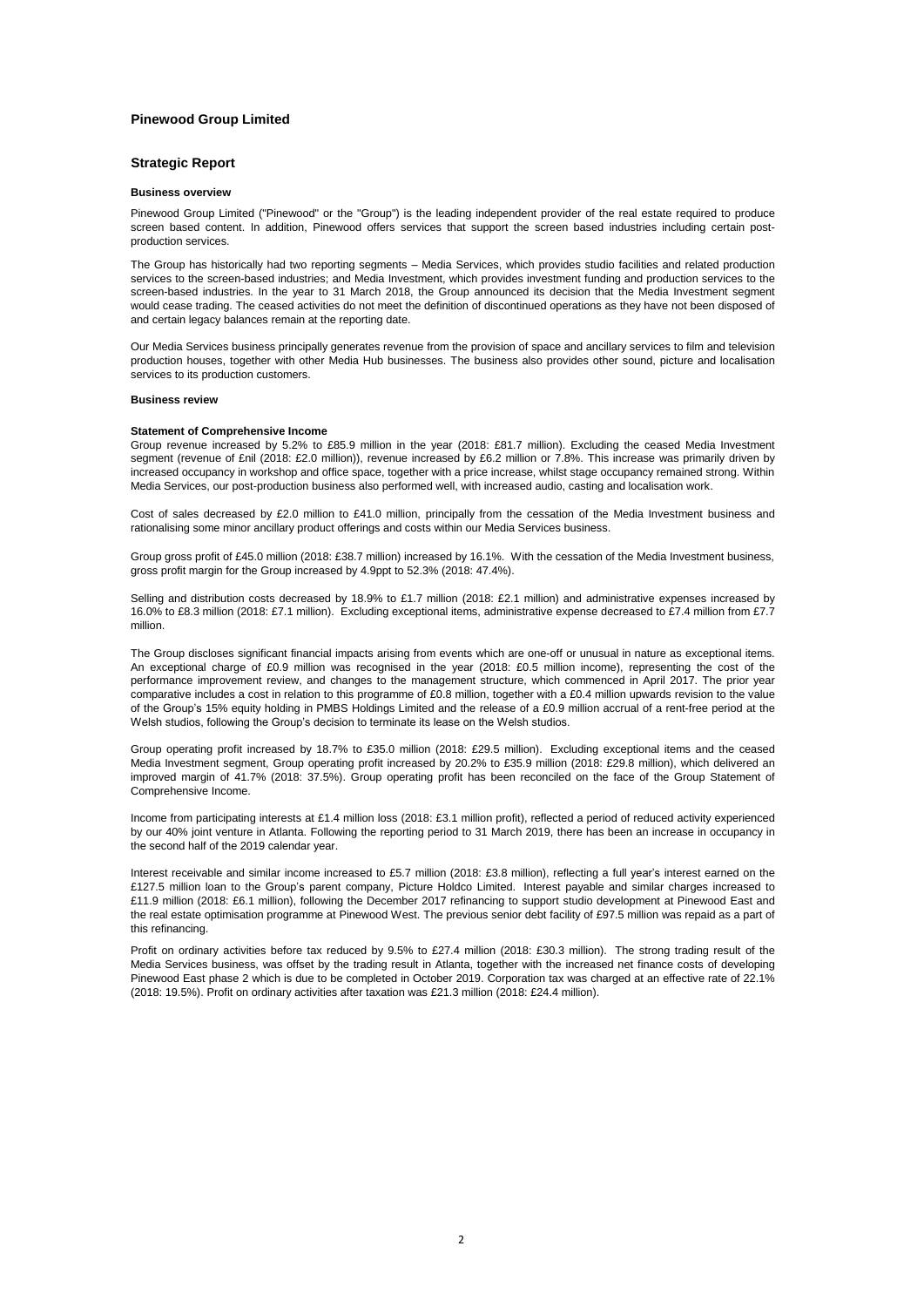### **Strategic Report (continued)**

#### **Business review (continued)**

### **Statement of Financial Position**

Net assets increased by £22.1 million to £171.1 million (2018: £149.0 million). This reflects a net increase of £33.4 million in property, plant and equipment, a £2.9 million investment in our Atlanta joint venture, offset by a reduction in trade receivables in the year of £12.4 million. Amounts due from customers in April 2019, were received in March 2019, so reducing trade receivables this year.

The Group invested £43.1 million in property, plant and equipment, having progressed development of c. 200,000 sq.ft of lettable space at Pinewood East phase 2 and redevelopment of certain lettable space at Pinewood West. The Group also acquired c. 80 acres of land adjacent to Pinewood East.

Trade and other payables have increased by £2.8 million as at 31 March 2019 to £51.6 million (2018: £48.8 million) predominantly due to an increase in capital expenditure related payables.

### **Financing and cash flow**

Net cash flow from operating activities was £39.6 million, up by 116% on prior year (2018: £18.3 million). This increase was caused by three key factors, being £6.8m from improved cash flows from operating activities before changes in working capital, a c. £20.0m improvement from the timing of receipts from our customers, and a partially offsetting increase of £6.9 million of net interest payments.

Certain customer receipts are contractually due immediately following the financial year end. The early or delayed receipt of these amounts can cause significant movements in working capital. In the reporting period to March 2019, amounts not due until April 2019 were received early, in addition to amounts due in April 2018. The prior year to 31 March 2018 did not benefit from these similar customer receivables, as they had been settled early with the Group in the year to March 2017. The overall impact due to timing of customer receipts was an improvement of c. £20 million against prior year.

Interest paid increased to £10.2 million (2018: £2.6 million), following the refinancing of the £250.0 million of 3.75% senior debt in December 2017, and the repayment of the £97.5 million of previous senior debt.

During the year, the business invested £39.2 million in capital expenditure (2018: £7.7 million) as described above, and invested £2.9 million into the Atlanta joint venture. Cash and cash equivalents decreased in the year by £3.1 million (2018: increased by £14.6 million).

Net debt at the end of the year stood at £206.9 million (2018: £203.1 million), which includes the 3.75% senior secured notes net of unamortised arrangement fees and accrued interest of £246.7 million, £0.2 million of asset financing, net of £39.9 million of cash.

At 31 March 2019 our committed borrowing facilities were £300.0 million, comprising the 3.75% senior notes of £250.0 million and the super senior revolving credit facility of £50.0 million. The revolving credit facility remained undrawn throughout the year.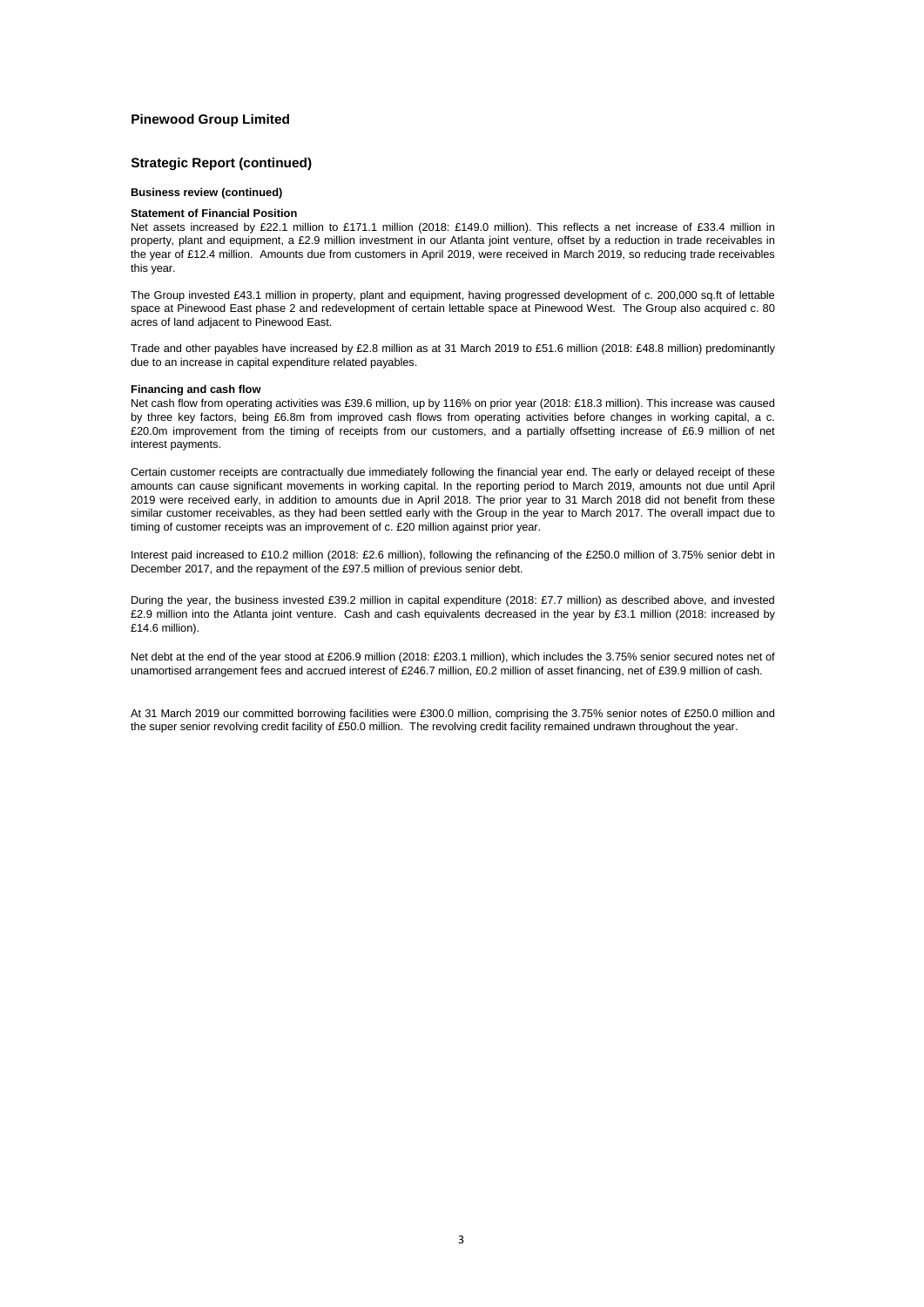### **Strategic Report (continued) Performance measures**

Performance of the Group is monitored internally using a variety of statutory and alternative performance measures (APMs). APMs are used where management considers they are more representative of underlying trading or in monitoring performance against the Group's objectives. Stage occupancy provides insight to the utilisation of the Group's stage facilities. Adjusted EBITDA is an important metric because it reflects the underlying earnings of the core business and is reflective of normalised cash flow. Additional information is provided within the adjusted net debt calculation to enable better understanding of the impact of the effective interest rate calculations. Definitions of the APMs and reconciliations to the equivalent statutory measures are detailed below. The measures used are:

|                                              |              | 31 March   | 31 March   |
|----------------------------------------------|--------------|------------|------------|
|                                              |              | 2019       | 2018       |
|                                              | <b>Notes</b> | £'000      | £'000      |
| Stage occupancy                              |              | 94%        | 96%        |
| Turnover (excluding Media Investment ceased) | 2            | 85.928     | 79.690     |
| Adjusted EBITDA (see below)                  |              | 44.672     | 42.338     |
| Adjusted EBITDA margins (EBITDA/Revenue)     |              | 52.0%      | 53.1%      |
| Cash generated from operations               |              | 52.748     | 23.624     |
| Adjusted net debt (see below)                |              | (210, 257) | (207, 681) |
| Capital expenditure                          |              | 42.125     | 6.399      |

Stage occupancy for March 2018 has been amended from 93% to 96% to exclude the specialist underwater U stage and Paddock Tank. Stage occupancy is formulated by calculating the proportion of square footage utilised as a percentage of square footage available.

Group profit on ordinary activities after taxation for the year ended 31 March 2019 was £21.3 million (2018: £24.4 million), including the impact of exceptional items and the movement on fair value of financial derivatives.

Capital expenditure represents the total purchase of property, plant and equipment, purchase of intangible assets, investment in joint ventures and repayment from joint ventures, as disclosed in the statement of cash flows.

# **Reconciliation of profit on ordinary activities after taxation to adjusted EBITDA**

| <u>Reconciliation of profit on ordinary activities after taxation to aujusted</u> |              |            |            |
|-----------------------------------------------------------------------------------|--------------|------------|------------|
|                                                                                   |              | 31 March   | 31 March   |
|                                                                                   |              | 2019       | 2018       |
|                                                                                   | <b>Notes</b> | £'000      | £'000      |
| Profit on ordinary activities after taxation                                      |              | 21,321     | 24,358     |
| Other interest receivable and similar income                                      |              | (5,679)    | (3,773)    |
| Interest payable and similar expenses                                             |              | 11,879     | 6,067      |
| Tax charge on profit on ordinary activities                                       |              | 6,059      | 5,905      |
| Depreciation of property, plant and equipment                                     |              | 8,707      | 8,811      |
| Amortisation of goodwill                                                          |              | 560        | 560        |
| <b>Exceptional items</b>                                                          | 3            | 873        | (549)      |
| Operating loss attributable to Media Investment - FPC                             |              |            | 257        |
| Operating loss attributable to Media Investment - other                           |              |            | 648        |
| Loss on disposal of property, plant and equipment                                 |              | 952        | 54         |
| <b>Adjusted EBITDA</b>                                                            |              | 44.672     | 42,338     |
| Reconciliation of adjusted net debt                                               |              |            |            |
|                                                                                   |              | 31 March   | 31 March   |
|                                                                                   |              | 2019       | 2018       |
|                                                                                   |              | £'000      | £'000      |
| <b>Current assets</b>                                                             |              |            |            |
| Cash and cash equivalents                                                         |              | 39,914     | 43,043     |
| <b>Current borrowings</b>                                                         |              |            |            |
| Asset financing                                                                   |              | (171)      |            |
| Non-current borrowings                                                            |              |            |            |
| High yield bond                                                                   |              | (247, 945) | (246, 681) |
| Asset financing                                                                   |              |            | (724)      |
| Drawn Ioan facilities, less current assets                                        |              | (208, 202) | (204, 362) |
| Secured Ioan arrangement costs                                                    |              | 1,268      | 1,282      |
| Net debt                                                                          |              | (206, 934) | (203,080)  |
| Adjustments:                                                                      |              |            |            |
| Interest accrued                                                                  |              | 2,812      | 3,042      |
| Secured Ioan arrangement costs                                                    |              | (1,268)    | (1,282)    |
| High yield bond arrangement costs                                                 |              | (4, 867)   | (6, 361)   |
| Adjusted net debt                                                                 |              | (210, 257) | (207, 681) |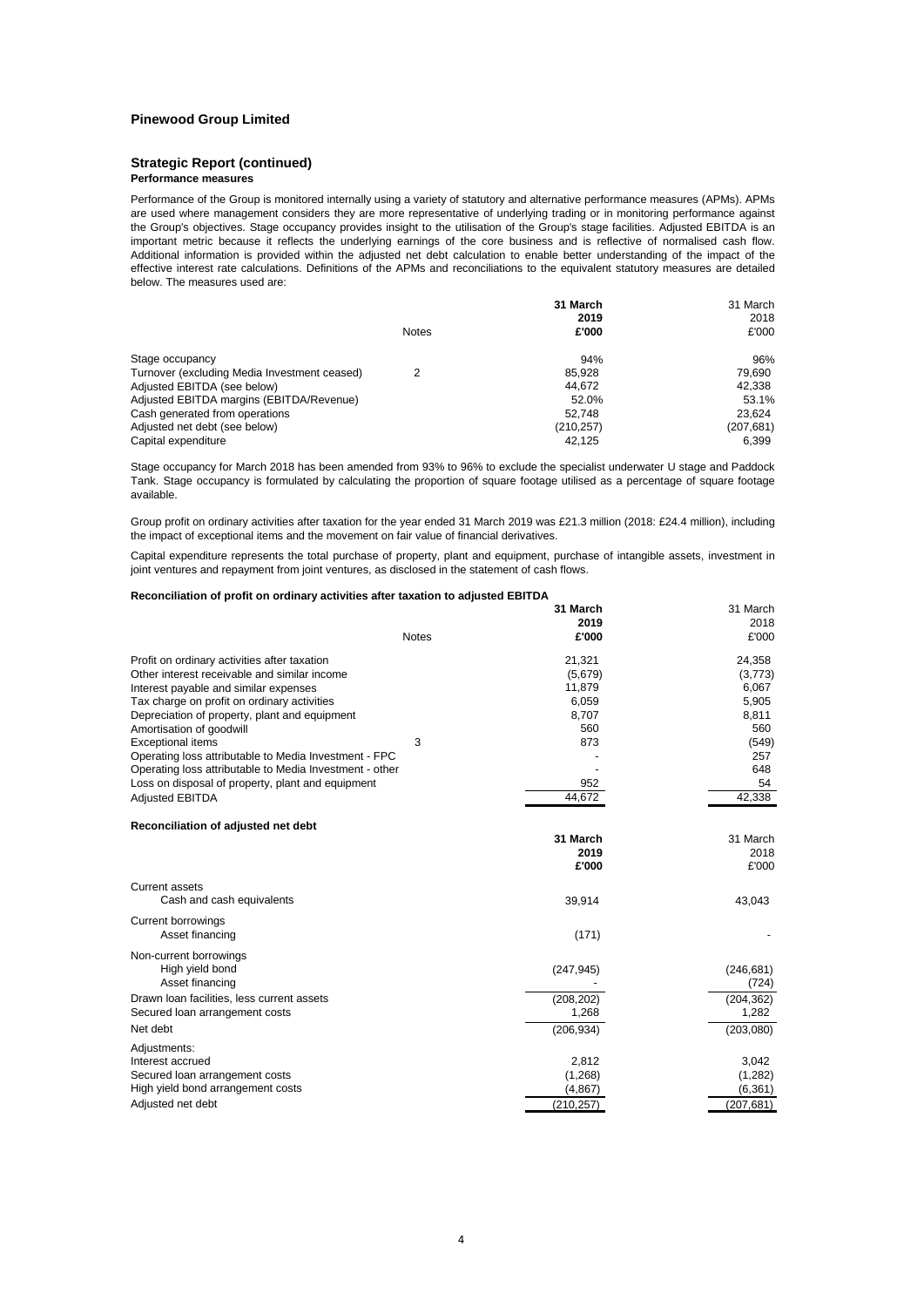### **Strategic Report (continued)**

#### **Principal risks and uncertainties**

The Group's principal risks and uncertainties are as follows:

#### *Commercial and general risk*

The Group is dependent on demand for production of new screen content and film productions. Any changes in demand for these productions or technological developments resulting in decreased demand for our studios could have a material adverse effect on our business.

#### *Exit from the European Union*

Although the majority of our direct customers are UK-registered companies, they tend also to be subsidiaries of predominantly US film and TV production corporations. If sterling were to fall further on an exit from the EU with no deal in place, the UK would be an attractive place to invest for film production purposes. However, a devaluation of sterling may also increase the cost of imported supplies for our construction activities and specialist equipment.

It is not expected that there will be a significant direct impact of a no-deal Brexit on imports and exports by Pinewood from and to non-EU countries in the medium term. It should be noted that, in the short term, there may be delays and issues arising from incomplete or novel legislation coming into force, a lack of suitably trained border staff and capacity constraints and "contagion" from EU originated procedural delays. However, there is a risk that a no deal Brexit may affect Pinewood's schedule of productions because of delays in the movement of personnel and equipment associated with the third parties.

It is challenging to assess the impact on Pinewood's third party suppliers, particularly at the second or third level down in a supply chain, be it for goods or services. Some of these services sit several levels below the primary supplier to Pinewood. Consequently, whilst it may be possible to interrogate primary suppliers of goods and services about the impact of a no deal Brexit on their supplies to Pinewood, they may not be in a position to assess the impact on their sub-suppliers at lower levels of the supply chain.

### *Development risk*

The Group may undertake a number of capital expenditures, including in connection with the further development and expansion of its existing studios; the inability to complete such projects on time or at all, the inability to generate the desired returns therefrom or the inability to raise additional capital as might be required to complete such projects could have a material adverse effect on our business, financial condition and results of operations.

The Group engages advisors with the necessary experience to complement the Group's in-house teams and manage this risk.

#### *Business continuity and disaster recovery*

A major incident such as a fire or an explosion could put people and/or the sites of operation at risk, result in a loss of turnover and damage the Group's reputation.

A dedicated health, safety and fire team carries out regular risk evaluation. A Business Continuity Team is also in place to ensure that the operational business continues as far as possible in the event of a major incident. The Group has an insurance portfolio, which looks to mitigate potential incidents described. It also invests in information technology and monitors the adequacy of its applications in use on an ongoing basis.

#### *Regulatory and environmental risk*

We are exposed to risks relating to regulations and liabilities arising from our operations and assets including environmental, health and safety laws and liabilities.

#### *Financial risk management*

The main risk currently arising from the Group's financial instruments is liquidity risk. Interest rate risk, credit risk, foreign exchange risk and fiscal incentives are also considered below.

#### *Liquidity risk*

The Group manages its exposure to liquidity risk at Group level. The Group's objective is to maintain a balance between the continuity of operating and development funding and flexibility using cash and a revolving credit facility.

At the reporting date of 31 March 2019, the Group has banking facilities of up to £300.2 million, principally comprising a £50 million revolving credit facility and a £250 million high yield bond. These facilities are secured on certain of the principal assets of the Group. The revolving credit facility has one covenant and a range of events of default together with variable margins between 132.5 and 232.5 basis points over LIBOR. Our joint venture at Atlanta also has debt facilities totalling c. \$72 million, with banking covenants. The Group's borrowings are subject to certain covenants and a deterioration in performance and profitability could affect the Group's ability to satisfy such covenants.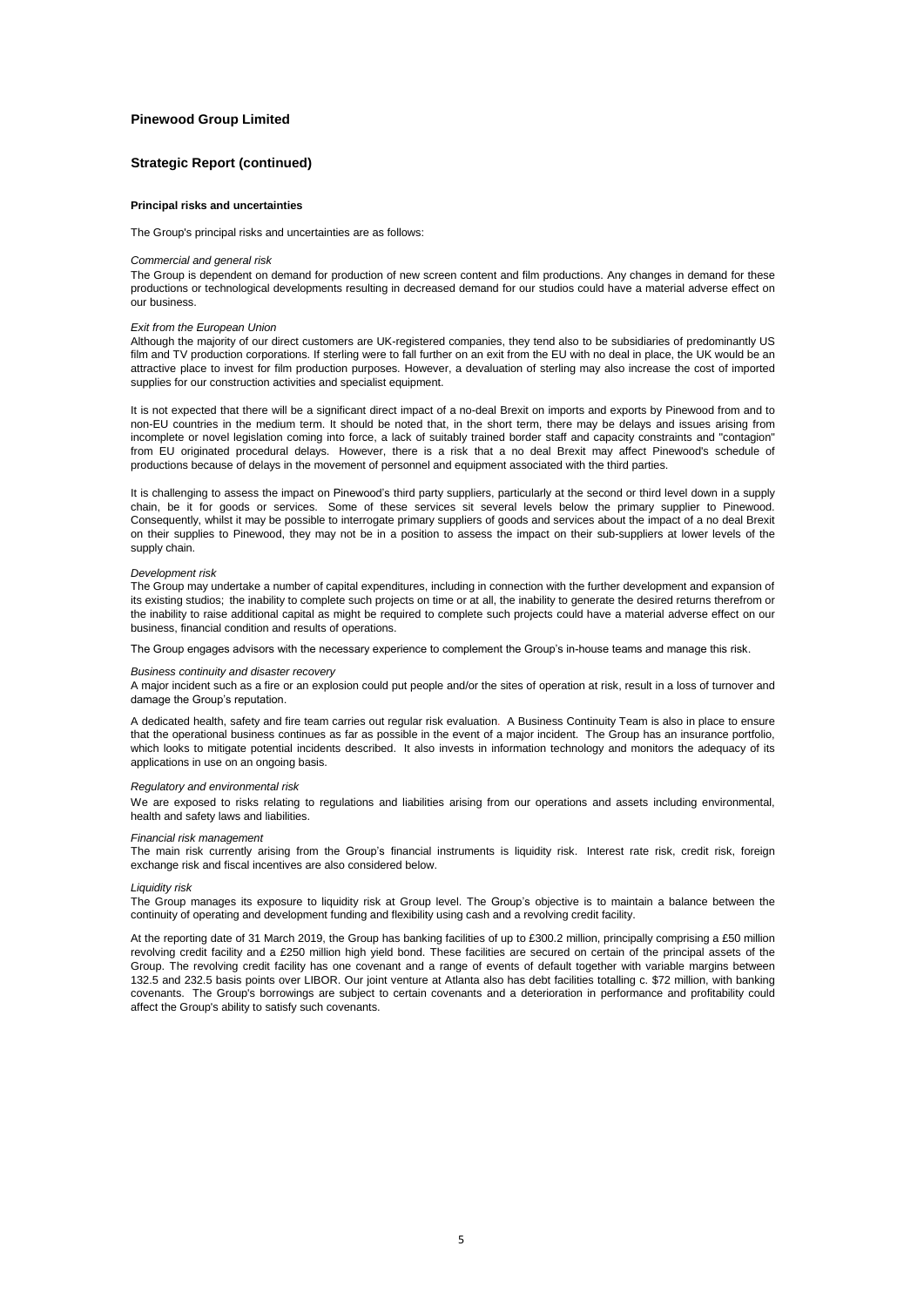### **Strategic Report (continued)**

#### **Principal risks and uncertainties (continued)**

#### *Interest rate risk*

Interest rate risk is the risk that the fair value or future values of a financial instrument will fluctuate because of changes in market interest rates. Given the Group's debt is subject to fixed rate interest rates, there is negligible risk to the results from interest rate volatility.

#### *Credit risk*

Credit risk is the risk that a counter-party will not meet its obligation under a financial instrument or customer contract, leading to a financial loss.

Customer credit risk is managed across the Group in accordance with policy, procedures and controls relating to customer credit risk management. The Group trades with recognised, creditworthy third parties and it is the Group's policy that all customers who wish to trade on credit terms are subject to credit verification procedures. In addition, studio space is billed in tranches prior to and throughout the period of customer occupancy, thereby allowing credit risk to be better controlled. Receivable balances are monitored on an ongoing basis to manage the Group's exposure to bad debts.

#### *Foreign exchange risk*

The Group does not hedge against foreign currency exposure due to its minimal exposure to foreign currency movements as its business is conducted primarily in UK sterling. The Board continues to review this area to identify any potential exposure.

#### *Fiscal regime*

Changes to the UK's film, animation, video games and high end television tax incentives or an increase of incentives in overseas jurisdictions could damage the attractiveness of the UK as a destination for film content creation. The Group monitors the cultural and economic contribution that screen-based industries make to the UK economy.

Our tax burden could increase due to changes in tax laws, rules or treaties or their application or interpretation, adverse decisions of tax authorities or current or future tax audits.

#### *Competition risk*

The Group competes in an international marketplace and film producers are able to choose from a number of studios worldwide.

Were other existing studios to invest significantly, or new studios to be successfully established either in the UK or elsewhere, this may have a material adverse effect on the Group's market share, reduce its bargaining power in commercial negotiations, and threaten profitability due to ongoing operational costs being largely fixed in nature.

The Group continues to invest to ensure that the expectations and demand from the industry are met.

#### **Post balance sheet events and future developments**

In July 2019, the Group announced a multi-year deal with Netflix, which sees Netflix creating a dedicated production hub, featuring 14 sound stages, workshops and offices at Shepperton Studios. The contract will deliver a higher occupancy level for the Group.

In July 2019, the Group announced that its collaboration with Pinewood Iskandar Malaysia Studios ended by mutual agreement, with the initial objectives of the collaboration achieved, including the development of studios in Malaysia. The studio will be known as Iskandar Malaysia Studios.

#### **Going Concern**

In assessing the going concern basis, the Directors considered the Group's business activities, the financial position of the Group and the Group's financial risk management objectives and policies. The Group meets its day-to-day working capital requirements through its bank facilities. The Group's forecasts and projections, taking account of reasonably possible changes in trading performance, economic uncertainty and Brexit, show that the Group will be able to operate within the level of its current facilities.

Information on the Group's financial risk management, together with other Principal Risks and Uncertainties are detailed above in the Strategic report. The Directors, having made appropriate enquiries, consider that the Group has adequate resources to continue in the operational business for the foreseeable future and have therefore continued to adopt the going concern basis in preparing the financial statements.

Approved by the Board and signed on its behalf by:

**Barbara Inskip Director** 23 July 2019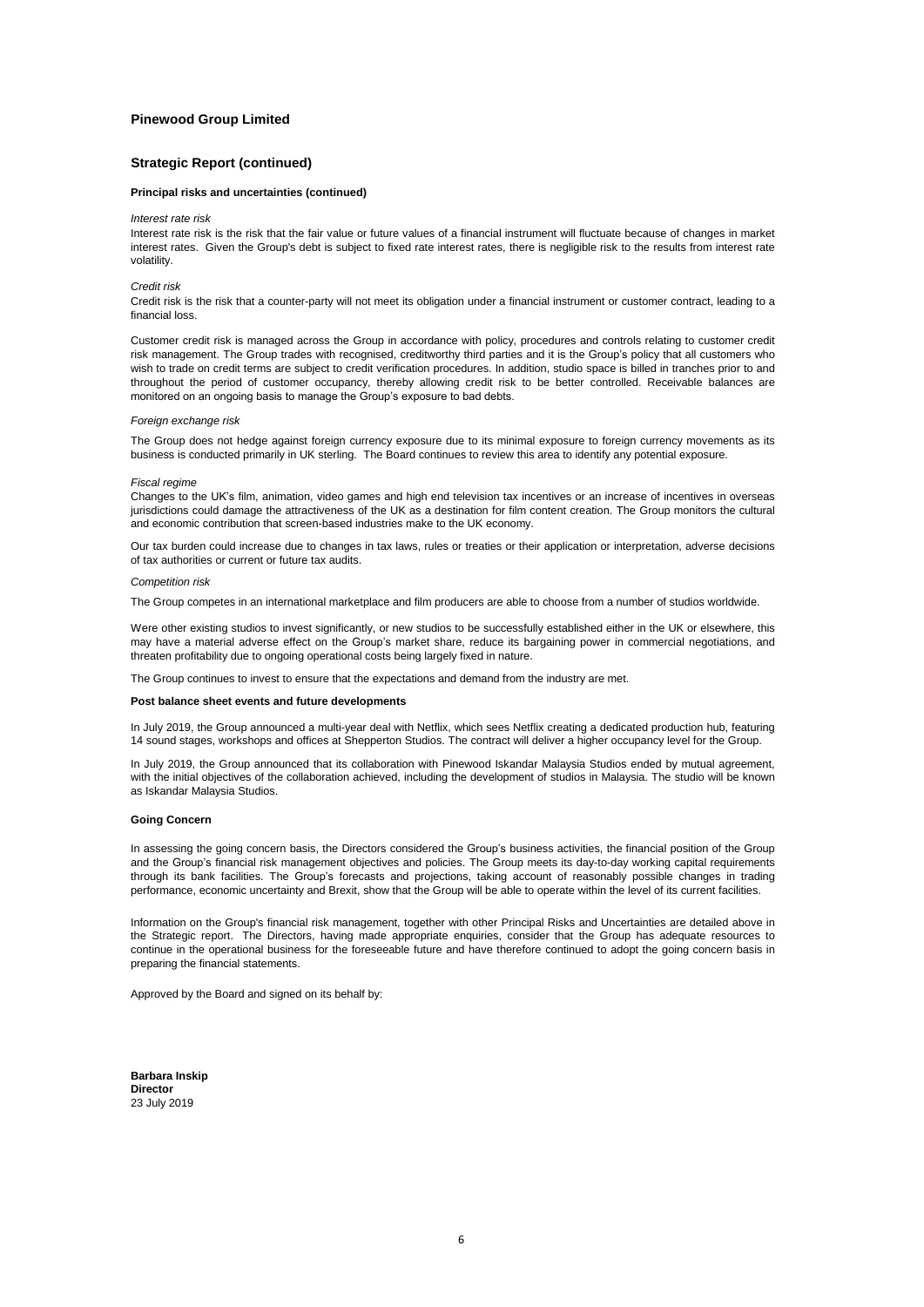### **Directors' Report**

The Directors present their annual report and audited financial statements of the Group for the year ended 31 March 2019.

#### **Results and Dividends**

Group profit on ordinary activities after taxation for the year ended 31 March 2019 was £21.3 million (2018: £24.4 million), including the impact of exceptional items and the movement on fair value of financial derivatives.

No dividends were paid during the year (2018: £12.0 million). The Directors do not recommend payment of a final dividend.

#### **Directors**

The Directors, who served during the year and to the date of signing, unless otherwise indicated were as follows:

Paul Golding Barbara Inskip (Appointed on 17 May 2019) Luis Moner Parra<br>Christopher Naisby (Resigned on 17 May 2019) Nathan Shike Andrew Smith Alison Trewartha

#### **Directors' Liabilities**

The Company has granted an indemnity to one or more of its Directors against liability brought by third parties, subject to the conditions set out in the Companies Act 2006. Such qualifying third party indemnity provision remains in force as at the date of approving the Directors' Report.

#### **Employees**

The Group actively considers the position of its employees' rights through comprehensive and regularly reviewed employment practices in the areas of recruitment, training, welfare, remuneration and employee relations.

In addition to a published grievance policy, the Group maintains a 'Whistleblower' policy providing an opportunity for employees to raise grievances with senior management.

The Group's stated policy on Equal Opportunities recognises the diversity of individuals and has procedures in place to ensure that recruitment and promotion recognises such diversity and is not biased by consideration of age, gender, disability, colour, racial origin, religion or sexual orientation. We provide employees with reasonable conditions of employment and career prospects.

The Group supports its disabled employees with regular training and support through the equal opportunity and training policies.

The Group has regular contact with employees via its intranet site, Spotlight, and via regular catch ups and briefings. These methods are used to ensure employees are kept up to date with the performance of the business. In addition, the Group continuously manages employees' performance.

Investing in skills, training and development remains a focus for the Company. This year two Pinewood employees completed an executive MBA for the Creative Industries. Their degrees were sponsored by Pinewood as part of our commitment to career development. The Group also has a well-developed work apprenticeship scheme providing "in work" apprenticeships in areas such as plumbing, carpentry and media. The Company currently has six apprentices whose training is paid for by the Apprenticeship Levy.

Pinewood's commitment to skills and training was acknowledged by winning the Apprentice and Young Person Employer of the Year Award at the 2018 Buckinghamshire Business Awards.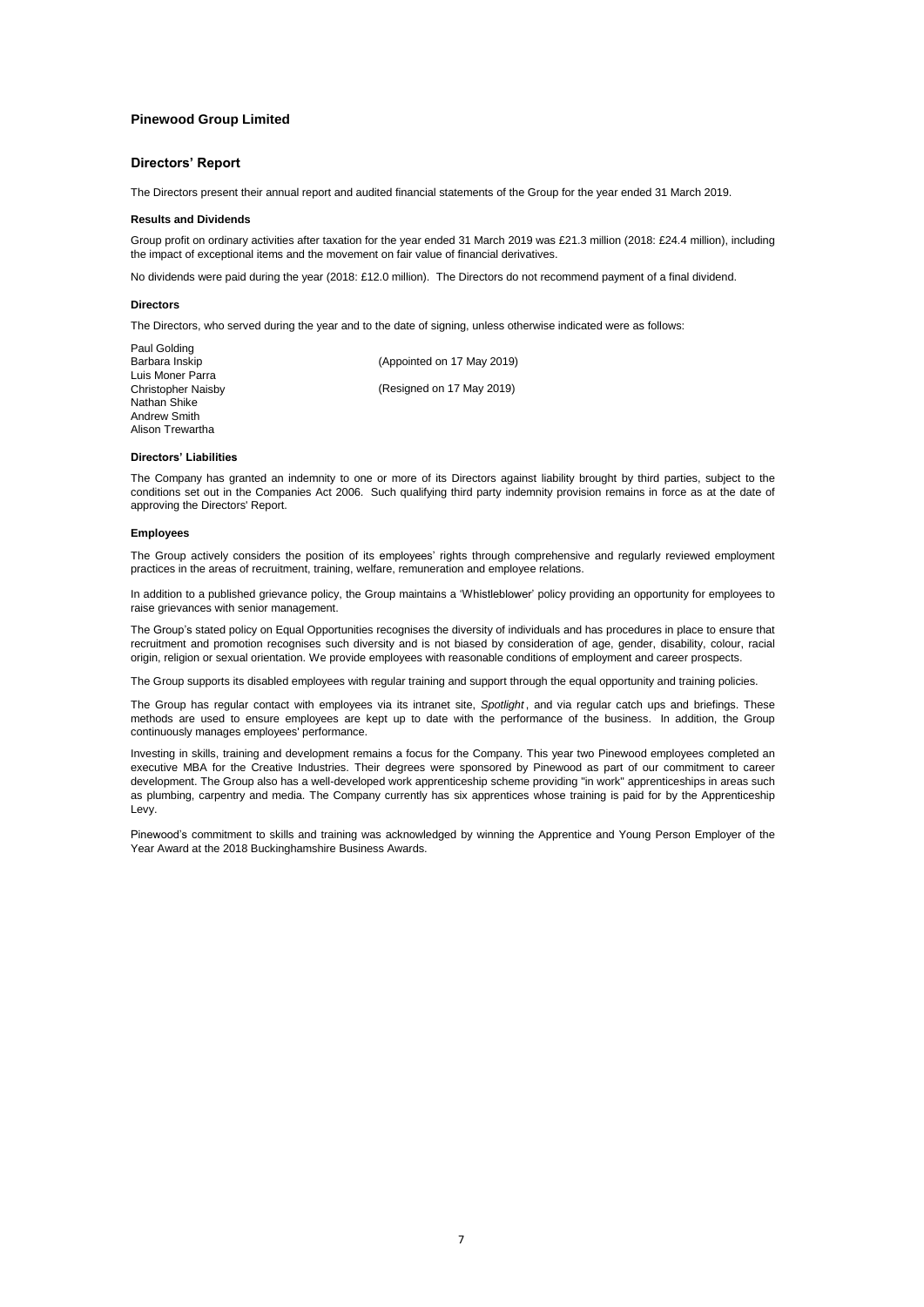### **Directors' Report (continued)**

#### **Branches outside of the United Kingdom**

The Group operates through various subsidiary undertakings in various jurisdictions as disclosed in Note 5 to the Parent Company financial statements. PSL Consulting Limited, a group company, operates a Beijing Representative Office, which is a branch established in China as defined by Section 1046(3) of the Companies Act 2006.

#### **Going Concern**

As outlined within the Strategic Report on page 6, the Directors have a reasonable expectation that the Group has adequate resources to continue in operational existence for the foreseeable future. As there are no material uncertainties relating to events or conditions that may cast doubt on the ability of the Group to continue as a going concern, the Group continues to adopt the going concern basis of accounting in preparing the financial statements.

### **Other Directors' Report Disclosure Requirements**

Certain disclosures required by s414C(11) of the Companies Act 2006 to be included in the Directors Report have been included elsewhere in this Annual Report, as follows:

- o Principal activities Strategic Report, page 2
- o Principal risks and uncertainties Strategic Report, pages 5-6
- o Post balance sheet events Strategic Report, page 6
- o Indication of future developments Strategic Report, page 6

#### **Directors' Statement as to Disclosure of Information to Auditor**

The Directors who were members of the Board at the time of approving the Directors' report are listed on page 7. Having made enquiries of fellow Directors, each of these Directors confirms that:

- o To the best of each Director's knowledge and belief, there is no information relevant to the preparation of their report of which the Group's auditor is unaware; and
- o Each Director has taken all the steps a Director might reasonably be expected to have taken to be aware of relevant audit information and to establish that the Group's auditor is aware of that information.

This confirmation is given and should be interpreted in accordance with the provisions of Section 418 of the Companies Act 2006.

Deloitte LLP are deemed to be reappointed under section 487(2) of the Companies Act 2006.

Approved by the Board and signed on its behalf by:

**Bridget Sheldon-Hill Company Secretary** 23 July 2019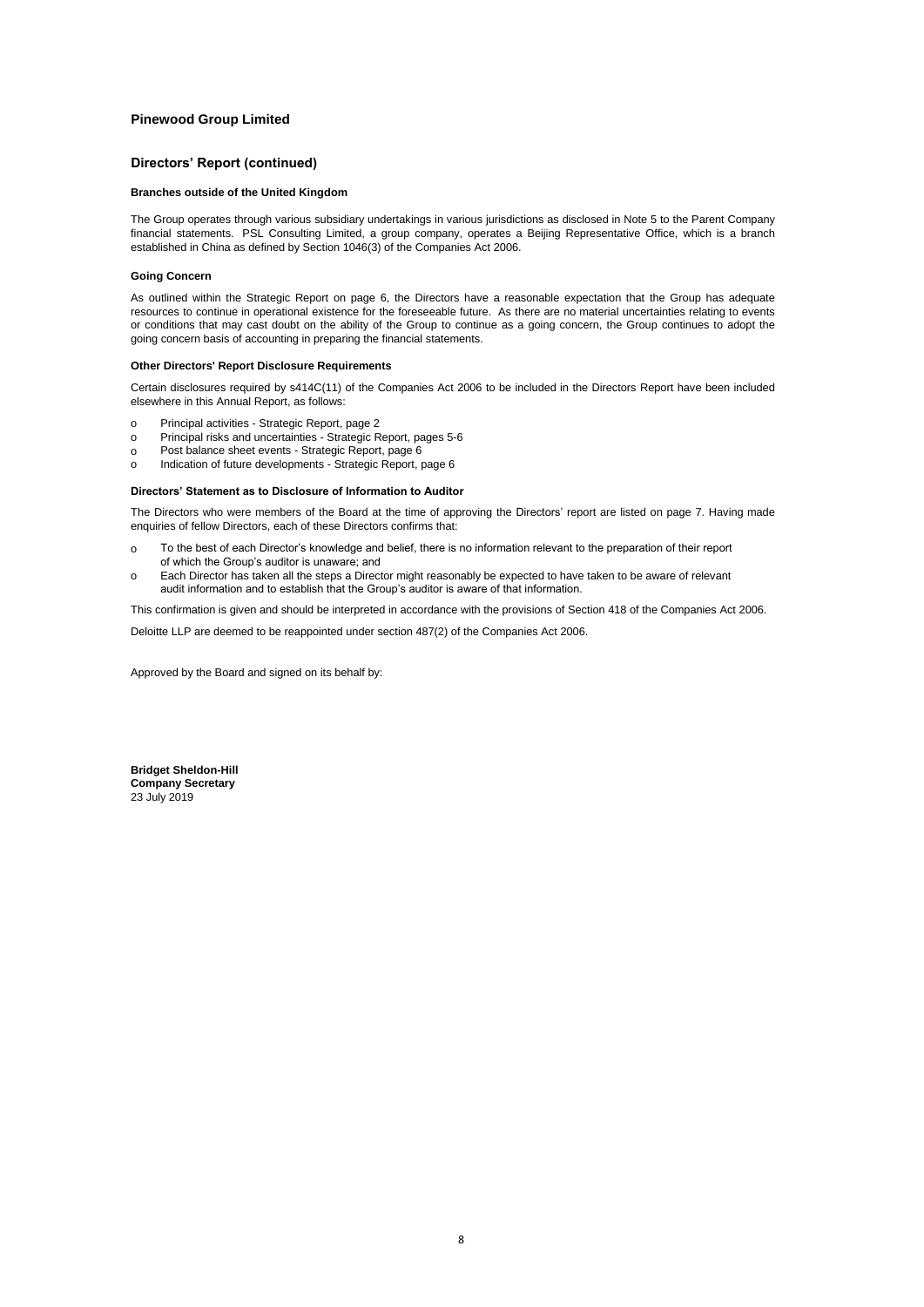### **Statement of Directors' Responsibilities**

The Directors are responsible for preparing the Strategic Report and the Directors' Report and the financial statements in accordance with applicable law and regulations.

Company law requires the Directors to prepare financial statements for each financial year. Under that law the Directors have elected to prepare the financial statements in accordance with United Kingdom Generally Accepted Accounting Practice (United Kingdom Accounting Standards and applicable law) including FRS 102 "The Financial Reporting Standard applicable in the UK and Republic of Ireland". Under company law the Directors must not approve the financial statements unless they are satisfied that they give a true and fair view of the state of affairs of the Group and the Company and of the profit or loss for that period. In preparing those financial statements, the Directors are required to:

- o select suitable accounting policies and then apply them consistently;
- o make judgements and accounting estimates that are reasonable and prudent;
- o and explained in the financial statements; and state whether applicable UK Accounting Standards have been followed, subject to any material departures disclosed
- o prepare the financial statements on the going concern basis unless it is inappropriate to presume that the Group and the Company will continue in business.

The Directors are responsible for keeping adequate accounting records that are sufficient to show and explain the Company's transactions and disclose with reasonable accuracy at any time the financial position of the Company and enable them to ensure that the financial statements comply with the Companies Act 2006. They are also responsible for safeguarding the assets of the Group and hence for taking reasonable steps for the prevention and detection of fraud and other irregularities.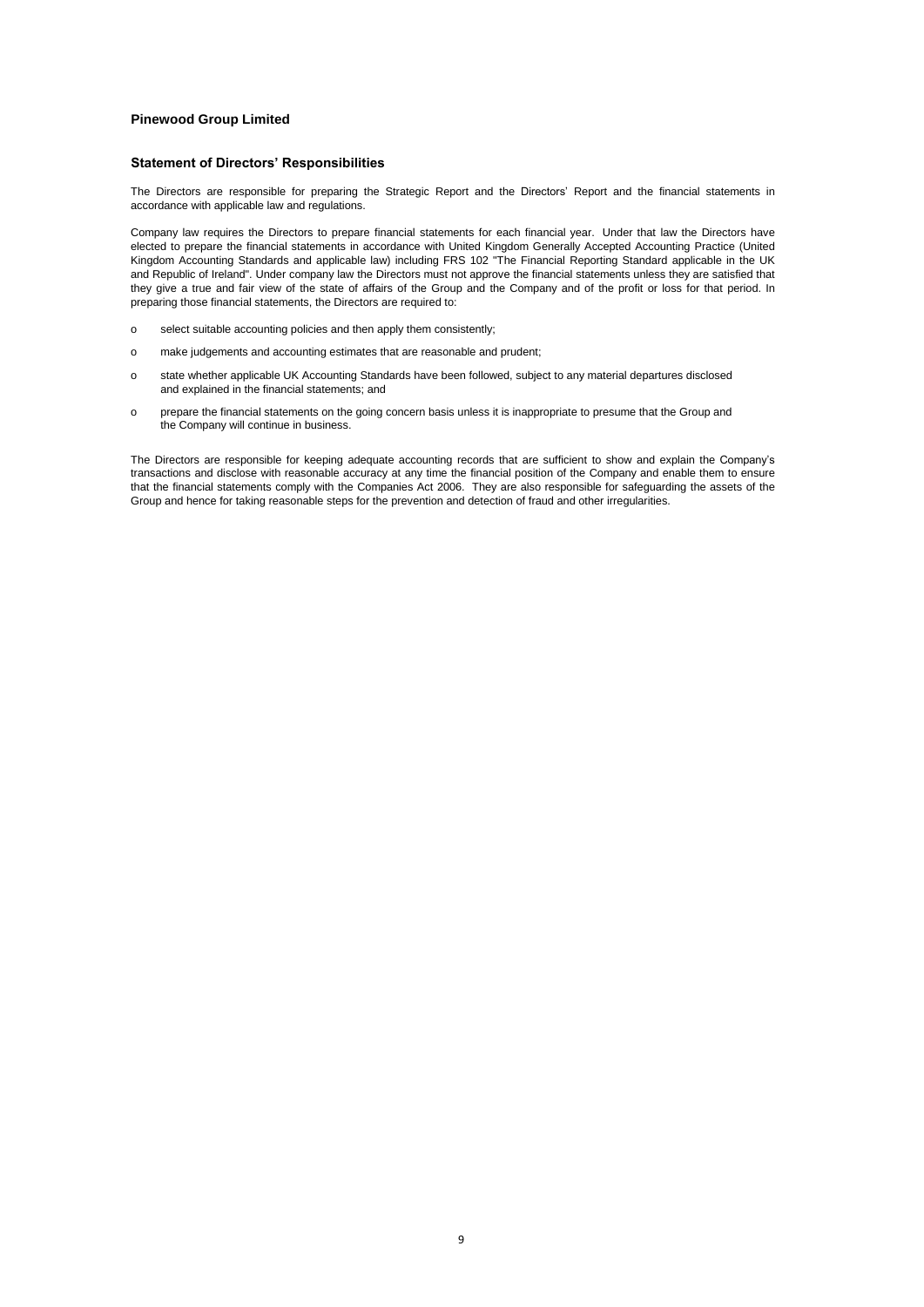#### **Independent Auditor's Report to the Members of Pinewood Group Limited**

#### **Report on the audit of the financial statements**

#### **Opinion**

In our opinion the financial statements of Pinewood Group Limited (the 'parent company') and its subsidiaries (the 'group'):

• give a true and fair view of the state of the group's and of the parent company's affairs as at 31 March 2019 and of the group's profit for the year then ended;

• have been properly prepared in accordance with United Kingdom Generally Accepted Accounting Practice including Financial Reporting Standard 102 "The Financial Reporting Standard applicable in the UK and Republic of Ireland"; and

• have been prepared in accordance with the requirements of the Companies Act 2006.

We have audited the financial statements of Pinewood Group Limited and its subsidiaries which comprise:

- the Group Statement of Comprehensive Income;
- the Group Statement of Financial Position;
- the Group Statement of Cash Flows;
- the Group Statement of Changes in Equity;
- the related notes to the Consolidated Financial Statements 1 to 27;
- the Parent Company Statement of Financial Position;
- the Parent Company Statements of Changes in Equity; and
- the related notes to the Parent Company Financial Statements 1 to 14.

The financial reporting framework that has been applied in their preparation is applicable law and United Kingdom Accounting Standards, including Financial Reporting Standard 102 "The Financial Reporting Standard applicable in the UK and Republic of Ireland" (United Kingdom Generally Accepted Accounting Practice).

#### **Basis for opinion**

We conducted our audit in accordance with International Standards on Auditing (UK) (ISAs (UK)) and applicable law. Our responsibilities under those standards are further described in the auditor's responsibilities for the audit of the financial statements section of our report.

We are independent of the group and the parent company in accordance with the ethical requirements that are relevant to our audit of the financial statements in the UK, including the FRC's Ethical Standard, and we have fulfilled our other ethical responsibilities in accordance with these requirements. We believe that the audit evidence we have obtained is sufficient and appropriate to provide a basis for our opinion.

#### **Conclusions relating to going concern**

We are required by ISAs (UK) to report in respect of the following matters where:

• the directors' use of the going concern basis of accounting in preparation of the financial statements is not appropriate; or • the directors have not disclosed in the financial statements any identified material uncertainties that may cast significant doubt about the group's or the parent company's ability to continue to adopt the going concern basis of accounting for a period of at least twelve months from the date when the financial statements are authorised for issue.

We have nothing to report in respect of these matters.

#### **Other information**

The directors are responsible for the other information. The other information comprises the information included in the annual report, other than the financial statements and our auditor's report thereon. Our opinion on the financial statements does not cover the other information and, except to the extent otherwise explicitly stated in our report, we do not express any form of assurance conclusion thereon.

In connection with our audit of the financial statements, our responsibility is to read the other information and, in doing so, consider whether the other information is materially inconsistent with the financial statements or our knowledge obtained in the audit or otherwise appears to be materially misstated. If we identify such material inconsistencies or apparent material misstatements, we are required to determine whether there is a material misstatement in the financial statements or a material misstatement of the other information. If, based on the work we have performed, we conclude that there is a material misstatement of this other information, we are required to report that fact.

We have nothing to report in respect of these matters.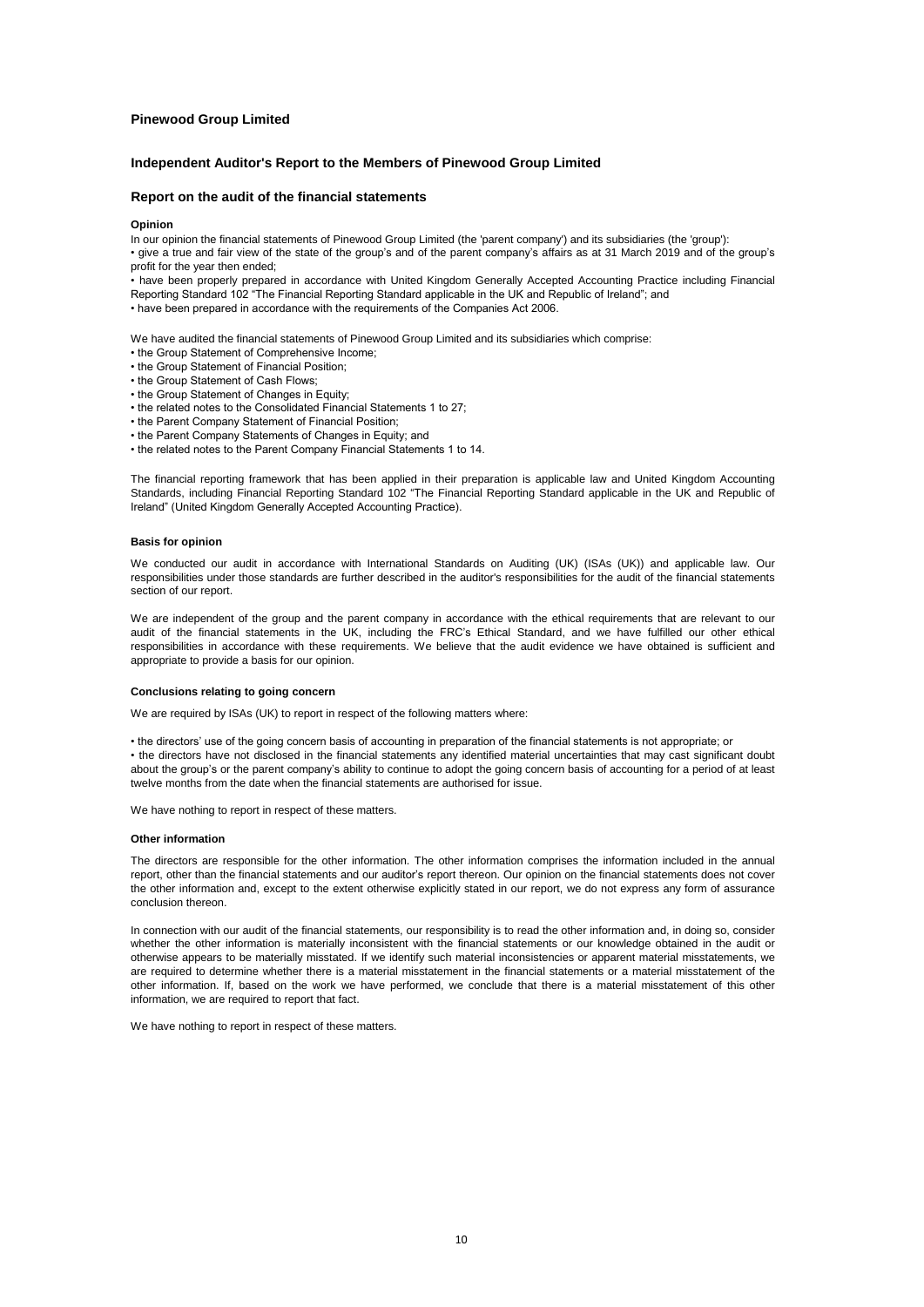### **Independent Auditor's Report to the Members of Pinewood Group Limited (continued)**

#### **Responsibilities of directors**

As explained more fully in the directors' responsibilities statement, the directors are responsible for the preparation of the financial statements and for being satisfied that they give a true and fair view, and for such internal control as the directors determine is necessary to enable the preparation of financial statements that are free from material misstatement, whether due to fraud or error.

In preparing the financial statements, the directors are responsible for assessing the group's and the parent company's ability to continue as a going concern, disclosing, as applicable, matters related to going concern and using the going concern basis of accounting unless the directors either intend to liquidate the group or the parent company or to cease operations, or have no realistic alternative but to do so.

#### **Auditor's responsibilities for the audit of the financial statements**

Our objectives are to obtain reasonable assurance about whether the financial statements as a whole are free from material misstatement, whether due to fraud or error, and to issue an auditor's report that includes our opinion. Reasonable assurance is a high level of assurance, but is not a guarantee that an audit conducted in accordance with ISAs (UK) will always detect a material misstatement when it exists. Misstatements can arise from fraud or error and are considered material if, individually or in the aggregate, they could reasonably be expected to influence the economic decisions of users taken on the basis of these financial statements.

A further description of our responsibilities for the audit of the financial statements is located on the Financial Reporting Council's website at: www.frc.org.uk/auditorsresponsibilities. This description forms part of our auditor's report.

#### **Report on other legal and regulatory requirements**

### **Opinions on other matters prescribed by the Companies Act 2006**

In our opinion, based on the work undertaken in the course of the audit:

• the information given in the strategic report and the directors' report for the financial year for which the financial statements are prepared is consistent with the financial statements; and

• the strategic report and the directors' report have been prepared in accordance with applicable legal requirements.

In the light of the knowledge and understanding of the group and of the parent company and their environment obtained in the course of the audit, we have not identified any material misstatements in the strategic report or the directors' report.

#### **Matters on which we are required to report by exception**

Under the Companies Act 2006 we are required to report in respect of the following matters if, in our opinion:

• adequate accounting records have not been kept by the parent company, or returns adequate for our audit have not been received from branches not visited by us; or

• the parent company financial statements are not in agreement with the accounting records and returns; or

- certain disclosures of directors' remuneration specified by law are not made; or
- we have not received all the information and explanations we require for our audit.

We have nothing to report in respect of these matters.

#### **Use of our report**

This report is made solely to the company's members, as a body, in accordance with Chapter 3 of Part 16 of the Companies Act 2006. Our audit work has been undertaken so that we might state to the company's members those matters we are required to state to them in an auditor's report and for no other purpose. To the fullest extent permitted by law, we do not accept or assume responsibility to anyone other than the company and the company's members as a body, for our audit work, for this report, or for the opinions we have formed.

Andrew Evans (Senior statutory auditor) for and on behalf of Deloitte LLP Statutory Auditor **Reading** United Kingdom 23 July 2019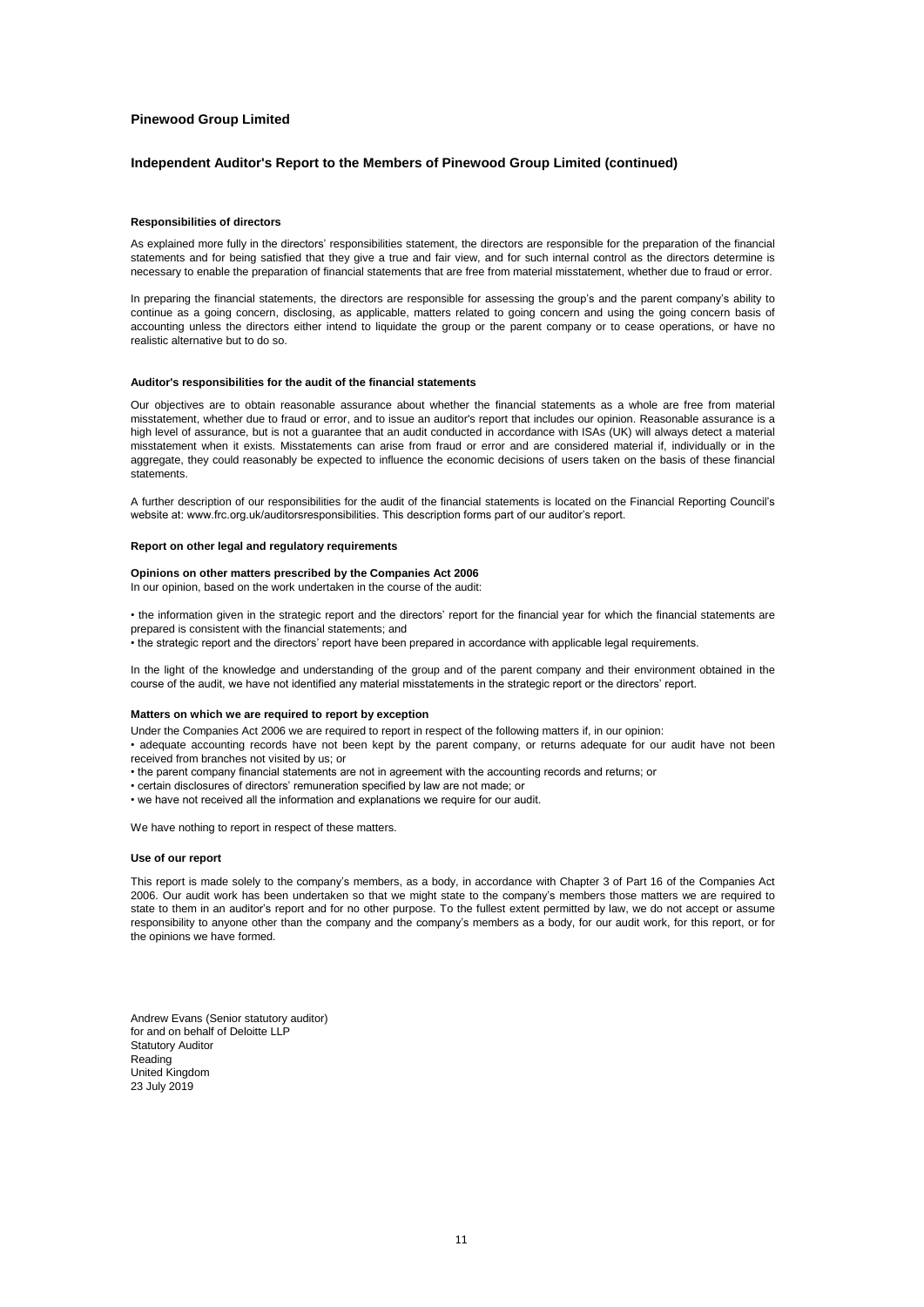# **Group Statement of Comprehensive Income**

for the year ended 31 March 2019

|                                                                                                                                                                                                                       | <b>Notes</b>   | 2019<br>£'000             | 2018<br>£'000                             |
|-----------------------------------------------------------------------------------------------------------------------------------------------------------------------------------------------------------------------|----------------|---------------------------|-------------------------------------------|
| <b>Turnover</b>                                                                                                                                                                                                       | $\overline{2}$ | 85,928                    | 81,663                                    |
| Cost of Sales                                                                                                                                                                                                         |                | (40, 956)                 | (42, 933)                                 |
| <b>Gross profit</b>                                                                                                                                                                                                   |                | 44,972                    | 38,730                                    |
| Selling & Distribution costs                                                                                                                                                                                          |                | (1,717)                   | (2, 118)                                  |
| Administrative expenses<br>Recurring activities<br><b>Exceptional items</b>                                                                                                                                           | 3              | (7, 388)<br>(873)         | (7,668)<br>549                            |
| Total administrative expenses                                                                                                                                                                                         |                | (8, 261)                  | (7, 119)                                  |
| <b>Operating profit</b>                                                                                                                                                                                               | 4              | 34,994                    | 29,493                                    |
| Comprising:<br>Operating profit/(loss) from:<br>Media Services activities before exceptional items<br>Media Investment - film production companies<br>Media Investment - other activities<br><b>Exceptional items</b> | 3              | 35,867<br>(873)<br>34,994 | 29,849<br>(257)<br>(648)<br>549<br>29,493 |
| Income from participating interests                                                                                                                                                                                   | 8              | (1, 414)                  | 3,064                                     |
| Interest receivable and similar income                                                                                                                                                                                | 9              | 5,679                     | 3,773                                     |
| Interest payable and similar expenses                                                                                                                                                                                 | 10             | (11, 879)                 | (6,067)                                   |
| Profit on ordinary activities before taxation                                                                                                                                                                         |                | 27,380                    | 30,263                                    |
| Tax on profit on ordinary activities                                                                                                                                                                                  | 11             | (6,059)                   | (5,905)                                   |
| Profit on ordinary activities after taxation attributable to<br>equity shareholders                                                                                                                                   |                | 21,321                    | 24,358                                    |
| Other comprehensive income                                                                                                                                                                                            |                |                           |                                           |
| Exchange differences on translation of foreign operations<br>on consolidation                                                                                                                                         |                | 809                       | (554)                                     |
| Total comprehensive income for the year                                                                                                                                                                               |                | 22,130                    | 23,804                                    |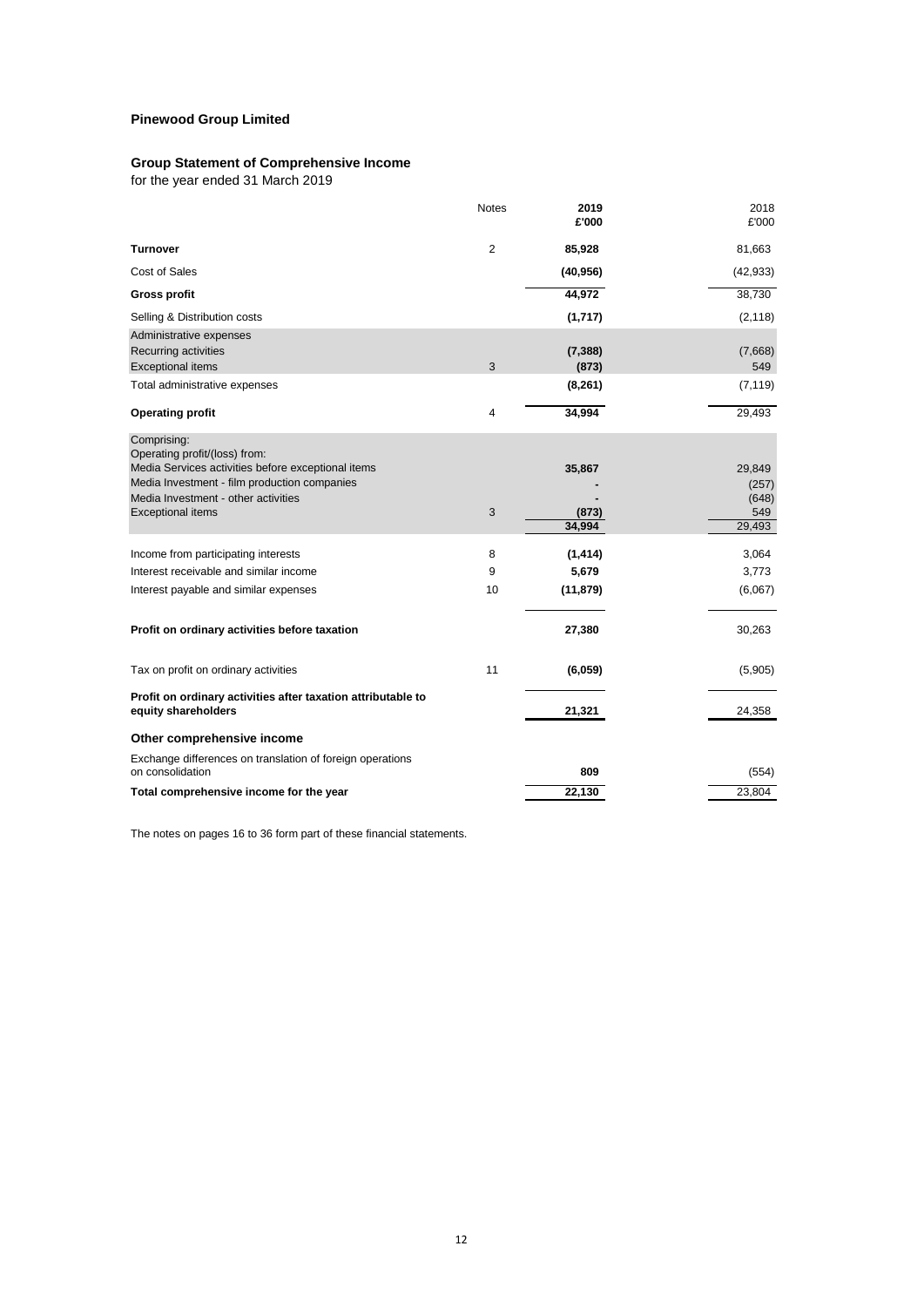# **Group Statement of Financial Position**

|  | .                   |  |  |  |
|--|---------------------|--|--|--|
|  | as at 31 March 2019 |  |  |  |

|                                       | Notes | 2019    | 2018    |
|---------------------------------------|-------|---------|---------|
|                                       |       | £'000   | £'000   |
| <b>Assets</b>                         |       |         |         |
| Non current assets                    |       |         |         |
| Intangible assets                     | 13    | 4,622   | 3,924   |
| Property, plant and equipment         | 14    | 266,876 | 233,441 |
| Interests in joint ventures           | 8     | 13,308  | 10,971  |
| Other investments                     | 15    | 1,680   | 1,680   |
| Trade and other receivables           | 17    | 134,369 | 129,045 |
|                                       |       | 420,855 | 379,061 |
| <b>Current assets</b>                 |       |         |         |
| Inventories                           |       | 36      | 61      |
| Trade and other receivables           | 17    | 14,156  | 26,599  |
| Cash and cash equivalents             | 18    | 39,914  | 43,043  |
|                                       |       | 54,106  | 69,703  |
| <b>Total assets</b>                   |       | 474,961 | 448,764 |
| <b>Equity and liabilities</b>         |       |         |         |
| Share capital                         | 19    | 5,741   | 5,741   |
| Share premium                         |       | 76,696  | 76,696  |
| Capital redemption reserve            |       | 135     | 135     |
| Merger reserve                        |       | 348     | 348     |
| <b>Translation reserve</b>            |       | 1,595   | 786     |
| Retained earnings                     |       | 86,598  | 65,277  |
| <b>Total equity</b>                   |       | 171,113 | 148,983 |
| <b>Non-current liabilities</b>        |       |         |         |
| Interest-bearing loans and borrowings | 21    | 246,677 | 246,123 |
| Derivative financial instruments      | 22    | 2,206   | 1,781   |
| Deferred tax liabilities              | 11    | 3,233   | 3,115   |
|                                       |       | 252,116 | 251,019 |
| <b>Current liabilities</b>            |       |         |         |
| Interest-bearing loans and borrowings | 21    | 171     |         |
| Trade and other payables              | 23    | 51,561  | 48,762  |
|                                       |       | 51,732  | 48,762  |
| <b>Total liabilities</b>              |       | 303,848 | 299,781 |
| <b>Total equity and liabilities</b>   |       | 474,961 | 448,764 |

The financial statements of Pinewood Group Limited (registered number: 03889552) were approved and authorised for issue by the Board of Directors on 23 July 2019. They were signed on its behalf by:

**Barbara Inskip Director**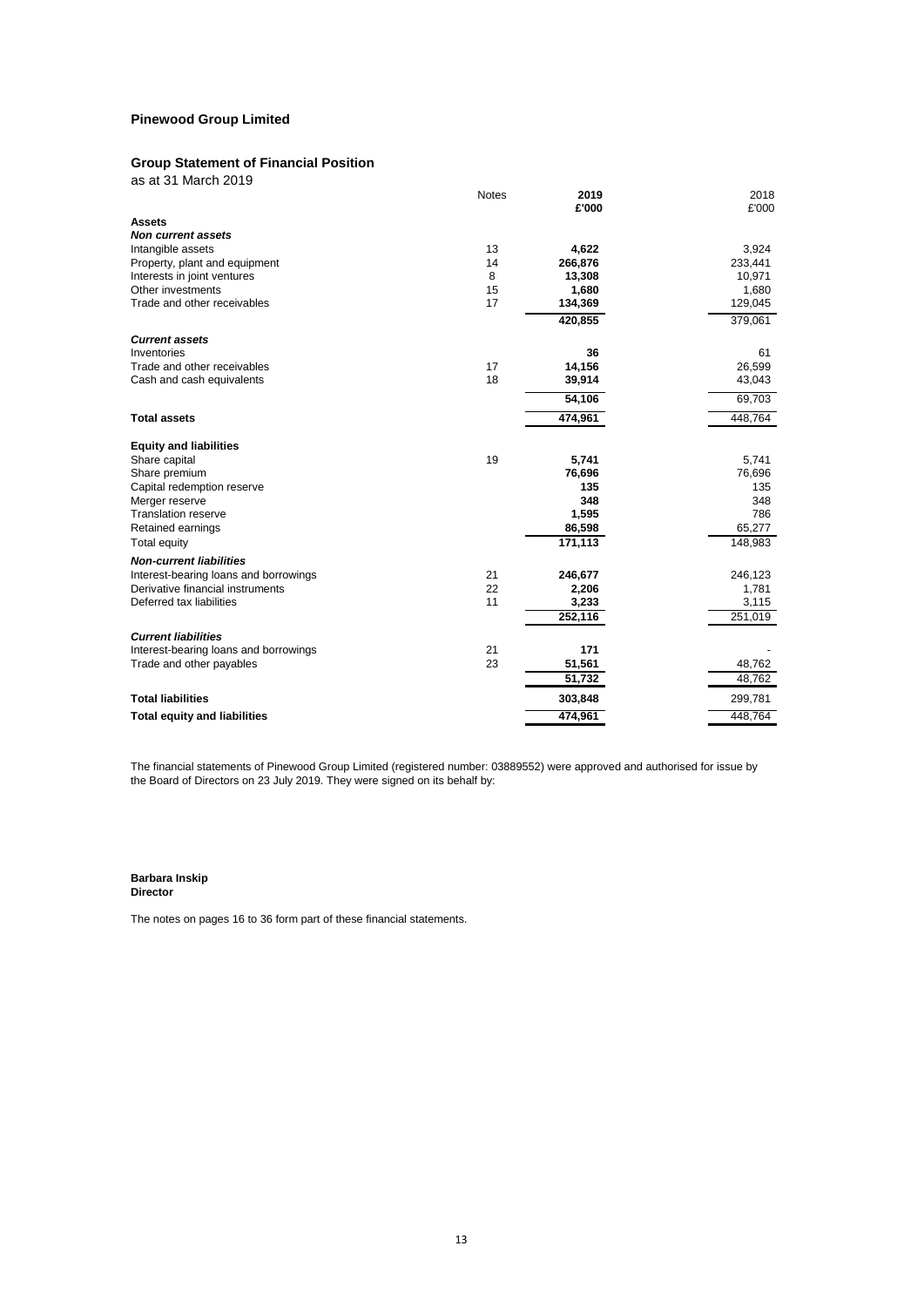# **Group Statement of Cash Flows**

for the year ended 31 March 2019

|                                                                                           | <b>Notes</b> | £'000     | £'000      |
|-------------------------------------------------------------------------------------------|--------------|-----------|------------|
| Cash flow from operating activities:                                                      |              |           |            |
| Profit on ordinary activities before taxation                                             |              | 27,380    | 30,263     |
| Adjustments to reconcile profit on ordinary activities before taxation to net cash flows: |              |           |            |
| Depreciation, impairment and amortisation                                                 | 4            | 9,267     | 9,371      |
| Loss on disposal of property, plant and equipment                                         | 4            | 952       | 54         |
| Fair value adjustment on PMBS Holdings                                                    | 3            |           | (460)      |
| Income from participating interests                                                       | 8            | 1,414     | (3,064)    |
| Interest receivable and similar income                                                    | 9            | (5,679)   | (3,773)    |
| Interest payable and similar charges                                                      | 10           | 11,879    | 6,067      |
| Cash flow from operating activities before changes in working capital                     |              | 45,213    | 38,458     |
| Decrease/(increase) in trade and other receivables                                        | 17           | 12,066    | (8, 156)   |
| Decrease/(increase) in inventories                                                        |              | 25        | (8)        |
| (Decrease) in trade and other payables                                                    | 23           | (4, 556)  | (6,670)    |
| Cash generated from operations                                                            |              | 52,748    | 23,624     |
| Interest paid                                                                             |              | (10, 171) | (2,587)    |
| Interest received                                                                         |              | 732       | 56         |
| Corporation tax received in respect of FPC activity                                       |              | 901       |            |
| Corporation tax paid                                                                      |              | (4,649)   | (2,809)    |
| Net cash flow from operating activities                                                   |              | 39,561    | 18,284     |
| Cash flow used in investing activities:                                                   |              |           |            |
| Proceeds from disposal of property, plant and equipment                                   |              | 48        |            |
| Purchase of property, plant and equipment                                                 |              | (37, 925) | (7, 736)   |
| Purchase of intangible assets                                                             |              | (1,258)   |            |
| Investment in joint ventures                                                              |              | (2,942)   | (196)      |
| Repayment from joint ventures                                                             |              |           | 1,533      |
| Loans made to parent undertakings                                                         |              |           | (127, 474) |
| Net cash flow used in investing activities                                                |              | (42, 077) | (133, 873) |
| Cash flow from financing activities:                                                      |              |           |            |
| Dividends paid                                                                            | 12           |           | (11, 950)  |
| Proceeds from issue of loan notes                                                         | 21           |           | 250,000    |
| Repayment of asset financing obligations                                                  |              | (613)     | (870)      |
| Repayment of bank borrowings                                                              | 21           |           | (100,000)  |
| Payment of loan issue fees                                                                |              |           | (7,012)    |
| Net cash flow (used in)/from financing activities                                         |              | (613)     | 130,168    |
| Net (decrease)/increase in cash and cash equivalents                                      |              | (3, 129)  | 14,579     |
| Cash and cash equivalents at the start of the year                                        |              | 43,043    | 28,464     |
| Cash and cash equivalents at the end of the year                                          | 18           | 39,914    | 43,043     |

**2019** 2018

Included within the cash and cash equivalents balance is a total of £110,000 (2018: £390,000) which is unavailable for general use. See Note 18.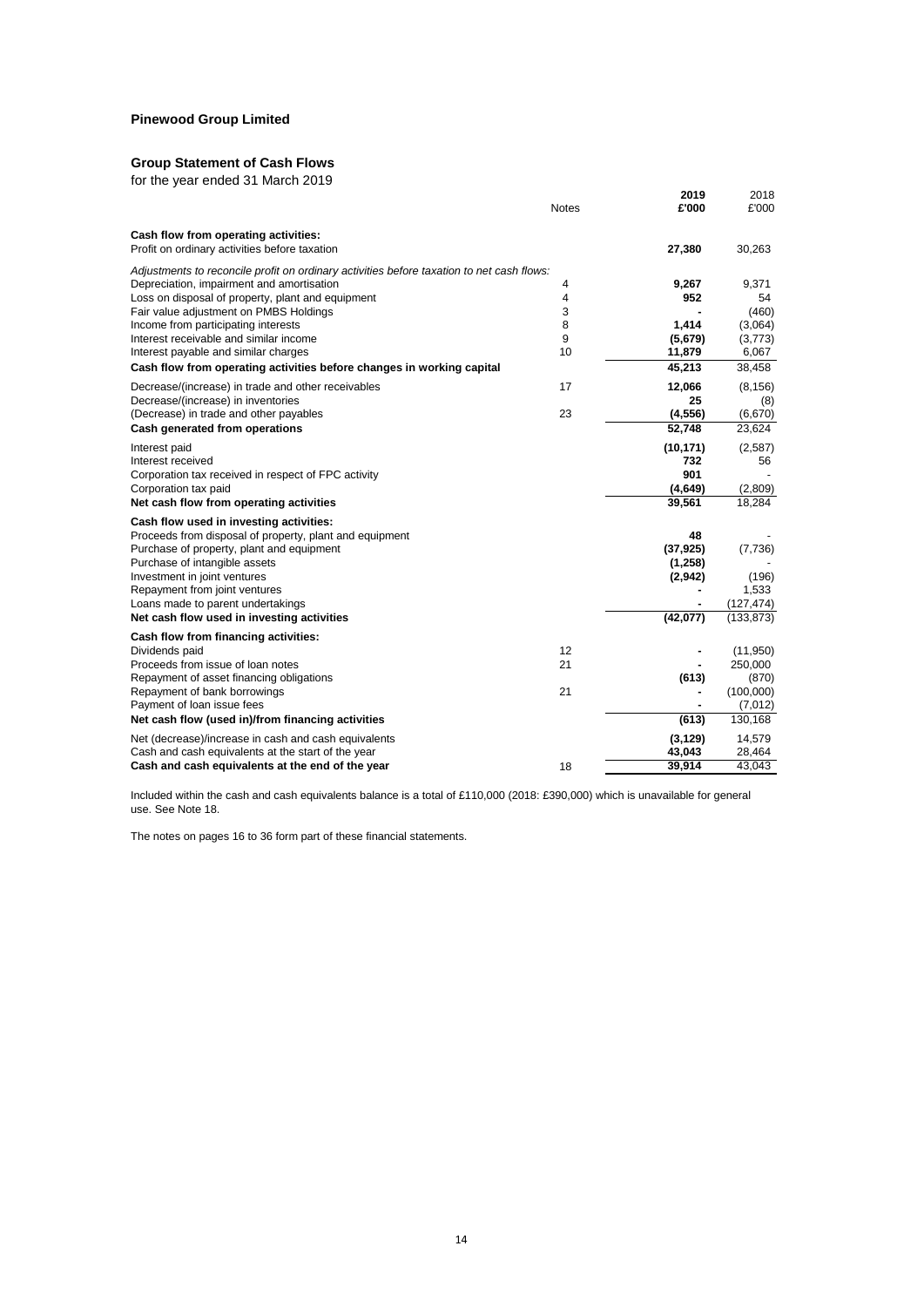# **Reconciliation of Movement in Net Debt**

| for the year ended 31 March 2019<br>£'000                                                     | 2019<br>2018<br>£'000 |
|-----------------------------------------------------------------------------------------------|-----------------------|
| (3, 129)<br>(Decrease)/increase in cash and cash equivalents<br>Repayments of bank borrowings | 14.579<br>100.000     |
| Proceeds from issue of loan notes                                                             | (250,000)             |
| 553<br>Repayments of asset financing obligations                                              | 780                   |
| Loan issue costs                                                                              | 7.643                 |
| Amortisation of loan issue costs                                                              | (438)<br>(14)         |
| Interest accrued on loan notes<br>(1, 264)                                                    | (3,042)               |
| Movement in net debt<br>(3,854)                                                               | (130, 478)            |
| Net debt at the start of the year<br>(203,080)                                                | (72,602)              |
| Net debt at the end of the year<br>(206,934)                                                  | (203,080)             |
| Net debt at end of year excluding restricted cash<br>(207.044)                                | (203, 470)            |

#### **Group Statement of Changes in Equity**

for the year ended 31 March 2019

|                                            |       | Share capital Share premium | <b>Translation</b><br>reserve | Other reserves | <b>Retained earnings</b> | <b>Total equity</b> |
|--------------------------------------------|-------|-----------------------------|-------------------------------|----------------|--------------------------|---------------------|
|                                            | £'000 | £'000                       | £'000                         | £'000          | £'000                    | £'000               |
| At 01 April 2018                           | 5,741 | 76,696                      | 786                           | 483            | 65,277                   | 148,983             |
| Profit for the year                        |       |                             |                               |                | 21,321                   | 21,321              |
| Translation reserve movement               |       |                             | 809                           |                |                          | 809                 |
| Total comprehensive income for<br>the year |       |                             | 809                           |                | 21,321                   | 22,130              |
| At 31 March 2019                           | 5,741 | 76,696                      | 1,595                         | 483            | 86,598                   | 171,113             |
|                                            |       |                             |                               |                |                          |                     |
| At 01 April 2017                           | 5,741 | 76,696                      | 1,340                         | 483            | 52,869                   | 137,129             |
| Profit for the year                        |       |                             |                               |                | 24,358                   | 24,358              |
| Translation reserve movement               |       |                             | (554)                         |                |                          | (554)               |
| Total comprehensive income for<br>the year |       |                             | (554)                         |                | 24,358                   | 23,804              |
| Equity dividends (Note 12)                 |       |                             |                               |                | (11, 950)                | (11, 950)           |
| At 31 March 2018                           | 5,741 | 76,696                      | 786                           | 483            | 65,277                   | 148,983             |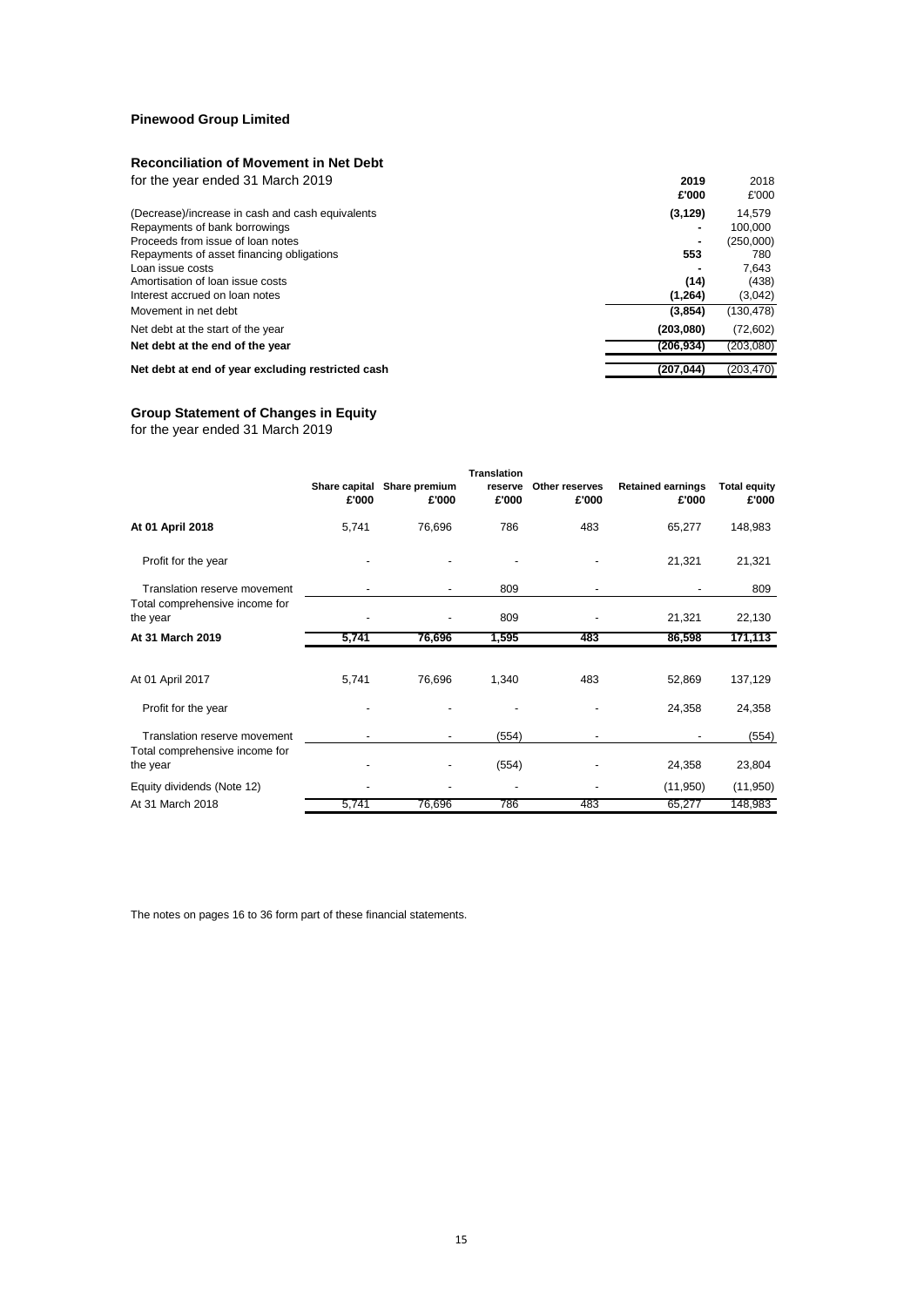### **Notes to the Consolidated Financial Statements**

for the year ended 31 March 2019

Pinewood Group Limited ("the Company") is a private company limited by shares incorporated and domiciled in England. The registered office is located at Pinewood Studios, Pinewood Road, Iver Heath, Buckinghamshire, SL0 0NH.

The Group's principal activities and the nature of its operations are detailed in the Strategic Report on page 2.

### **1 Accounting policies**

The principal accounting policies are summarised below. They have all been applied consistently throughout the current year and prior year.

#### *Accounting convention*

These financial statements have been prepared in accordance with FRS 102 'The Financial Reporting Standard applicable in the UK and Republic of Ireland' ("FRS 102") and the requirements of the Companies Act 2006, including the provisions of the Large and Medium-sized Companies and Groups (Accounts and Reports) Regulations 2008, and under historical cost convention, modified to include certain financial instruments at fair value.

The full financial statements have been prepared with early adoption of the FRS 102 Triennial Review 2017 amendments in full. This is the first set of financial statements where the Triennial Review amendments have been adopted and the application date is therefore 1 April 2017. There have been no changes to amounts presented in respect of transactions or balances in any of the main statements as a result of adoption of the changes, but certain disclosures relating to financial instruments have been updated in line with the new requirements.

The financial statements are presented in sterling, which is also the main functional currency of the Group. Monetary amounts in these financial statements are rounded to the nearest whole £1,000 except where otherwise indicated.

#### *Going concern*

In assessing the going concern basis, the Directors considered the Group's business activities, the financial position of the Group and the Group's financial risk management objectives and policies. The Group meets its day-to-day working capital requirements through its bank facilities. The Group's forecasts and projections, taking account of reasonably possible changes in trading performance, economic uncertainty and Brexit, show that the Group will be able to operate within the level of its current facilities. The Directors, having made appropriate enquiries, consider that the Group has adequate resources to continue in the operational business for the foreseeable future and have therefore continued to adopt the going concern basis in preparing the financial statements.

#### *Basis of consolidation*

The consolidated financial statements comprise the financial statements of the Group and its subsidiaries up to 31 March 2019. All intragroup transactions, balances, income and expenses are eliminated in full on consolidation. All subsidiaries are consolidated for the financial year ending 31 March 2019 regardless of the individual entities' statutory reporting date. Individual entities within the Group that have a functional currency other than sterling are translated to sterling so that the consolidated financial statements may be presented.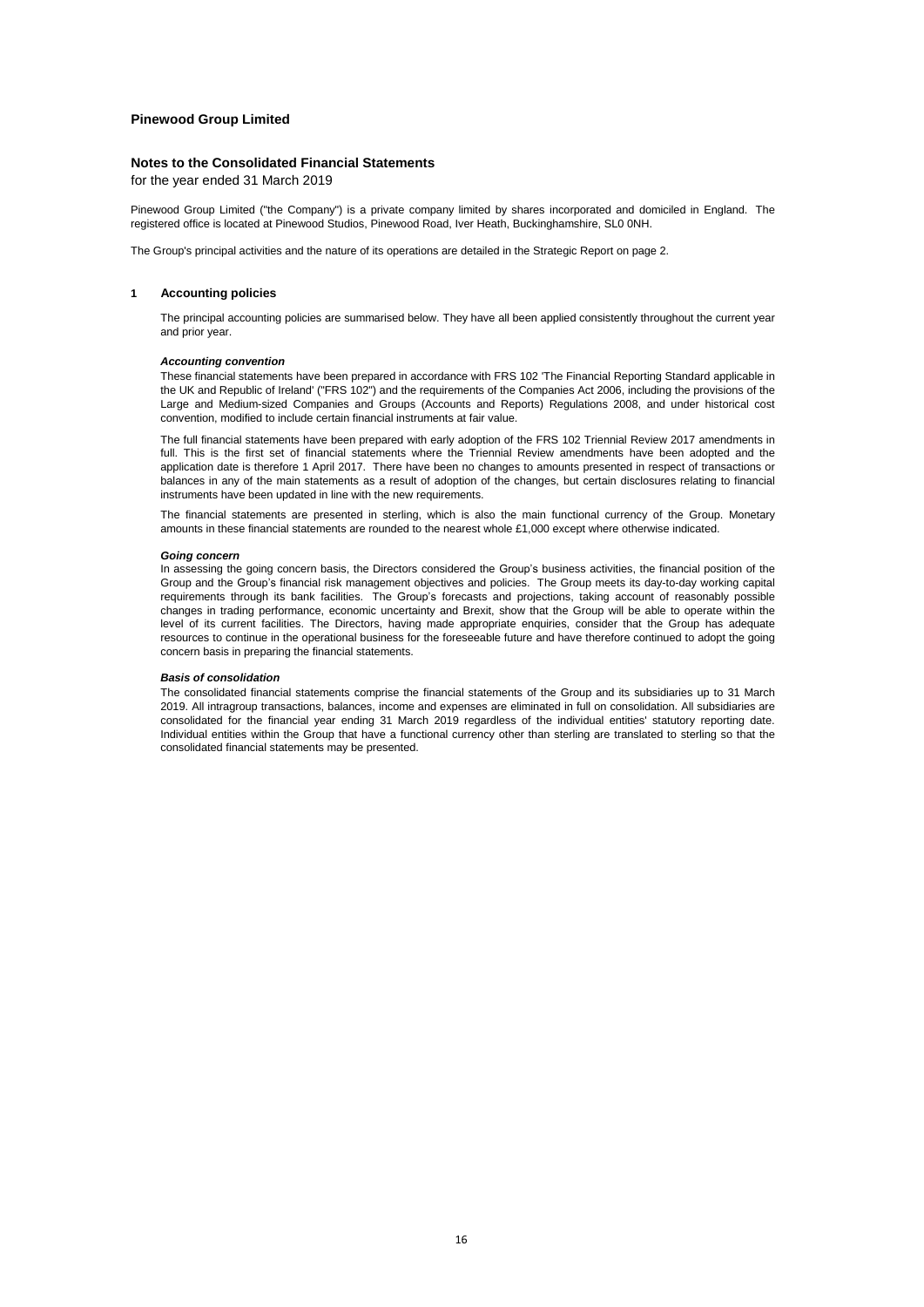### **Notes to the Consolidated Financial Statements (continued)**

for the year ended 31 March 2019

#### **1 Accounting policies (continued)**

#### *Turnover*

Turnover is recognised to the extent that it is probable that the economic benefits will flow to the Group and the turnover can be reliably measured. Turnover is measured at the fair value of the consideration receivable, net of discounts, rebates, VAT and other sales taxes or duty. The Group has assessed its turnover arrangements and has concluded that it is acting as a principal in all of its turnover arrangements. Where a contract spans an accounting cut-off date, the value of the turnover recognised is the time proportion of the total value of the contract completed by the cut-off date. The following specific recognition criteria apply:

Media Services:

- o Film customers utilise services for a period of time. Turnover is recognised as the Group earns the right to consideration for the service provided and this is time apportioned and earned as time elapses.
- o Film turnover is also derived from international sales and marketing agreements and certain consultancy agreements. Revenue is recognised on a stage of completion basis by reference to costs issued for the former, and based on the passage of time for the latter.
- o Television turnover is derived from the provision of services and is recognised on a time apportioned basis in relation to the television production process.
- o Media Hub turnover is derived from customers contracting to use the Group's facilities for a period of time. Turnover is recognised on a straight line basis over the term of the agreement.

#### Media Investment:

- o The business segment ceased trading in the year ended 31 March 2018 with certain legacy balances remaining at the reporting date.
- o External investment advisory turnover is derived from the provision of services on a per film investment basis, with turnover from an annual management fee recognised on a straight line basis over the course of the year.
- o Film Production Companies' turnover relates to the funding provided from the various financiers (excluding loans against tax credit, which are recognised as a liability on the Group statement of financial position). Turnover recognised is the proportion of completion of the relevant project.

#### *Foreign currency*

Transactions in foreign currencies are recorded at the rate of exchange at the date of the transaction. Monetary assets and liabilities denominated in foreign currencies at the balance sheet date are reported at the rates of exchange prevailing at that date.

The results of overseas operations are translated at the average rates of exchange during the period and their balance sheets at the rates ruling at the balance sheet date. Exchange differences arising on translation of the opening net assets and results of overseas operations are reported in other comprehensive income and accumulated in equity (attributed to noncontrolling interests as appropriate).

Other exchange differences are recognised in profit or loss in the period in which they arise except for:

- o exchange differences arising on gains or losses on non-monetary items which are recognised in other comprehensive income;
- o unrealised gains or losses are recognised in other comprehensive income; and
- o in the case of the consolidated financial statements, exchange differences on monetary items receivable from or payable to a foreign operation for which settlement is neither planned nor likely to occur (therefore forming part of the net investment in the foreign operation), which are recognised in other comprehensive income and reported under equity.

#### *Employee benefits*

The costs of short-term employee benefits are recognised as a liability and an expense, unless those costs are required to be recognised as part of the cost of stock or are capitalised as an intangible fixed asset or a tangible fixed asset.

The cost of any unused entitlement is recognised in the period in which the employee's services are received.

The best estimate of the expenditure required to settle an obligation for termination benefits is recognised immediately as an expense when the Group is demonstrably committed to terminate the employment of an employee or to provide termination benefits.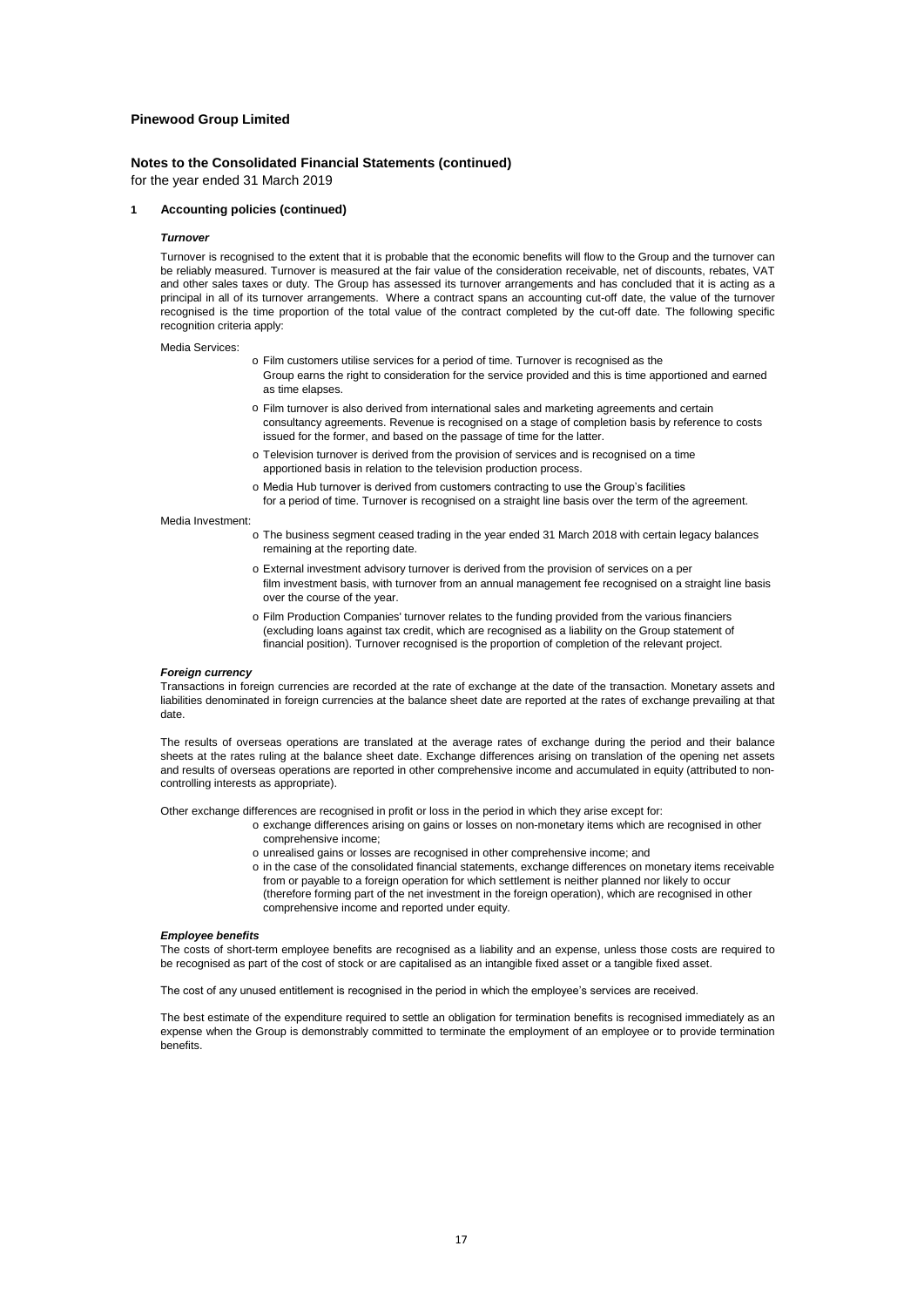### **Notes to the Consolidated Financial Statements (continued)**

for the year ended 31 March 2019

#### **1 Accounting policies (continued)**

#### *Pensions and other post-employment benefits*

The Group operates a defined contribution scheme. Contributions are charged to the income statement as they become payable in accordance with the rules of the scheme.

#### *Interest receivable and payable*

Interest receivable and payable is recognised using the effective interest rate method.

#### *Corporation tax*

Corporation tax expense represents the sum of the tax currently payable. The tax currently payable is based on taxable profit for the year. Taxable profit differs from net profit as reported in the income statement because it excludes items of income or expense that are taxable or deductible in other years and it further excludes items that are never taxable or deductible. The Group's liability for current tax is calculated using tax rates that have been enacted or substantively enacted by the statement of financial position date.

Corporation tax relating to items recognised directly in equity is recognised in other comprehensive income and the statement of changes in equity and not in the income statement.

#### *Deferred tax*

Deferred tax is calculated at the tax rates that are expected to apply to the period when the asset is realised or the liability is settled based on tax rates that have been enacted or substantively enacted by the reporting date.

Deferred tax liabilities are recognised in respect of all timing differences that exist at the reporting date. Timing differences are differences between taxable profits and total comprehensive income that arise from the inclusion of income and expenses in tax assessments in different periods from their recognition in the financial statements. Deferred tax assets are recognised only to the extent that it is probable that they will be recovered by the reversal of deferred tax liabilities or other future taxable profits.

Deferred tax is recognised on income and expenses from subsidiaries, associates, branches and interests in jointly controlled entities, that will be assessed to, or allow for, tax in a future period except where the company is able to control the reversal of the timing difference and it is probable that the timing difference will not reverse in the foreseeable future.

#### *Film tax credits*

Film tax credits are recognised in profit or loss for the period in line with the cost incurred over the period of a film project. Where the rate of expenditure incurred is not proportionate to the rate of qualifying expenditure, the difference in film tax credits is accrued or deferred on the Group statement of financial position.

#### *Film investments*

Film investments are classified as investments at fair value and due to the uncertainty of return on investment are typically determined to have a £nil fair value. The Group reviews the fair value at least annually. Any net changes in fair value are recognised in the income statement.

#### *Intangible assets*

Intangible assets excluding goodwill, when identified, are capitalised at cost and subsequently amortised over their useful economic life on the following bases:

The software asset is not yet in use and so is not being depreciated, accordingly. The anticipated useful life is between 5 and 10 years and will be determined at the point the software is completed and in use.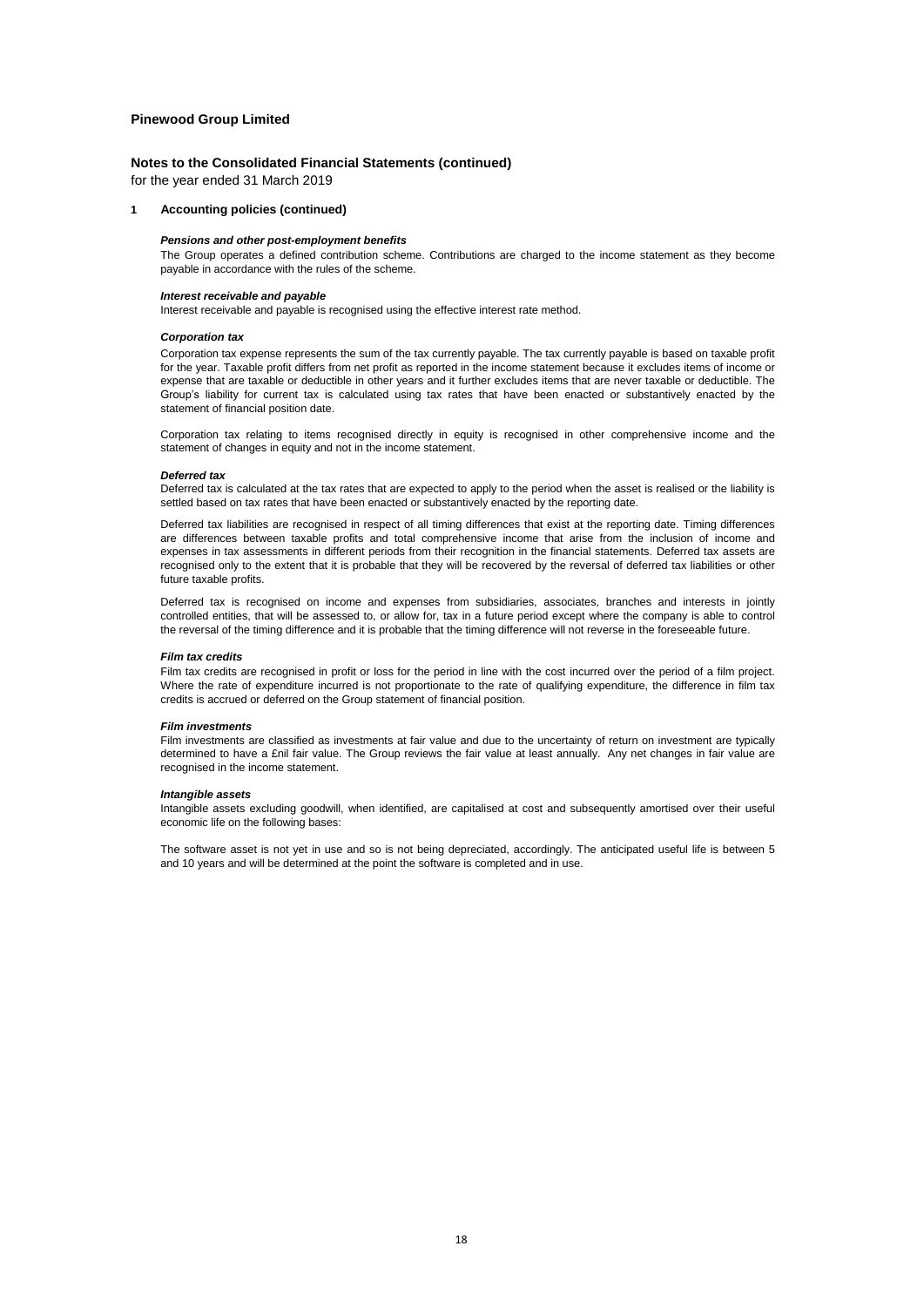### **Notes to the Consolidated Financial Statements (continued)**

for the year ended 31 March 2019

#### **1 Accounting policies (continued)**

#### *Goodwill*

Goodwill on acquisition is initially measured at cost being the excess of the cost of the business combination over the acquirer's interest in the net fair value of the identifiable assets, liabilities and contingent liabilities. Following initial recognition, goodwill is measured at cost less any amortisation or accumulated impairment loss. Goodwill is expected to have a useful life of 10 years and is amortised over that period. Goodwill is reviewed for impairment annually or more frequently if events or changes in circumstances indicate that the carrying value may be impaired. For the purpose of impairment testing, goodwill is allocated to the related cash-generating unit monitored by management. Where the recoverable amount of the cash-generating unit is less than the carrying amount, including goodwill, an impairment loss is recognised in the income statement.

#### *Property, plant and equipment*

Property, plant and equipment are stated at cost to the Group less accumulated depreciation and any impairment loss. Cost comprises the aggregate amount paid and the fair value of any other consideration given to acquire the asset and includes costs directly attributable to making the asset capable of operating as intended. Depreciation is calculated on all property, plant and equipment, other than land, from the time they are available for use on a straight line basis over the estimated useful life as follows:

> Freehold buildings<br>
> Freehold improvements<br>
> - 5 to 25 years<br>
> - 5 to 25 years Freehold improvements<br>Leasehold improvements - shorter of 25 years or the term of the lease<br>- 3 to 10 years Fixtures, fittings and equipment

Land and assets under construction are not depreciated.

The carrying value of freehold land and buildings within 'Property, plant and equipment' in the statement of financial position is based on external valuations undertaken by an independent firm of Chartered Surveyors in February 2000 (as amended in January 2001) and November 2000, on each occasion to establish the fair values of the Pinewood Studios and Shepperton Studios businesses acquired. Subsequent to these valuations, which established the cost to the Group of freehold land and buildings, additions, disposals and depreciation have been recorded in line with Group accounting policies.

The carrying value of property, plant and equipment is reviewed for impairment if events or changes in circumstances indicate the carrying value may not be recoverable, and is written down immediately to the recoverable amount. Useful lives and residual values are reviewed annually and where adjustments are required, these are made prospectively.

An item of property, plant and equipment is derecognised upon disposal. Any gain or loss arising in de-recognition of the asset (calculated as the difference between the net disposal proceeds and the carrying amount of the item) is included in the income statement in the year the item is derecognised.

#### *Interests in joint ventures*

The Group has interests in joint ventures. A joint venture is a joint arrangement whereby two or more parties that have joint control of the arrangement have rights to the net assets of the arrangement.

The Group accounts for joint ventures under the equity method of accounting. Under the equity method of accounting, a joint venture is initially recognised in the Group statement of financial position at cost and adjusted thereafter to recognise the Group's income from participating interests and other comprehensive income of the joint venture. When the Group's share of losses of the joint venture exceeds the Group's interest in that joint venture, the Group discontinues recognising its share of further losses. Additional losses are only recognised to the extent that the Group has incurred legal or constructive obligations or made payments on behalf of the joint venture.

When a Group entity transacts with a joint venture of the Group, profits and losses resulting from the transactions with the joint venture are recognised in the Group's consolidated financial statements only to the extent of interests in the joint venture that are not related to the Group.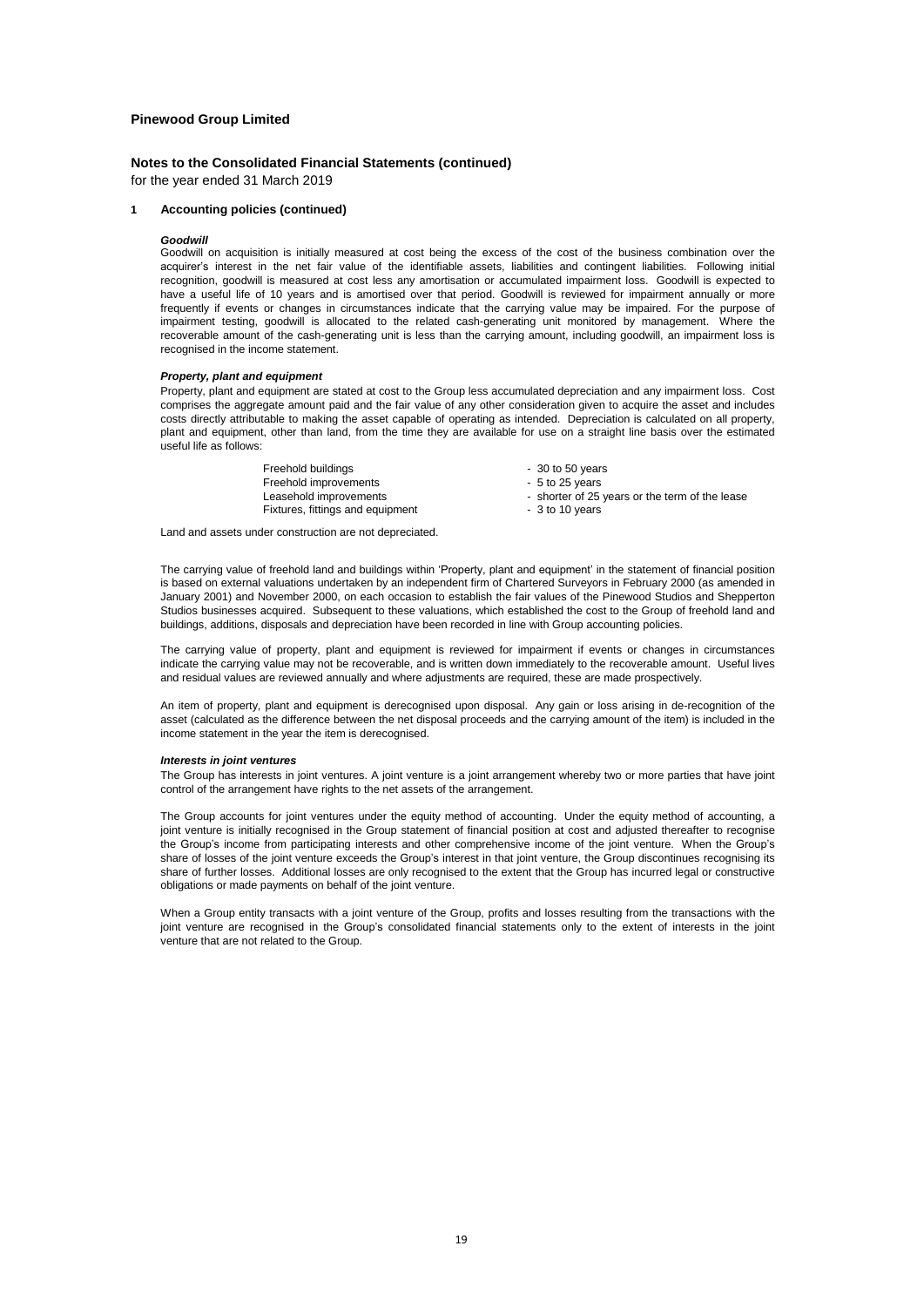### **Notes to the Consolidated Financial Statements (continued)**

for the year ended 31 March 2019

#### **1 Accounting policies (continued)**

#### *Inventories*

Inventory is valued at the lower of cost and estimated selling price less costs to complete and sell. Inventory held for distribution at no or nominal consideration is measured at cost, adjusted where applicable for any loss of service potential. i.e. benefits expected from use or sale of the inventory. Cost is determined using the weighted average cost.

At each reporting date, the Group assesses whether inventories are impaired or if an impairment loss recognised in prior periods has reversed. Any excess of the carrying amount of stock over its estimated selling price less costs to complete and sell is recognised as an impairment loss in profit or loss.

Reversals of impairment losses are also recognised in profit or loss.

#### *Impairment of assets*

The Group assesses at each reporting date whether there is an indication that an asset may be impaired. If any such indication exists, or when annual impairment testing for an asset is required, the Group makes an estimate of the asset's recoverable amount. An asset's recoverable amount is the higher of an asset's or cash-generating unit's ("CGU") fair value less costs to sell and its value in use and is determined for an individual asset, unless the asset does not generate cash inflows that are largely independent of those from other assets or groups of assets. Where the carrying amount of an asset or CGU exceeds its recoverable amount, the asset is considered impaired and is written down to its recoverable amount. In assessing value in use, the estimated future cash flows are discounted to their present value using a pre-tax discount rate that reflects current market assessments of the time value of money and the risks specific to the asset. In determining fair value less costs to sell, an appropriate valuation model is used.

#### *Financial instruments*

Financial assets and financial liabilities are recognised when the Group becomes a party to the contractual provisions of the instrument.

Financial liabilities and equity instruments are classified according to the substance of the contractual arrangements entered into. An equity instrument is any contract that evidences a residual interest in the assets of the Group after deducting all of its liabilities.

#### *Financial assets and liabilities*

All financial assets and liabilities are initially measured at transaction price (including transaction costs), except for those financial assets classified as at fair value through profit or loss, which are initially measured at fair value (which is normally the transaction price excluding transaction costs), unless the arrangement constitutes a financing transaction. If an arrangement constitutes a finance transaction, the financial asset or financial liability is measured at the present value of the future payments discounted at a market rate of interest for a similar debt instrument.

Financial assets are derecognised when and only when a) the contractual rights to the cash flows from the financial asset expire or are settled, b) the Group transfers to another party substantially all of the risks and rewards of ownership of the financial asset, or c) the Group, despite having retained some significant risks and rewards of ownership, has transferred control of the asset to another party and the other party has the practical ability to sell the asset in its entirety to an unrelated third party and is able to exercise that ability unilaterally and without needing to impose additional restrictions on the transfer.

Financial liabilities are derecognised only when the obligation specified in the contract is discharged, cancelled or expires.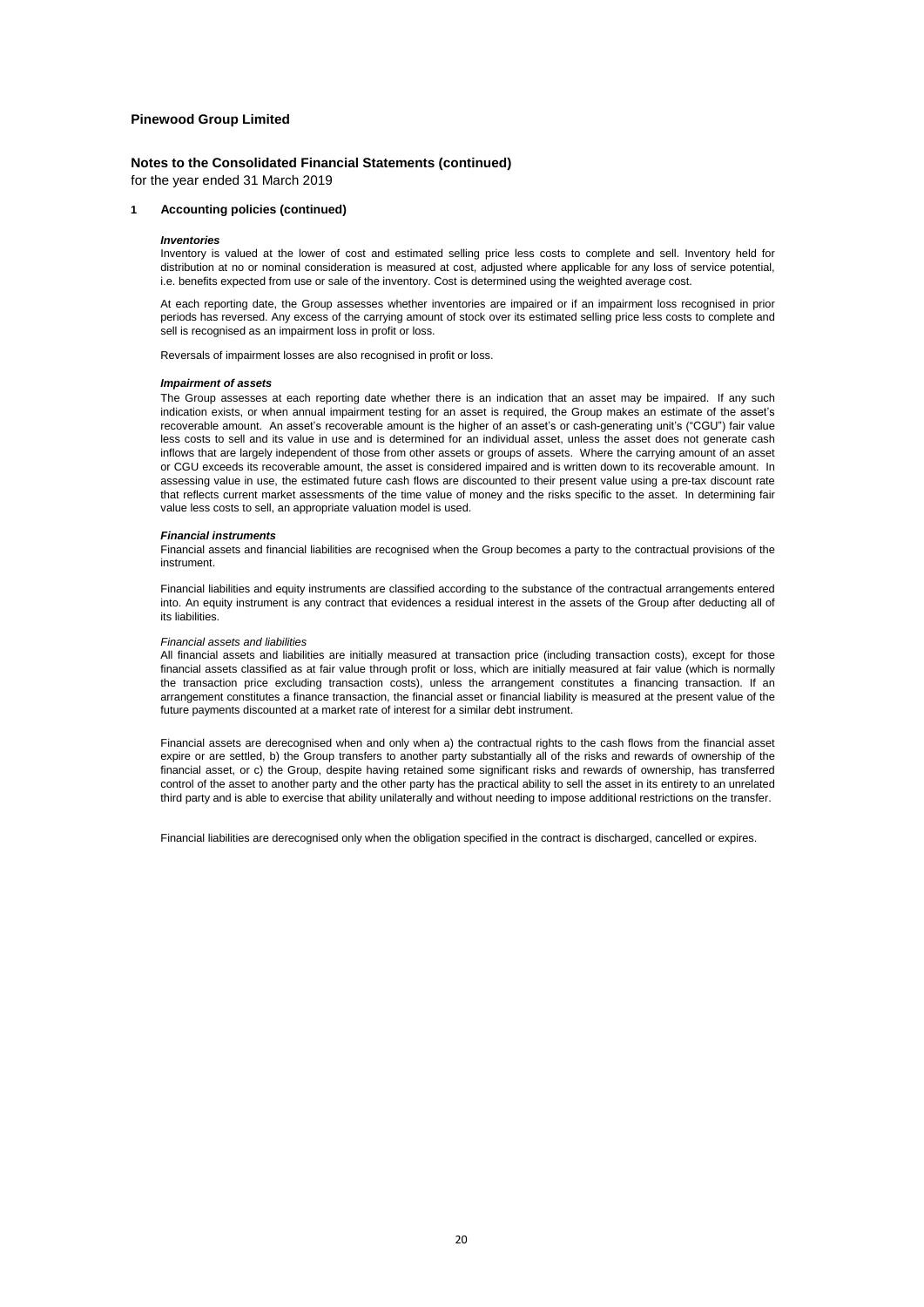# **Notes to the Consolidated Financial Statements (continued)**

for the year ended 31 March 2019

## **1 Accounting policies (continued)**

#### *Financial instruments (continued)*

### *Investments*

In the Company statement of financial position, for investments in subsidiaries acquired for consideration including the issue of shares qualifying for merger relief, cost is measured by reference to the nominal value only of the shares issued. Any premium is ignored.

#### *Equity instruments*

Equity instruments issued by the Company are recorded at the fair value of proceeds received, cash or other resources received or receivable, net of direct issue costs.

#### *Fair value measurement*

The best evidence of fair value is a quoted price for an identical asset in an active market. When quoted prices are unavailable, the price of a recent transaction for an identical asset provides evidence of fair value as long as there has not been a significant change in economic circumstances or a significant lapse of time since the transaction took place. If the market is not active and recent transactions of an identical asset on their own are not a good estimate of fair value, the Company estimates the fair value by using a valuation technique.

#### *Interest-bearing loans and borrowings*

Obligations for loans and borrowings are recognised when the Group becomes party to the related contracts and are measured initially at the fair values of consideration received less directly attributable transaction costs. After initial recognition, interest-bearing loans and borrowings are subsequently measured at amortised cost using the effective interest method, allocating the interest income or interest expense over the relevant period.

#### *Derivative financial instruments*

The Group has interest rate swaps to hedge against risks associated with interest rate fluctuations. Derivatives are initially recognised at fair value at the date a derivative contract is entered into and are subsequently re-measured to their fair value at each statement of financial position date. The Group reports the movement in fair value through profit or loss.

The fair values of the interest rate swap contracts are determined by reference to market values for similar instruments.

A derivative with a positive fair value is recognised as a financial asset whereas a derivative with a negative fair value is recognised as a financial liability. A derivative is presented as a non-current asset or liability if the remaining maturity of the instrument is more than 12 months and it is not expected to be realised or settled within 12 months. Other derivatives are presented as current assets or current liabilities.

#### *Provisions*

Provisions are recognised when the Group has a present obligation (legal or constructive) as a result of a past event, it is probable that an outflow of economic benefits will be required to settle the obligation and a reliable estimate can be made of the amount of the obligation.

If the effect of the time value of money is material, provisions are determined by discounting the expected future cash flows at a pre-tax rate that reflects current market assessments of the time value of money and, where appropriate, the risks specific to the liability. Where discounting is used, the increase in the provision due to the passage of time is recognised as interest and similar charges.

#### *Leases*

#### *The Group as lessee - finance leases*

An asset and corresponding liability are recognised for leasing agreements that transfer to the Company substantially all of the risks and rewards incidental to ownership ("finance leases"). The amount capitalised is the fair value of the leased asset or, if lower, the present value of the minimum lease payments payable during the lease term, both determined at inception of the lease. Lease payments are treated as consisting of capital and interest elements. The interest is charged to profit or loss so as to produce a constant periodic rate of interest on the remaining balance of the liability. Contingent rents are expensed as incurred.

Capitalised leased assets are depreciated over the shorter of the estimated useful life of the asset or the lease term.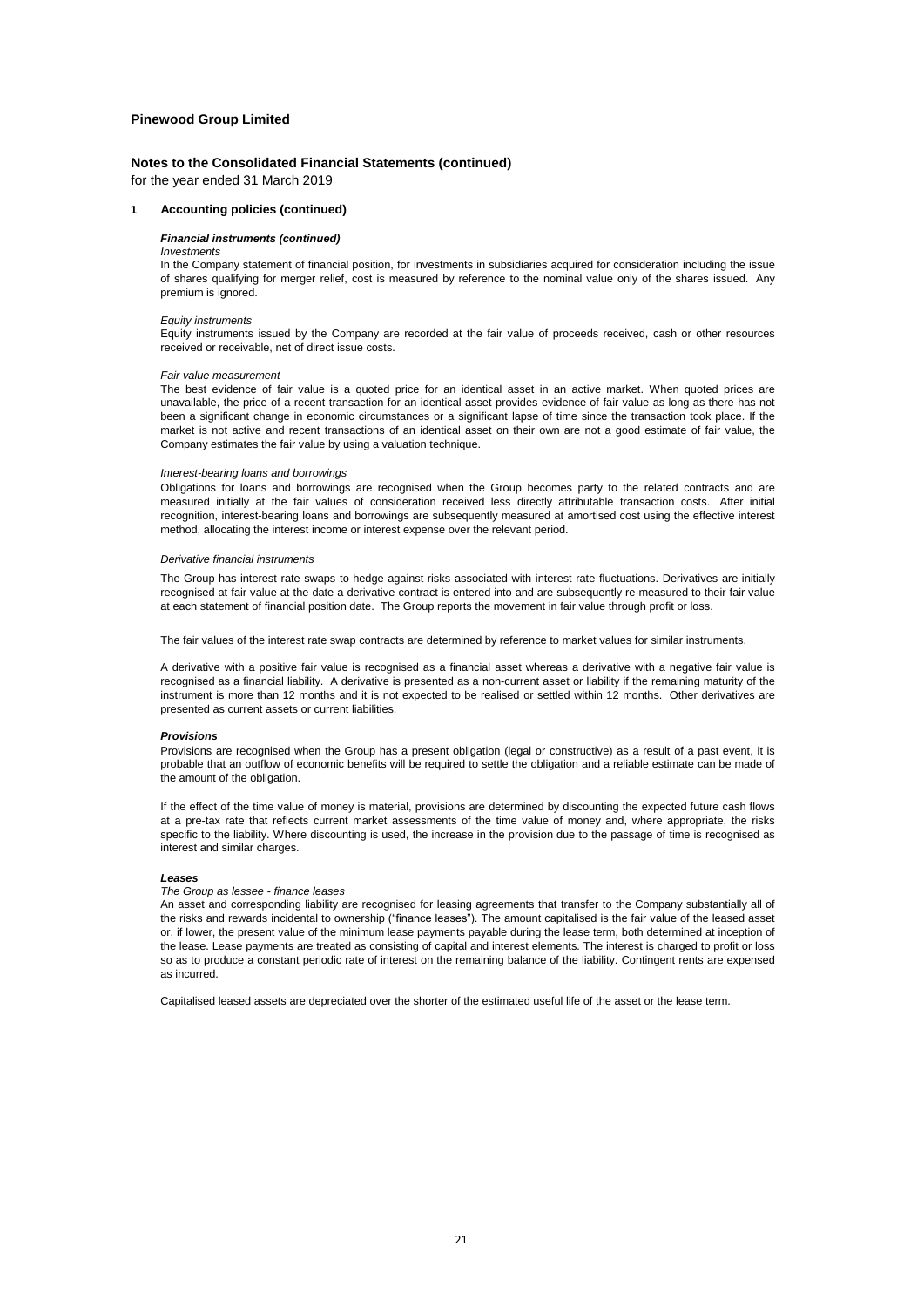# **Notes to the Consolidated Financial Statements (continued)**

for the year ended 31 March 2019

#### **1 Accounting policies (continued)**

#### **Leases (continued)**

#### *The Group as lessee - operating leases*

All other leases are operating leases and the annual rentals are charged to profit or loss on a straight line basis over the lease term. Rent free periods or other incentives received for entering into an operating lease are accounted for as a reduction to the expense and are recognised, on a straight-line basis over the lease term.

#### *The Group as lessor - operating leases*

Rental income from assets leased under operating leases is recognised on a straight-line basis over the term of the lease as Media Services turnover. Rent free periods or other incentives given to the lessee are accounted for as a reduction to the rental income and recognised on a straight-line basis over the lease term.

#### *Significant accounting judgements, estimates and assumptions*

The preparation of the Group's financial statements requires management to make judgements, estimates and assumptions that affect reported amounts at the end of the year.

There are no critical judgements, apart from those involving estimations (which are dealt with separately below), that the Directors have made in the process of applying the Group's accounting policies. The key assumptions concerning the future and other key sources of estimation uncertainty at the reporting date are:

#### *Significant accounting estimates*

#### *Fair value of investment in PMBS Holdings Limited*

The Group's investment in the equity and loan notes of PMBS Holdings Limited is held at fair value of £1.7 million (2018: £1.7 million ) and £2.3 million (2018: £2.7 million), respectively. The Group was issued equity and loan notes equal to a 15% share of the debt and equity of PMBS Holdings Limited when the initial investment was made. At each reporting date management make an estimate of the fair value of both the value of the loan notes and the value of the equity investment.

In determining the fair value of the loan notes management review the future cash flows attributable to those loan notes, and in determining the fair value of the equity holding management perform a value in use exercise, using a discounted cashflow model. The key inputs in respect of the discounted cashflow model are the discount factor, the projected annual cashflows and the annual growth factor applied. In the case of the loan notes, these are interest bearing at 8% per annum and management considers this to be a market rate of interest and as such are discounted at that rate. Further details are included in Note 16.

An adverse movement of 10% points on the discount factor, or a 50% reduction on the annual cashflows of PMBS, when applied to the equity would result in an impairment, and could result in the recoverability of the loan notes being considered doubtful.

### *S106 liability*

In order to facilitate the construction of Pinewood East, the Group entered into a Section 106 agreement with Buckinghamshire County Council. Under this agreement the Group must pay for traffic improvements at the Iver Heath Five Points roundabout. These improvements, the implementation of which the Group is currently in discussion with Buckinghamshire County Council, have been estimated and capitalised at cost. Included in both accruals and the gross cost of plant, property and equipment is an estimate of £4.0 million (2018: £4.0 million), relating to this agreement. The capitalised gross cost is being depreciated over 50 years and has a remaining NBV of £3.8 million (2018: £3.9 million).

#### *Atlanta joint venture*

The Group's investment in the Atlanta Joint Venture is accounted for using the equity accounting method. Management has performed an impairment review of the asset, calculating a value in use through application of a discounted cashflow model. Key inputs into the model are the expected levels of occupancy of the studio space, the price and the discount factor applied. The assumptions applied to these factors support the carrying value of the asset. A movement in these factors may have an impact on that value. The carrying value of the investment at 31 March 2019 was £13.3 million (2018: £11.0 million). There are no indicators of impairment.

#### *Significant accounting judgements*

#### *Fixed asset useful economic lives.*

The Group has fixed assets held at amortised cost, the total cost of which is £350.8 million at 31 March 2019 (2018: £309.3 million). Accumulated depreciation is £84.0 million (2018: £75.8 million) and the charge for the period is £8.7 million (2018: £8.8 million). If the average useful economic life of the assets was reduced by 15% the charge would increase by £1.5 million.

Other estimates, assumptions and judgements are applied by the Group. These include, but are not limited to, accruals and provisions for impairments of assets. These estimates, assumptions and judgements are also evaluated on a continual basis but are not significant.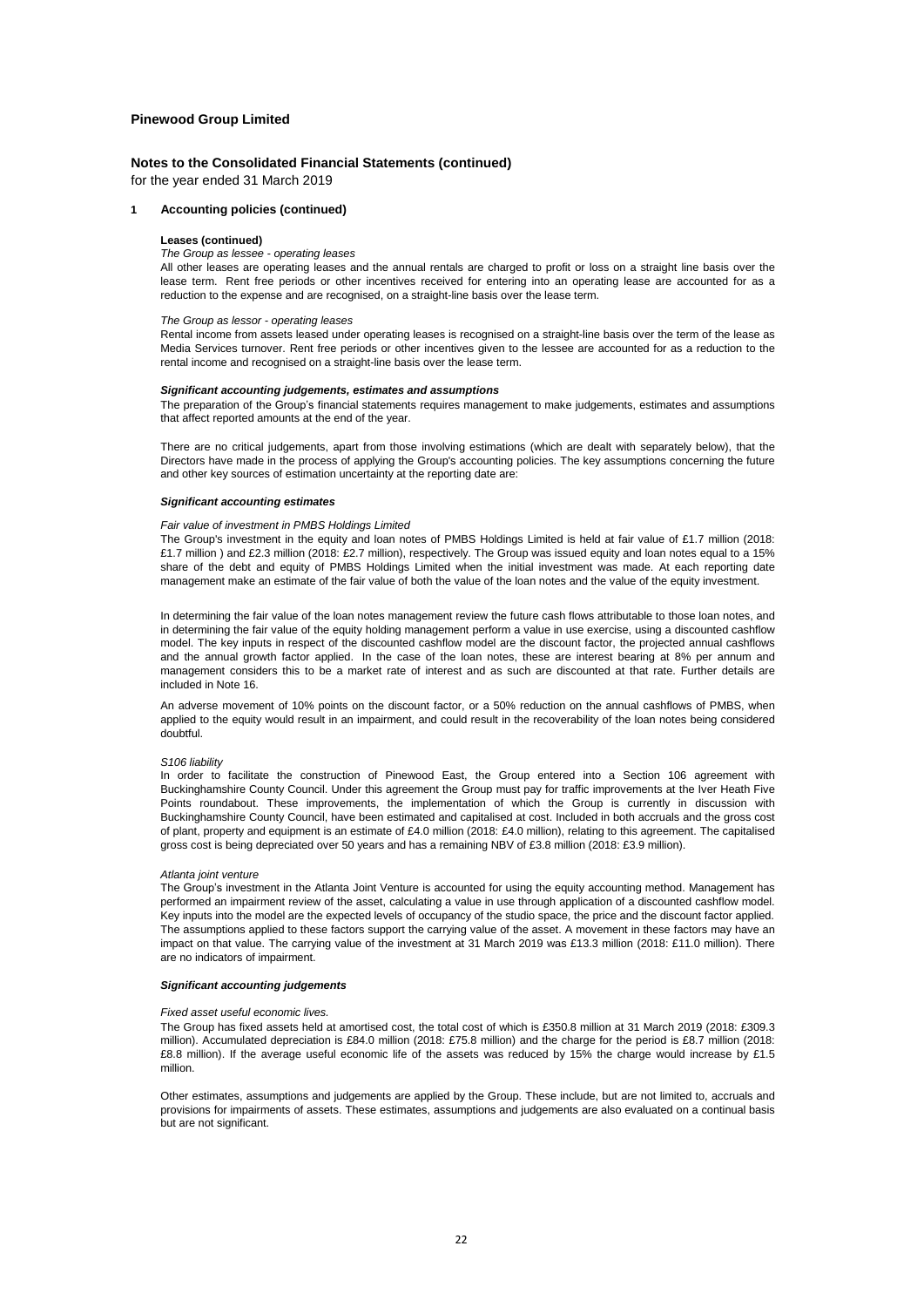### **Notes to the Consolidated Financial Statements (continued)**

for the year ended 31 March 2019

#### **2 Turnover and segment information**

#### **Turnover by operating segment**

The Group identifies its operating segments based on a combination of factors, including the nature and type of service provided and differences in regulatory environment. Operating segments are aggregated where there is a high degree of consistency across these factors, and the segments have similar economic characteristics. Operating segments are reported in a manner consistent with the internal reporting provided to the chief operating decision maker.

The Group has determined it has two reportable segments, Media Services, which provides studio and related services to the film, television and wider creative industries, and Media Investment, which provides content investment and production services, principally to the film industry.

Segment data for the year ended 31 March 2019 and 2018 is presented below:

|                                 | 2019   | 2018   |
|---------------------------------|--------|--------|
|                                 | £'000  | £'000  |
| Turnover by segment             |        |        |
| Media services                  | 85,928 | 79,979 |
| Media investment                | -      | 1,973  |
| <b>Total segmental turnover</b> | 85,928 | 81,952 |
| Intersegment elimination        | ۰      | (289)  |
| Group turnover                  | 85,928 | 81,663 |
|                                 |        |        |

In line with its strategy to focus on the core business, in 2017 the Group ceased certain activities, namely, the Media Investment segment activities and Pinewood Creative and sold its entire interest in the Pinewood TV joint venture.

The ceased Media Investment activities do not meet the definition of discontinued operations as they have not been disposed of and certain legacy balances remain at the reporting date.

#### **Turnover by geographical region**

Turnover continues to arise predominantly in the United Kingdom, being the Group's country of domicile, with turnover from the Group's international activity representing 3.6% (2018: 3.3%).

|                   | 2019   | 2018   |
|-------------------|--------|--------|
|                   | £'000  | £'000  |
| United Kingdom    | 82,865 | 78,975 |
| North America     | 2,446  | 1,308  |
| Asia              | 329    | 1,028  |
| Rest of the World | 288    | 352    |
|                   | 85,928 | 81,663 |

#### **Non current assets by geographical region**

The Group's interest in joint ventures with a carrying value of £13.3 million (2018: £11.0 million) is domiciled outside the UK, see note 8. There are also items of property, plant and equipment with a carrying value of £0.2 million (2018: £nil) held outside the UK.

#### **Turnover by major customers**

Turnover from one Media Services customer, operating through several separate subsidiaries, of £37.9 million (year ending 31 March 2018: £35.7 million) was recognised in the year. No other single customer contributed 10% or more of the Group's turnover in either 2018 or 2019.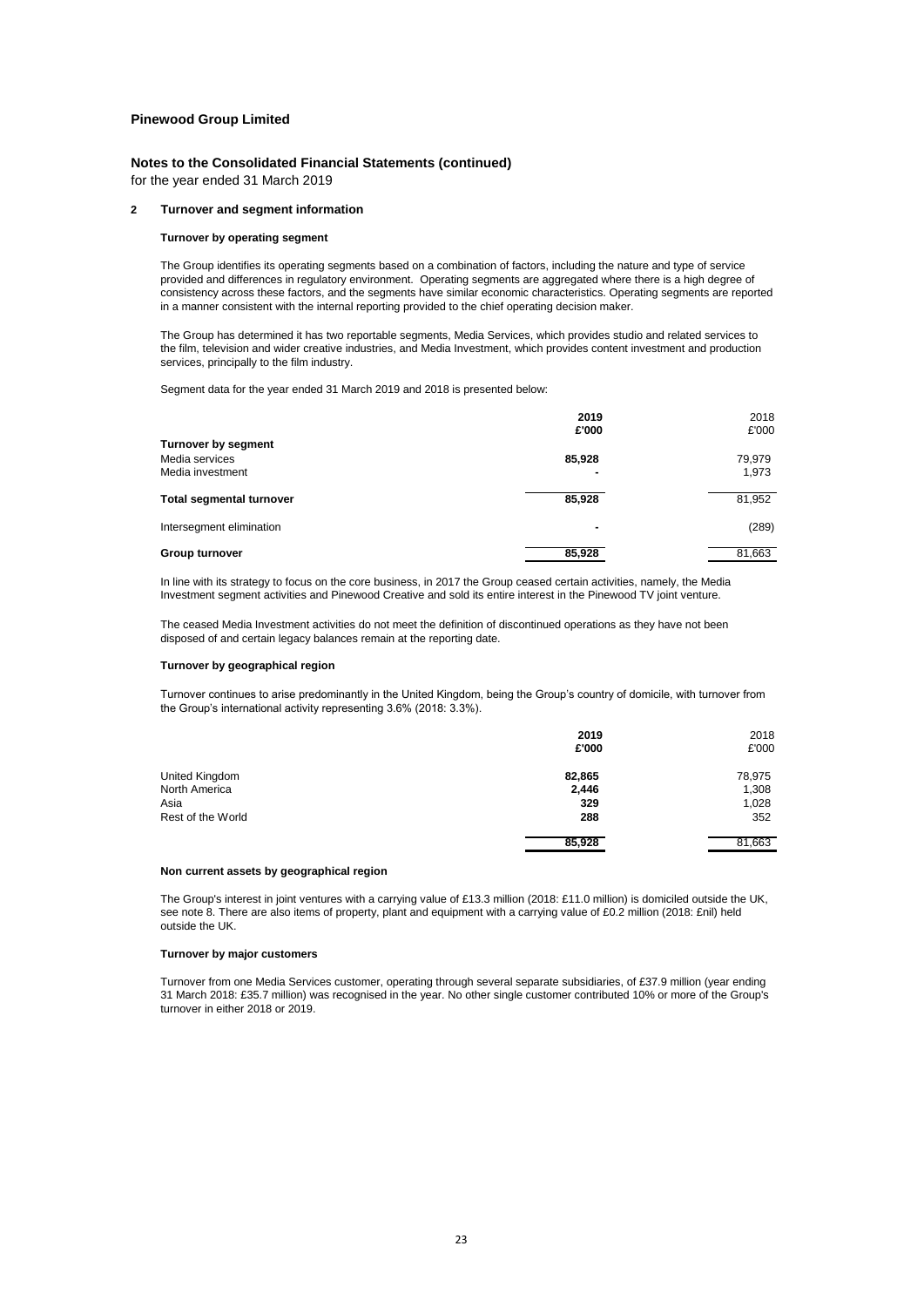# **Notes to the Consolidated Financial Statements (continued)** for the year ended 31 March 2019

# **2 Turnover and segment information (continued)**

|                                                                                                                                                                                                     |              | Media             | Year ended 31 March 2019<br>Media |                       | Media             | Year ended 31 March 2018  |                                 |
|-----------------------------------------------------------------------------------------------------------------------------------------------------------------------------------------------------|--------------|-------------------|-----------------------------------|-----------------------|-------------------|---------------------------|---------------------------------|
|                                                                                                                                                                                                     | <b>Notes</b> | Services<br>£'000 | Investment<br>£'000               | <b>Total</b><br>£'000 | Services<br>£'000 | Media Investment<br>£'000 | Total<br>£'000                  |
| <b>Turnover</b>                                                                                                                                                                                     |              | 85,928            |                                   | 85,928                | 79,690            | 1,973                     | 81,663                          |
| Cost of sales                                                                                                                                                                                       |              | (40, 956)         | ۰.                                | (40, 956)             | (41, 367)         | (1,566)                   | (42, 933)                       |
| <b>Gross profit</b>                                                                                                                                                                                 |              | 44,972            | ۰                                 | 44,972                | 38,323            | 407                       | 38,730                          |
| <b>Distribution costs</b>                                                                                                                                                                           |              | (1,717)           | ۰                                 | (1,717)               | (2, 118)          |                           | (2, 118)                        |
| Administrative expenses<br>Recurring activities<br><b>Exceptional items</b>                                                                                                                         | 3            | (7, 388)<br>(873) | $\blacksquare$                    | (7, 388)<br>(873)     | (6, 356)<br>549   | (1, 312)                  | (7,668)<br>549                  |
| Total administrative expenses                                                                                                                                                                       |              | (8, 261)          | ۰.                                | (8, 261)              | (5,807)           | (1, 312)                  | (7, 119)                        |
| Operating profit/(loss)                                                                                                                                                                             | 4            | 34,994            | $\blacksquare$                    | 34,994                | 30,398            | (905)                     | 29,493                          |
| Comprising:<br>Operating profit/(loss) from:<br>Media Services activities before<br>exceptional items<br>Media Investment - FPCs<br>Media Investment - other activities<br><b>Exceptional items</b> | 3            | 35,867<br>(873)   |                                   | 35,867<br>(873)       | 29,849<br>549     | (257)<br>(648)            | 29,849<br>(257)<br>(648)<br>549 |
|                                                                                                                                                                                                     |              | 34,994            | $\overline{\phantom{0}}$          | 34,994                | 30,398            | (905)                     | 29,493                          |
| Income from participating<br>interests                                                                                                                                                              | 8            | (1, 414)          |                                   | (1, 414)              | 3,064             |                           | 3,064                           |
| Other interest receivable<br>and similar income                                                                                                                                                     | 9            | 5,679             |                                   | 5,679                 | 3,773             |                           | 3,773                           |
| Interest payable and<br>similar expenses                                                                                                                                                            | 10           | (11, 879)         |                                   | (11, 879)             | (6,067)           |                           | (6,067)                         |
| Profit/(loss) on ordinary                                                                                                                                                                           |              | 27,380            | $\blacksquare$                    | 27,380                | 31,168            | (905)                     | 30,263                          |
| Tax on profit/(loss) on<br>ordinary activities                                                                                                                                                      | 11           | (6,059)           | ۰                                 | (6,059)               | (6, 162)          | 257                       | (5,905)                         |
| Profit/(loss) on ordinary<br>activities after taxation                                                                                                                                              |              | 21,321            |                                   | 21,321                | 25,006            | (648)                     | 24,358                          |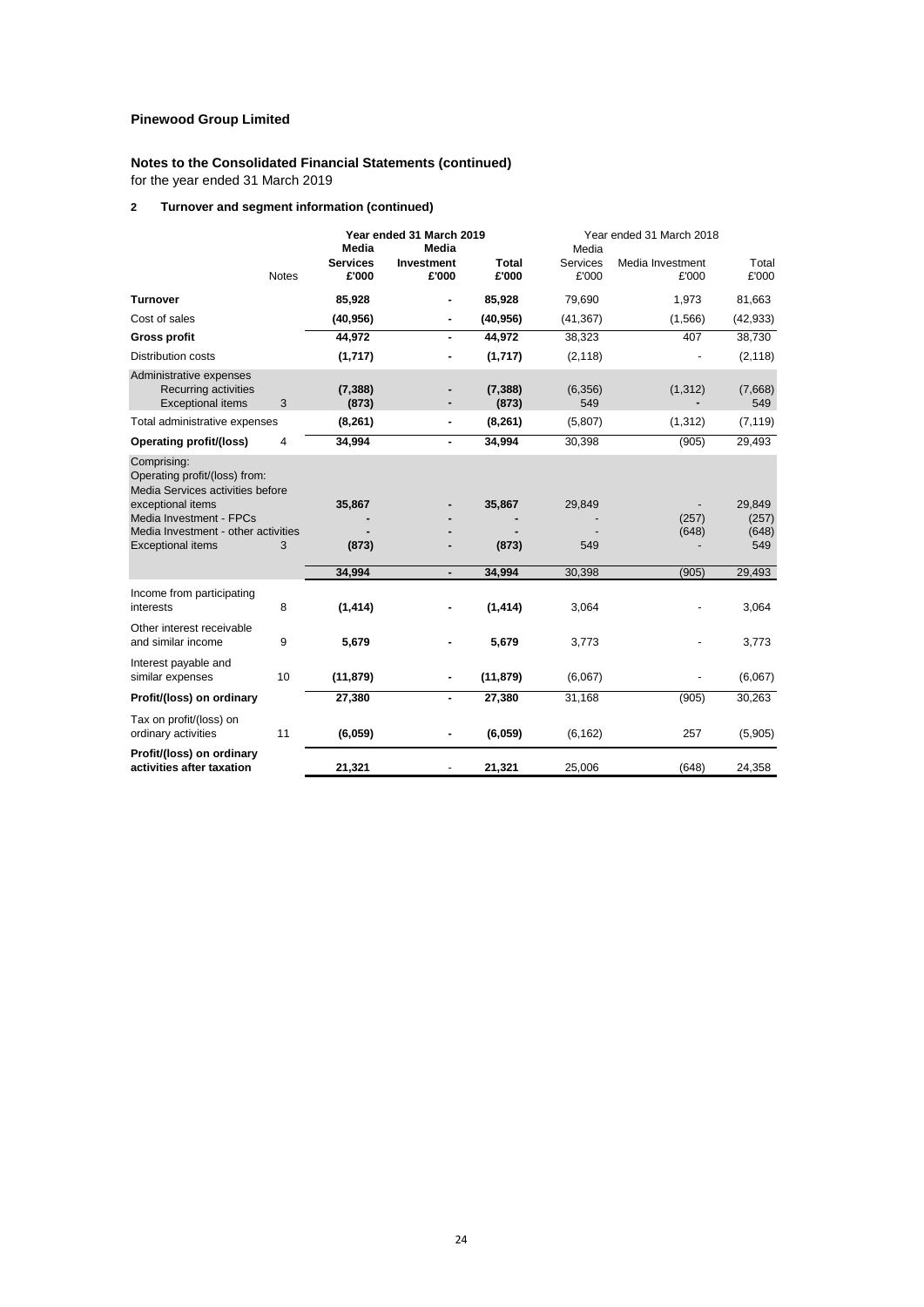# **Notes to the Consolidated Financial Statements (continued)**

for the year ended 31 March 2019

### **3 Exceptional items of (income)/expense**

|                                          | 2019  | 2018  |
|------------------------------------------|-------|-------|
|                                          | £'000 | £'000 |
| Release of rent free accrual             |       | (912) |
| Restructuring and management consultancy | 873   | 823   |
| <b>PMBS Holdings Limited</b>             | ۰     | (460) |
|                                          | 873   | (549) |
| Release of rent free accrual             |       |       |

Pinewood Studio Wales signed an agreement for lease for the Welsh Studios on 16 July 2014. The agreement was for a 15 year lease with 2 years rent free. In line with accounting convention Pinewood accrued the applicable proportion of the full rent during this rent free period. Following the decision to terminate the lease on the Welsh Studios this rent is no longer payable and was released as an exceptional income during the year ended 31 March 2018.

#### *Restructuring and management consultancy*

Restructuring reorganisation costs of £0.9 million (year ended 31 March 2018: £0.8 million) relate to a performance improvement review, streamlining and changes to the management structure, as well as costs in relation to Pinewood Media Guarantors Limited and the disposal of Pinewood Television Limited on 26 September 2017.

### *PMBS Holdings Limited*

The Group has a 15% interest in PMBS Holdings Limited. The Group reviewed the carrying value of its interest in the equity and loan notes at the 31 March 2019. The fair value gain recorded in the period ended 31 March 2019 in respect of the equity and loan notes was £nil (2018: £0.5 million).

### **4 Operating profit**

|                                                        | 2019  | 2018  |
|--------------------------------------------------------|-------|-------|
| Operating profit is stated after charging/(crediting): | £'000 | £'000 |
| Depreciation of property, plant and equipment          | 8.707 | 8.811 |
| Loss on disposal of property, plant and equipment      | 952   | 54    |
| Operating lease payments                               | 957   | 1.224 |
| Amortisation of goodwill                               | 560   | 560   |
| Net foreign exchange gains                             | (97)  | (18)  |

Depreciation and amortisation charges are included within cost of sales on the Statement of Comprehensive Income.

#### **5 Auditor's remuneration**

|                                                          | 2019  | 2018  |
|----------------------------------------------------------|-------|-------|
| The analysis of auditor's remuneration is as follows:    | £'000 | £'000 |
| Fees payable to Group's auditor for the audit of Parent  |       |       |
| Company and Group financial statements                   | 50    | 48    |
| Fees payable to the Company's auditor and its associates |       |       |
| for the audit of the Company's subsidiaries              | 140   | 130   |
| <b>Total audit fees</b>                                  | 190   | 178   |
| Fees payable to the Group's auditor and its associates   |       |       |
| for other services:                                      |       |       |
| Other assurance services                                 |       | 297   |
| Total fees for other services                            |       | 297   |
| <b>Total fees</b>                                        | 190   | 475   |
|                                                          |       |       |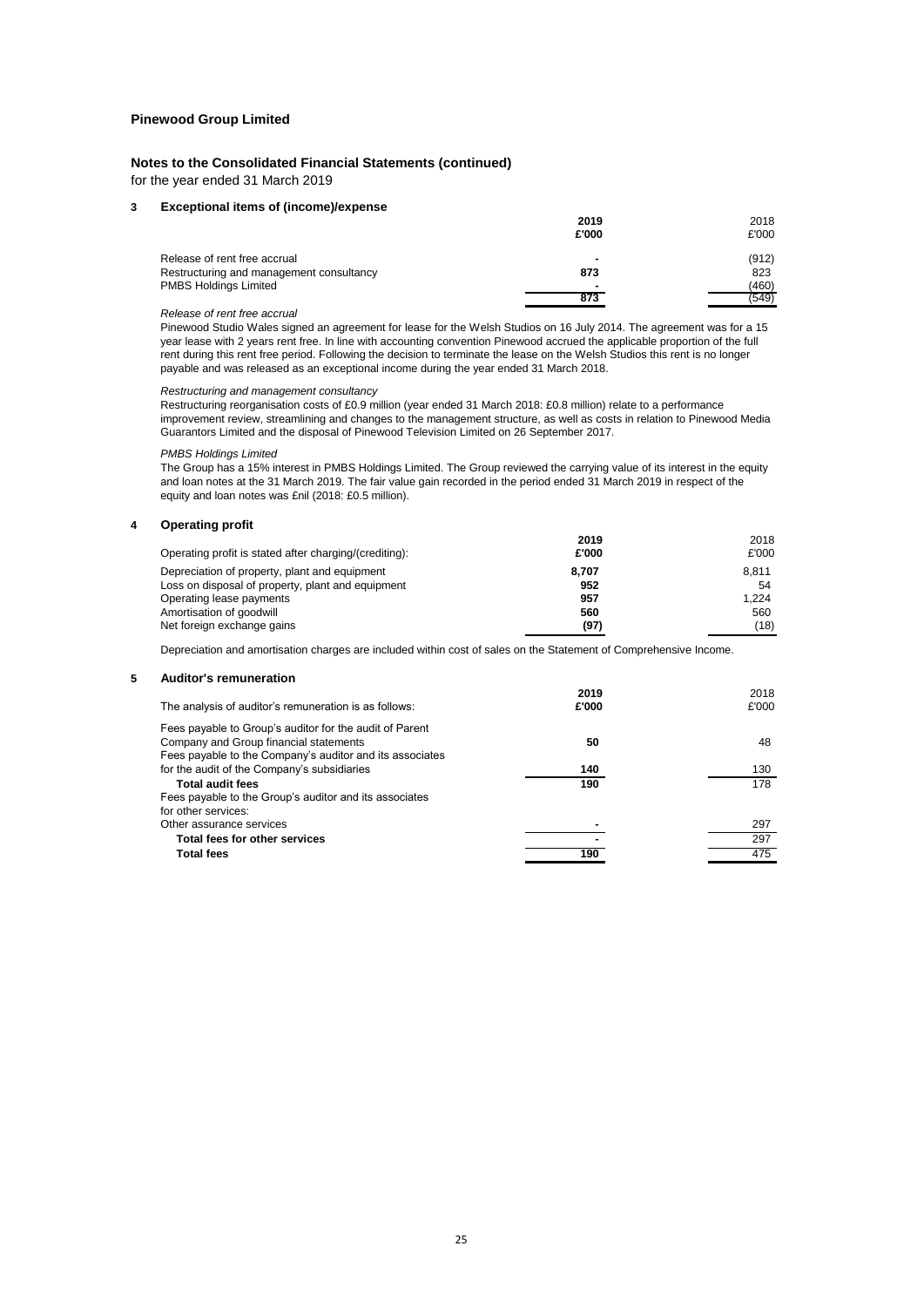# **Notes to the Consolidated Financial Statements (continued)**

for the year ended 31 March 2019

### **6 Staff costs and numbers**

|                                        | 2019    | 2018    |
|----------------------------------------|---------|---------|
| <b>Staff costs including Directors</b> | £'000   | £'000   |
| <b>Salaries</b>                        | 10,792  | 12,507  |
| Social security costs                  | 1,090   | 1,305   |
| Pension costs                          | 752     | 910     |
| Long term incentive plan               |         | 3       |
| Other employee benefits                | 276     | 307     |
|                                        | 12,910  | 15,032  |
| Average monthly number of employees,   | 2019    | 2018    |
| including Executive Directors:         | numbers | numbers |
| Management                             | 9       | 20      |
| Operational                            | 89      | 90      |
| Administration                         | 27      | 36      |
| Executive                              | 3       | 5       |
| Technical                              | 108     | 112     |
| <b>Sales</b>                           | 25      | 27      |
|                                        | 261     | 290     |
| 7<br><b>Directors' emoluments</b>      |         |         |
|                                        | 2019    | 2018    |
|                                        | £'000   | £'000   |
| Salaries                               | 451     | 551     |
| Pension costs                          | 46      | 54      |
| Compensation for loss of office        | 241     |         |
| Other employee benefits                | 11      | 18      |
|                                        | 749     | 623     |

The number of Directors to whom retirement benefits are accruing under defined contribution schemes was 2 (2018: 3).

The emoluments of the highest paid Director were £453,000 which includes £241,017 in respect of compensation for loss of office (2018: £308,000); pensions contributions were £20,000 (2018: £20,000).

The Directors are considered to be the only key management personnel.

No share options have been held by any Directors in the period.

Amounts paid to third parties in relation to Directors services in the period are £0.3 million (2018: £0.3 million).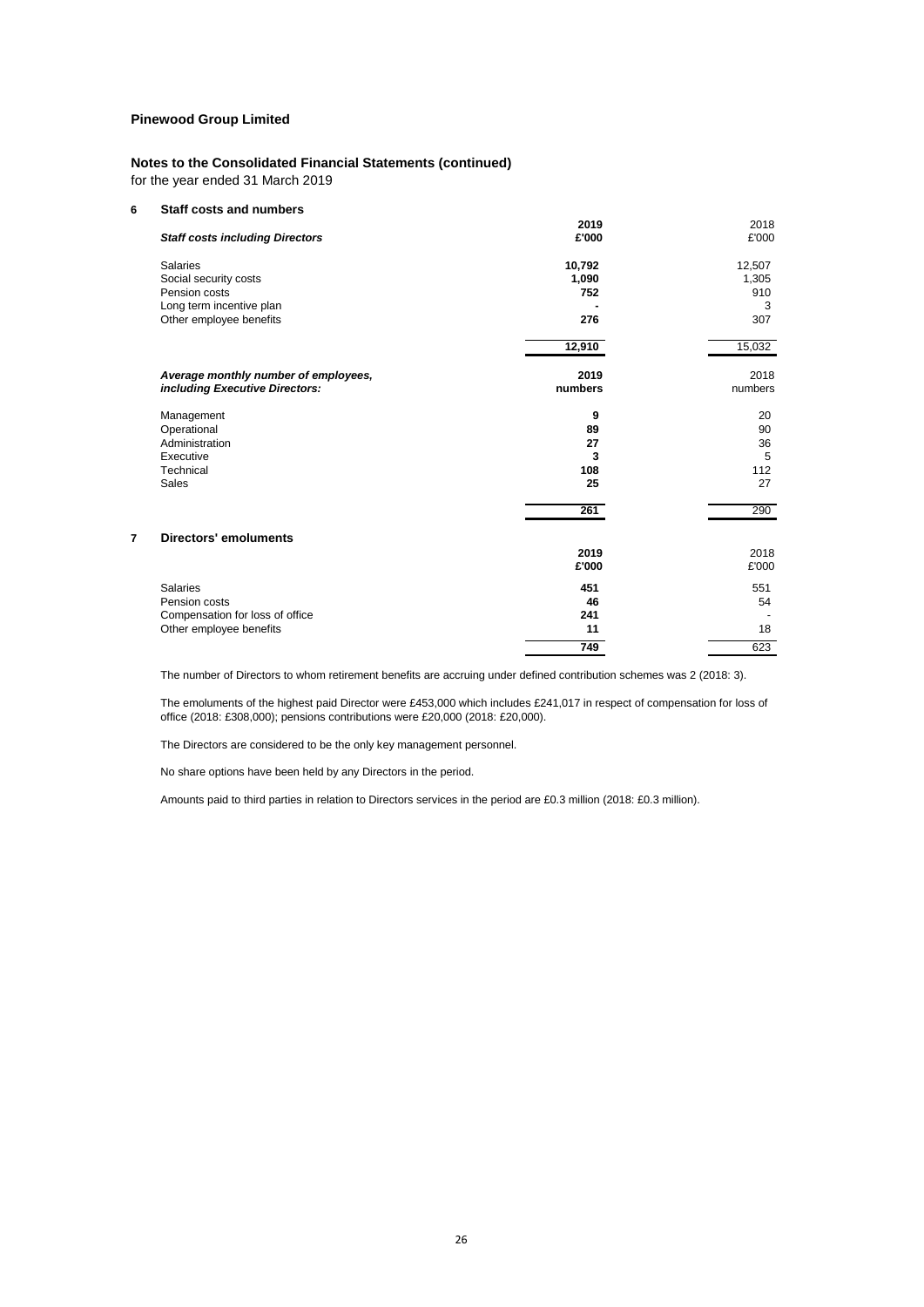# **Notes to the Consolidated Financial Statements (continued)**

for the year ended 31 March 2019

### **8 Interests in joint ventures**

As at 31 March 2019 and at 31 March 2018, the Group had interests in the following joint ventures:

|                          | <b>Principal</b> |                   |          |
|--------------------------|------------------|-------------------|----------|
|                          | place of         |                   | % voting |
| Joint Venture Name       | business         | % equity interest | riahts   |
| Pinewood Atlanta LLC     | USA              | 40                | 50       |
| PAS Holdings Fayette LLC | USA              | 40                | 50       |
|                          |                  |                   |          |

"PAS" - collectively, Pinewood Atlanta LLC and PAS Holdings Fayette "PTV" - Pinewood Television Limited

Registered office address details are included in Note 5 to the Parent Company financial statements.

| 2019                                   | <b>PAS</b><br>£'000 |                | <b>Total</b><br>£'000 |
|----------------------------------------|---------------------|----------------|-----------------------|
| Equity                                 | 13,308              |                | 13,308                |
| Loan note                              |                     |                |                       |
| <b>Total investment</b>                | 13,308              |                | 13,308                |
| Less: share of losses                  |                     |                |                       |
| Net investment                         | 13,308              |                | 13,308                |
| Non-current assets                     | 97,709              |                | 97,709                |
| <b>Current assets</b>                  | 4,074               |                | 4,074                 |
| Non-current liabilities (non-recourse) | (56, 199)           |                | (56, 199)             |
| <b>Current liabilities</b>             | (4,646)             |                | (4,646)               |
| Net assets                             | 40,938              |                | 40,938                |
| Turnover                               | 9,968               |                | 9,968                 |
| Expenses                               | (13, 567)           |                | (13, 567)             |
| Loss                                   | (3,599)             |                | (3,599)               |
| Group share of loss                    | (1, 414)            |                | (1, 414)              |
| 2018                                   | <b>PAS</b>          | PTV            | <b>Total</b>          |
|                                        | £'000               | £'000          | £'000                 |
| Equity                                 | 10,511              |                | 10,511                |
| Loan note                              | 460                 |                | 460                   |
| <b>Total investment</b>                | 10,971              | $\overline{a}$ | 10,971                |
| Less: share of losses                  |                     |                |                       |
| Net investment                         | 10,971              |                | 10,971                |
| Non-current assets                     | 93,421              |                | 93,421                |
| <b>Current assets</b>                  | 2,412               |                | 2,412                 |
| Non-current liabilities (non-recourse) | (56, 345)           |                | (56, 345)             |
| <b>Current liabilities</b>             | (5,462)             |                | (5,462)               |
| Net assets                             | 34,026              |                | 34,026                |
| Turnover                               | 21,520              | 58             | 21,578                |
| Expenses                               | (14,066)            | (481)          | (14, 547)             |
| Profit/(loss) after tax                | 7,454               | (423)          | 7,031                 |
| Group share of profit/(loss) after tax |                     |                |                       |

The Group disposed of their 50% equity interest in Pinewood Television Limited on 26 September 2017 for £nil consideration.

The Group's interests in joint ventures at 31 March 2019 and 31 March 2018 was as follows:

| THE GROUPS INTERESTS IN JOINT VEHICLES AT 3 F IVIALGH ZO BE AND ST IVIALGH ZO TO WAS AS TOIJOWS. |          |
|--------------------------------------------------------------------------------------------------|----------|
|                                                                                                  | 2019     |
|                                                                                                  | £'000    |
| As at 31 March 2018                                                                              | 10.971   |
| Share of loss from joint venture                                                                 | (1, 414) |
| Investment in joint ventures                                                                     | 2.942    |
| Foreign currency movement                                                                        | 809      |
| As at 31 March 2019                                                                              | 13.308   |
|                                                                                                  |          |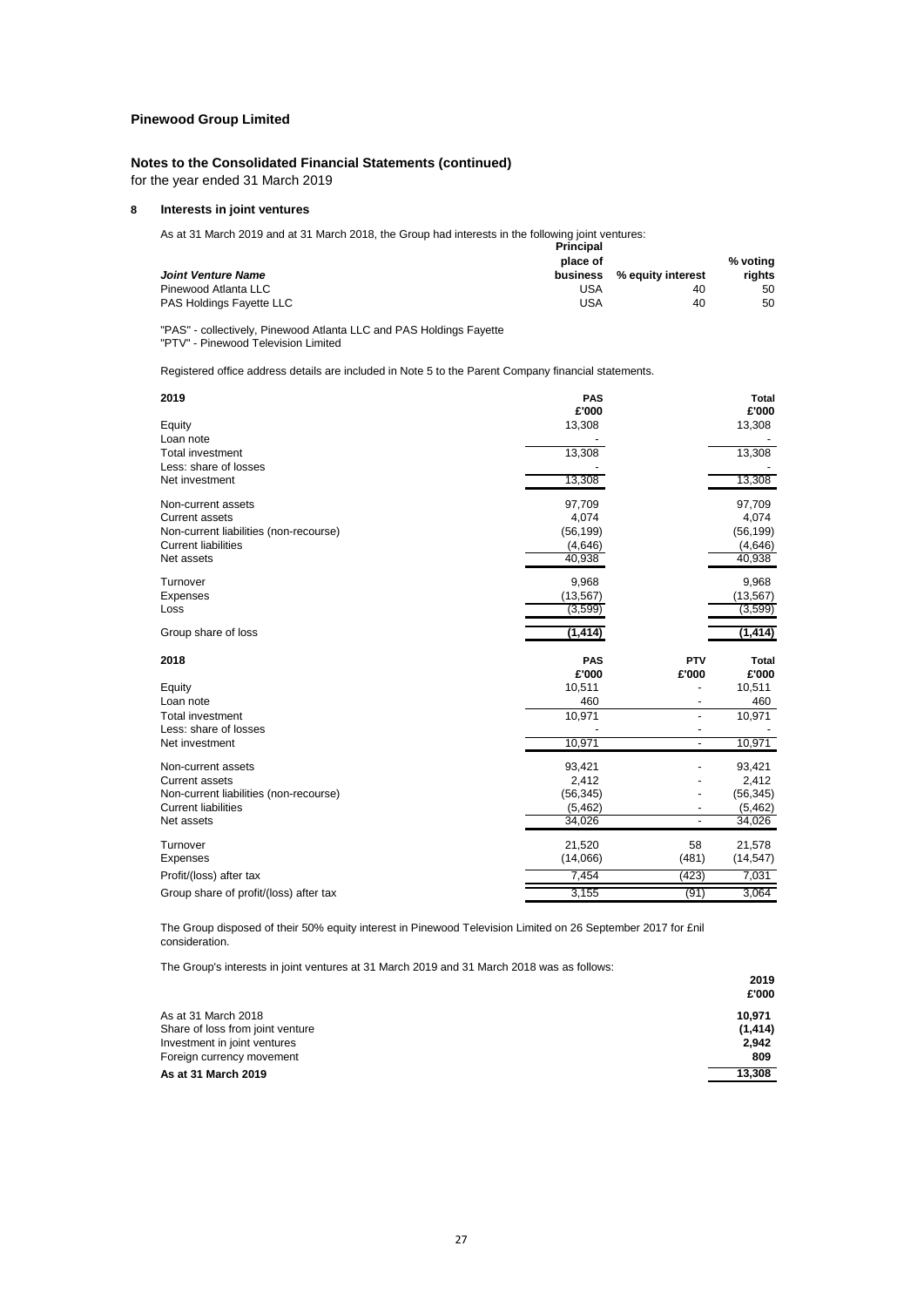# **Notes to the Consolidated Financial Statements (continued)**

for the year ended 31 March 2019

# **8 Interests in joint ventures (continued)**

The value of the joint venture in Pinewood Atlanta LLC and PAS Holdings Fayette LLC (collectively "PAS") is shown gross of taxation, which has been presented separately on the statement of financial position.

PAS is a partnership in the US and therefore the partners are responsible for tax charges in relation to the entity.

### **9 Interest receivable and similar income**

|    |                                                               | 2019     | 2018         |
|----|---------------------------------------------------------------|----------|--------------|
|    |                                                               | £'000    | £'000        |
|    | On financial assets measured at amortised cost:               |          |              |
|    | Interest receivable from joint ventures                       | 24       | 30           |
|    | Loan interest receivable                                      | 5,325    | 1,781        |
|    | Bank interest receivable                                      | 102      | 56           |
|    |                                                               | 5.451    | 1,867        |
|    | On financial assets measured at fair value:                   |          |              |
|    | Loan interest receivable                                      | 228      |              |
|    | Fair value movements of derivative financial instruments      |          | 1,906        |
|    |                                                               | 5,679    | 3,773        |
|    |                                                               |          |              |
| 10 |                                                               |          |              |
|    | Interest payable and similar charges                          | 2019     | 2018         |
|    |                                                               | £'000    | £'000        |
|    |                                                               |          |              |
|    | On financial instruments measured at amortised cost:          |          |              |
|    | Bank loan and overdraft interest                              | 383      | 1,683        |
|    | Loan interest payable                                         | 10,346   | 3,042        |
|    | Finance fee amortisation                                      |          | 438          |
|    |                                                               | 10,729   | 5,163        |
|    | On financial instruments measured at fair value:              |          |              |
|    | Interest rate hedging                                         | 639      | 813          |
|    | Fair value movements of derivative financial instruments      | 425      |              |
|    |                                                               | 1,064    | 813          |
|    | Not on financial instruments:                                 |          | 90           |
|    | Finance lease interest                                        | 60<br>26 | $\mathbf{1}$ |
|    | Other interest paid                                           | 86       | 91           |
|    |                                                               | 11,879   | 6,067        |
|    |                                                               |          |              |
|    |                                                               |          |              |
| 11 | Tax on profit on ordinary activities                          |          |              |
|    |                                                               | 2019     | 2018         |
|    | (a) Analysis of charge for the year:                          | £'000    | £'000        |
|    | <b>Current tax:</b>                                           |          |              |
|    | UK corporation tax charge                                     | 5,326    | 3,964        |
|    | Amounts payable for Group tax loss relief                     | 1,020    | 1,840        |
|    | Foreign corporation tax                                       | 36       | 727          |
|    | Foreign tax suffered                                          | 81       | 318          |
|    | UK film tax relief                                            | (14)     | (257)        |
|    | Double taxation credit                                        | (50)     | (224)        |
|    | Amounts under provided in previous years                      | (415)    | (352)        |
|    |                                                               | 5,984    | 6,016        |
|    |                                                               |          |              |
|    | Deferred tax:                                                 |          |              |
|    | Relating to origination and reversal of temporary differences | 124      | 208          |
|    | Effect of change in deferred tax rates                        |          |              |
|    | Amounts (under)/over provided in previous years               | (49)     | (319)        |
|    |                                                               | 75       | (111)        |
|    | Tax charge in the Group                                       |          |              |
|    | comprehensive income statement                                | 6.059    | 5.905        |
|    |                                                               |          |              |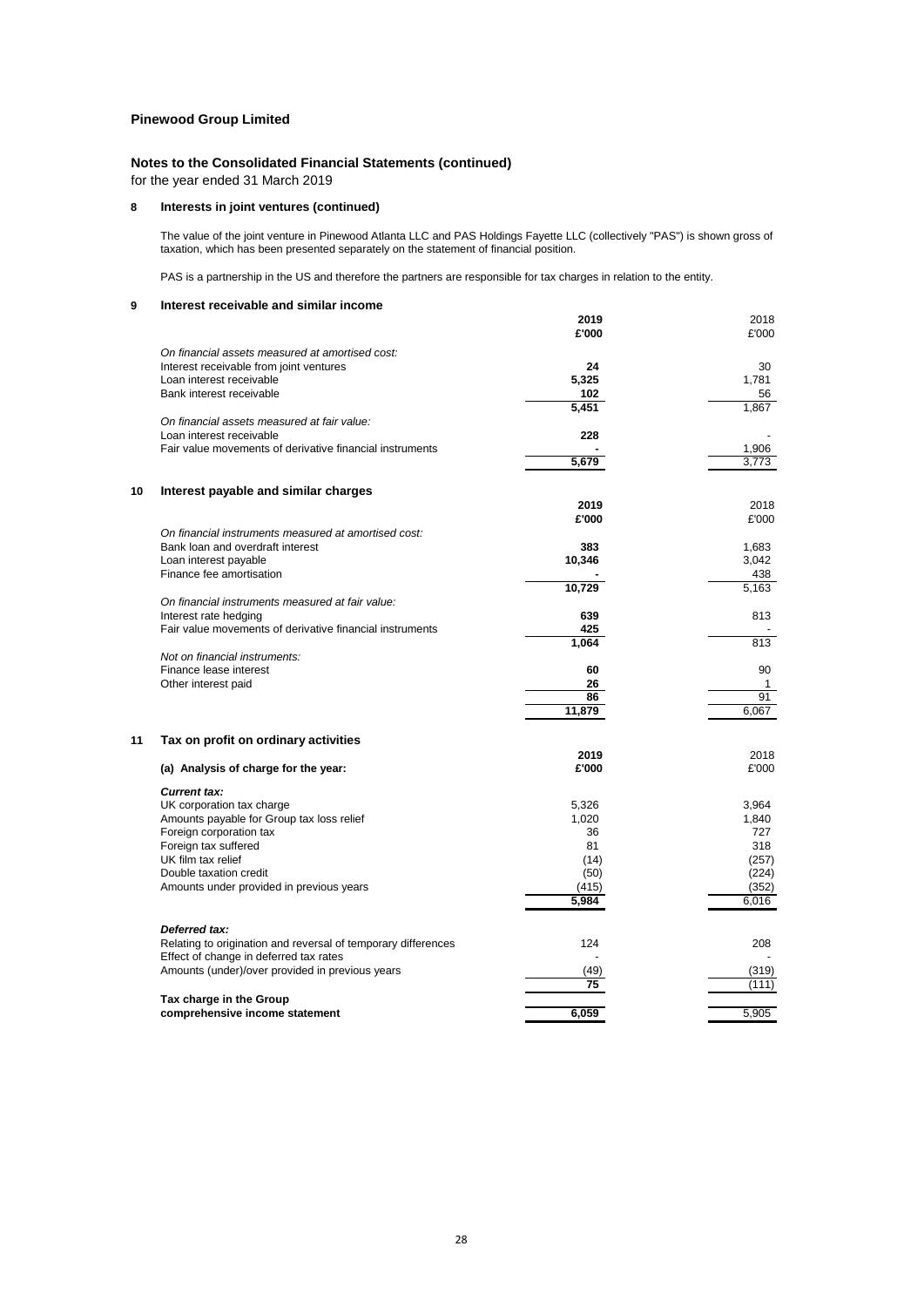# **Notes to the Consolidated Financial Statements (continued)** for the year ended 31 March 2019

# **11 Tax on profit on ordinary activities (continued)**

| (b) Factors affecting current taxation for the year:                                                                                           |               | 2019<br>£'000      |       | 2018<br>£'000     |
|------------------------------------------------------------------------------------------------------------------------------------------------|---------------|--------------------|-------|-------------------|
| Profit on ordinary activities before tax                                                                                                       |               | 27,380             |       | 30,263            |
| Profit on ordinary activities multiplied by the standard rate<br>of corporation tax in the UK of 19% (2018: 19%)<br>Adjustments in respect of: |               | 5,202              |       | 5,750             |
| UK Film tax relief<br>Corporation tax overprovided in previous years                                                                           |               | (14)<br>(442)      |       | (257)<br>(352)    |
| Deferred tax overprovided in previous years                                                                                                    |               | (49)               |       | (319)             |
| Non-allowable depreciation on buildings<br>Other non-allowable expenses                                                                        |               | 635<br>332         |       | 661<br>121        |
| Unrelieved tax losses                                                                                                                          |               | 545                |       | (32)              |
| Double taxation relief                                                                                                                         |               | (50)               |       | (224)             |
| Overseas tax at different rates                                                                                                                |               | (116)              |       | 564               |
| Group relief                                                                                                                                   |               | (1,020)            |       | (1, 840)          |
| Amounts payable for group tax relief                                                                                                           |               | 1,020              |       | 1,840             |
| Land remediation relief                                                                                                                        |               |                    |       | (3)               |
| Deferred tax - effect of taxation rate change                                                                                                  |               | (9)                |       | 5                 |
| Other adjustments                                                                                                                              |               | 25                 |       | (9)               |
|                                                                                                                                                |               | 6,059              |       | 5,905             |
| (c) Deferred tax                                                                                                                               |               | 2019               |       | 2018              |
| Deferred tax relates to the following:                                                                                                         |               | £'000              |       | £'000             |
| Group comprehensive statement of income:<br>Deferred tax credit arising on:                                                                    |               |                    |       |                   |
| Accelerated capital allowances                                                                                                                 |               | 75                 |       | 75                |
| Short term temporary differences                                                                                                               |               |                    |       | (230)             |
| Tax losses                                                                                                                                     |               |                    |       | 44                |
| Net deferred tax (credit)/charge                                                                                                               |               | 75                 |       | (111)             |
|                                                                                                                                                |               | Charged to         |       |                   |
|                                                                                                                                                | At 31 March   | income             |       | Forex At 31 March |
|                                                                                                                                                | 2018<br>£'000 | statement<br>£'000 | £'000 | 2019<br>£'000     |
| Statement of financial position:                                                                                                               |               |                    |       |                   |
| Accelerated capital allowances                                                                                                                 | 3,676         | 75                 |       | 3.751             |
| Short term temporary differences                                                                                                               | (896)         |                    | 43    | (853)             |
| Tax losses                                                                                                                                     |               |                    |       |                   |
| Fair value adjustment in respect of SSPP acquisition<br>Net deferred tax liability                                                             | 335<br>3.115  | 75                 | 43    | 335<br>3,233      |
|                                                                                                                                                |               |                    |       |                   |

The deferred tax assets are shown net against the non-current deferred tax liability in the statement of financial position.

A reduction to the main rate of UK corporation tax to from 19% to 17% has been enacted and is effective from 1 April 2020, was enacted in the previous financial year. Therefore, deferred tax balances have been calculated at 17% (2018: 17%).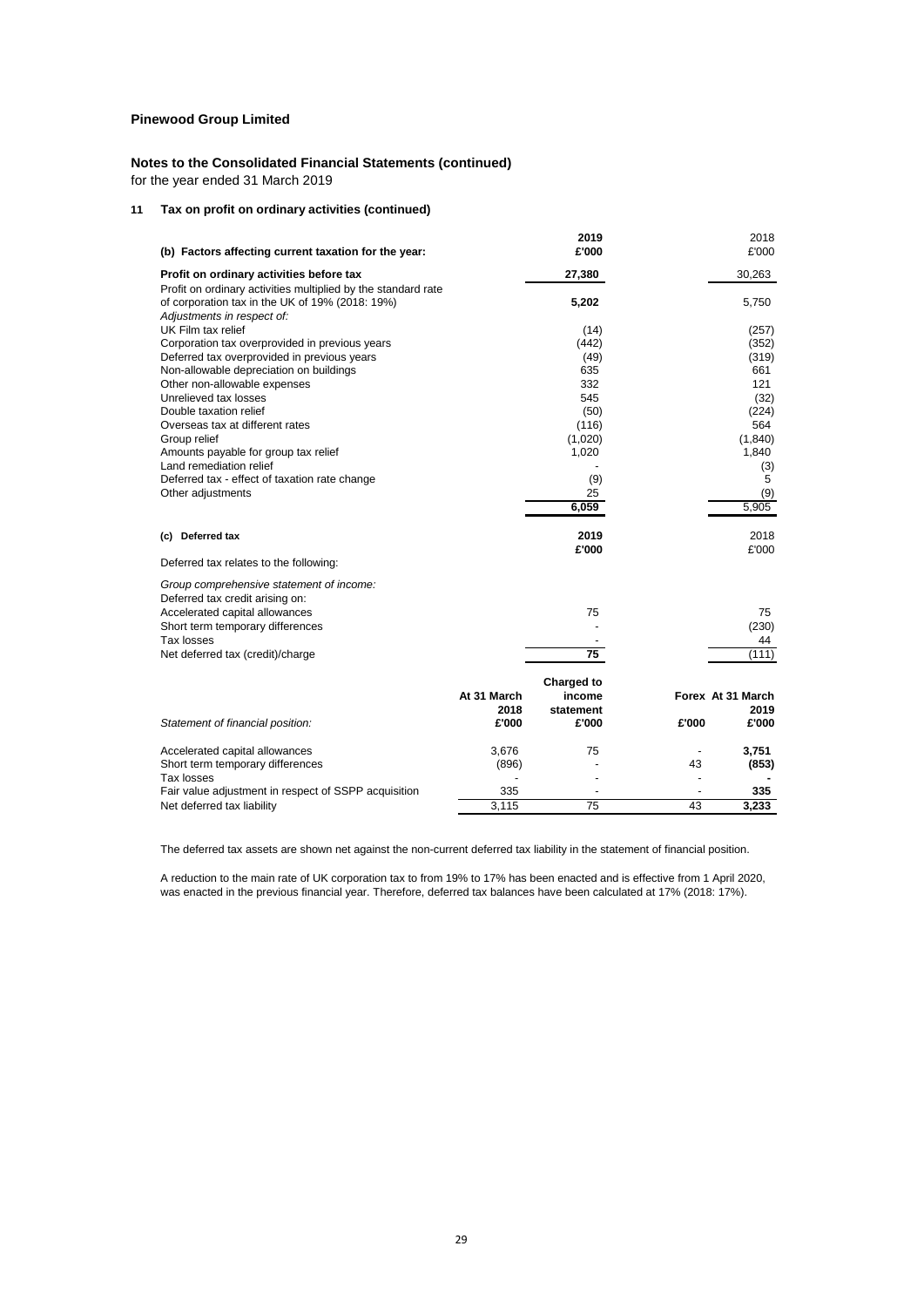# **Notes to the Consolidated Financial Statements (continued)**

for the year ended 31 March 2019

### **12 Dividends**

|    |                                                          | 2019<br>£'000            |                   | 2018<br>£'000  |
|----|----------------------------------------------------------|--------------------------|-------------------|----------------|
|    | 2019 Final dividend paid at £nil per share (2018: 20.8p) |                          |                   | 11,950         |
|    |                                                          |                          |                   | 11,950         |
| 13 | Intangible assets                                        |                          |                   |                |
|    |                                                          | <b>Software</b><br>£'000 | Goodwill<br>£'000 | Total<br>£'000 |
|    | Cost                                                     |                          |                   |                |
|    | At 31 March 2018                                         |                          | 5,604             | 5,604          |
|    | Additions                                                | 1,258                    |                   | 1,258          |
|    | At 31 March 2019                                         | 1,258                    | 5,604             | 6,862          |
|    | <b>Amortisation</b>                                      |                          |                   |                |
|    | At 31 March 2018                                         |                          | 1,680             | 1,680          |
|    | Provided during year                                     |                          | 560               | 560            |
|    | At 31 March 2019                                         |                          | 2,240             | 2,240          |
|    | Net book value                                           |                          |                   |                |
|    | At 31 March 2019                                         | 1,258                    | 3,364             | 4,622          |
|    | At 31 March 2018                                         |                          | 3,924             | 3,924          |

Goodwill has been acquired through business combinations and has been allocated to the Group's Media Services cashgenerating unit.

Following a review for indicators of impairment at the reporting date, it was determined that there were no indicators that the carrying value exceeded the recoverable amount.

Software relates to an asset under the course of construction and as such is not being amortised.

### **14 Property, plant and equipment**

|                      |                                                | Lease-hold                 | Fixtures,                          |                                       |                |
|----------------------|------------------------------------------------|----------------------------|------------------------------------|---------------------------------------|----------------|
|                      | <b>Freehold land</b><br>and buildings<br>£'000 | improve-<br>ments<br>£'000 | fittings and<br>equipment<br>£'000 | Assets under<br>construction<br>£'000 | Total<br>£'000 |
| Cost                 |                                                |                            |                                    |                                       |                |
| At 31 March 2018     | 262,969                                        | 179                        | 44,831                             | 1,303                                 | 309,282        |
| Additions            | 11,055                                         |                            | 2,168                              | 29,919                                | 43,142         |
| Reclassification     | (13)                                           |                            |                                    | 13                                    |                |
| <b>Disposals</b>     | (1,033)                                        | (179)                      | (378)                              |                                       | (1,590)        |
| At 31 March 2019     | 272,978                                        | ۰                          | 46,621                             | 31,235                                | 350,834        |
| <b>Depreciation</b>  |                                                |                            |                                    |                                       |                |
| At 31 March 2018     | 44.730                                         | 26                         | 31,085                             |                                       | 75.841         |
| Provided during year | 6,124                                          | 6                          | 2,577                              |                                       | 8.707          |
| <b>Disposals</b>     | (354)                                          | (32)                       | (204)                              |                                       | (590)          |
| At 31 March 2019     | 50.500                                         | ۰                          | 33,458                             | ۰                                     | 83,958         |
| Net book value       |                                                |                            |                                    |                                       |                |
| At 31 March 2019     | 222,478                                        |                            | 13,163                             | 31,235                                | 266,876        |
| At 31 March 2018     | 218,239                                        | 153                        | 13,746                             | 1,303                                 | 233,441        |

Assets under construction at 31 March 2019 and 2018 relate to costs capitalised in respect of the development of Pinewood East. These are not depreciated until the development is available for use. Phase One of the development became operational on 30 June 2016.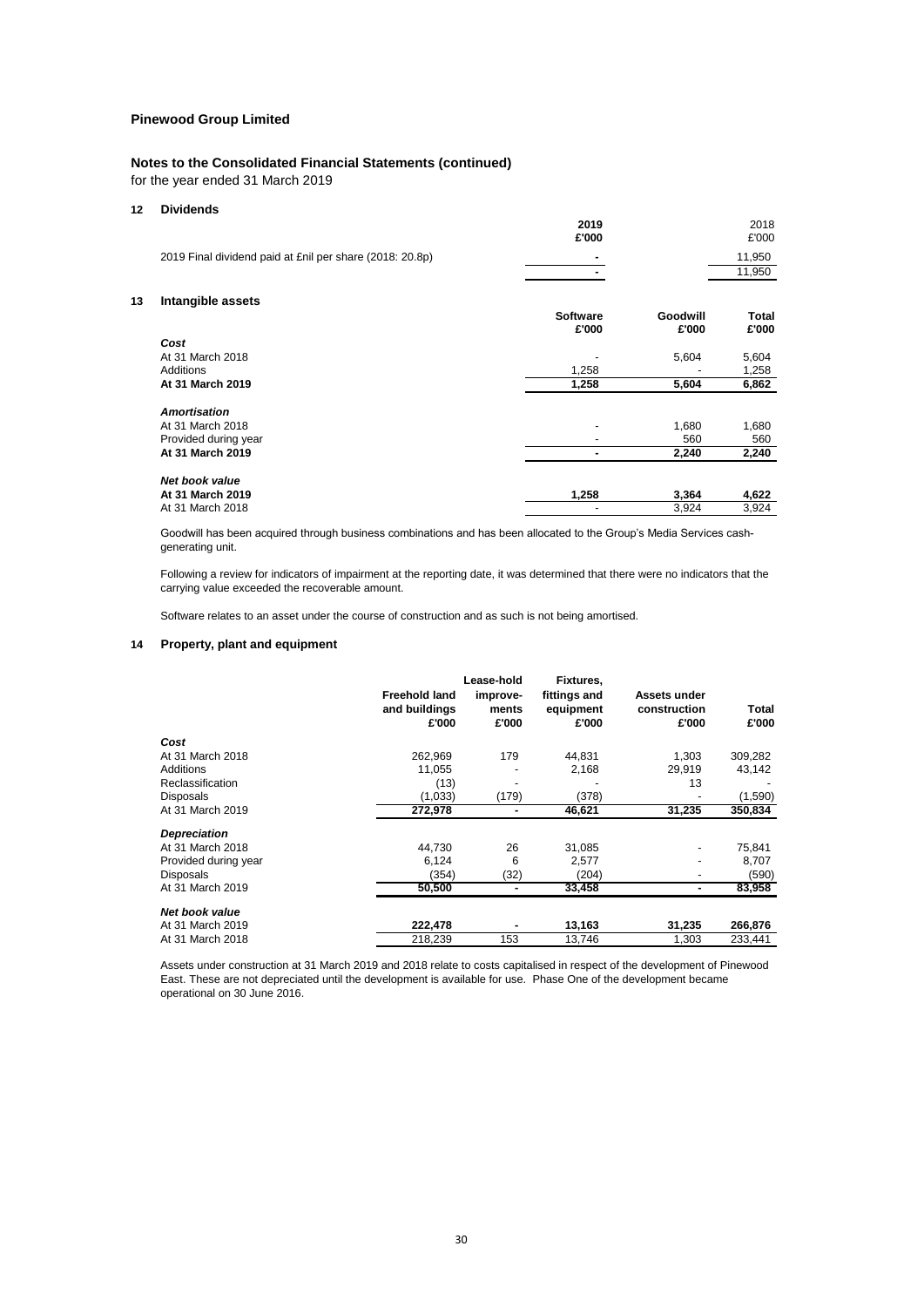# **Notes to the Consolidated Financial Statements (continued)**

for the year ended 31 March 2019

# **14 Property, plant and equipment (continued)**

The Group's long-term loan is secured by a floating charge over the Group's assets.

Included within Fixtures, fittings and equipment are assets held under finance leases with a net book value of £2,298,000 (2018: £2,734,000) and depreciation charged in the year of £436,000 (2018: £514,000).

#### **15 Other investments**

|                              |                           |                | £'000             |
|------------------------------|---------------------------|----------------|-------------------|
| At 31 March 2018             |                           |                | 1,680             |
| Revaluation                  |                           |                |                   |
| At 31 March 2019             |                           |                | 1,680             |
| <b>Fair value</b>            |                           |                |                   |
| At 31 March 2019             |                           |                | 1,680             |
| At 31 March 2018             |                           |                | 1,680             |
|                              |                           | Country of     |                   |
| Company name                 | <b>Principal Activity</b> | incorporation  | % equity interest |
| <b>PMBS Holdings Limited</b> | Holding company           | United Kingdom | 15.0%             |
| <b>POP Global Limited</b>    | Film IT services          | United Kingdom | 12.5%             |

PMBS Holdings Limited owns 100% of Pinewood MBS Lighting Limited, a company that has an exclusive agreement to provide Lighting facilities at the Group's UK facilities.

The registered office of PMBS Holding Limited is: Pinewood Studios, Pinewood Road, Iver Heath, Buckinghamshire, SL0  $0NH.$ 

The registered office of POP Global Limited is: Tea Building, 56 Shoreditch High Street, London, E1 6JJ.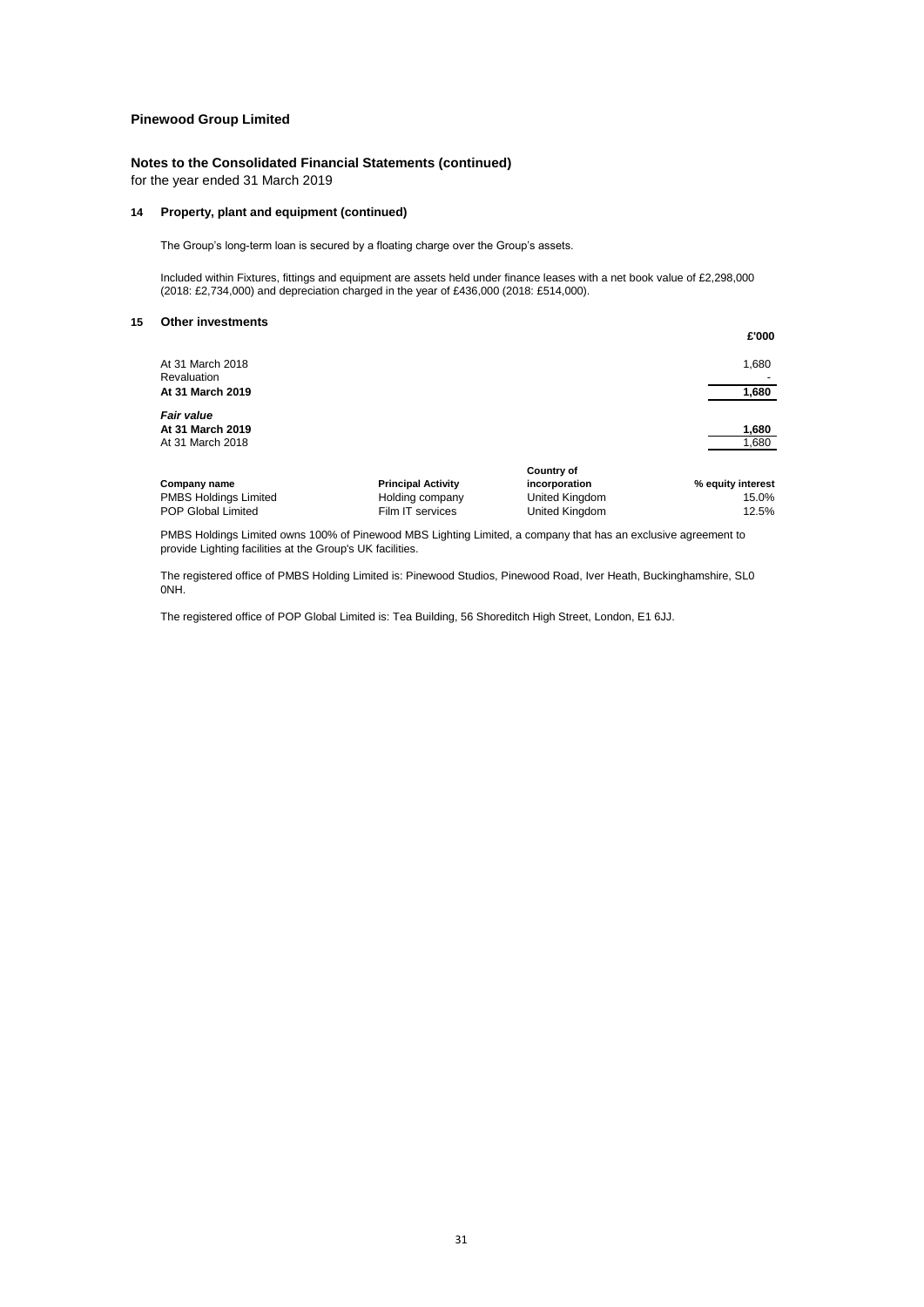# **Notes to the Consolidated Financial Statements (continued)**

for the year ended 31 March 2019

### **16 Financial instruments held at fair value through profit or loss**

The carrying value of the Group's financial instruments measured at fair value through profit or loss at 31 March 2019 were:

|                                                                      | 2019  | 2018  |
|----------------------------------------------------------------------|-------|-------|
| Financial assets measured at fair value through profit or loss:      | £'000 | £'000 |
| Other investments (Note 15)                                          | 1.680 | 1.680 |
| Loan notes receivable (Note 17)                                      | 2,336 | 2,738 |
| Fair value at 31 March                                               | 4.016 | 4.418 |
|                                                                      | 2019  | 2018  |
| Financial liabilities measured at fair value through profit or loss: | £'000 | £'000 |
| Derivatives (Note 22)                                                | 2.206 | 1,781 |
| Fair value at 31 March                                               | 2.206 | 1.781 |

Total gains/(losses) on financial instruments held at fair value through profit and loss on the group statement of comprehensive income were as follows:

|                             | 2019  | 2018  |
|-----------------------------|-------|-------|
|                             | £'000 | £'000 |
| Other investments (Note 15) |       | 460   |
| Derivatives (Note 22)       | (425) | 1.906 |
| Total (losses)/gains        | (425) | 2.366 |

#### *Other investments (Equity)*

The fair value of the equity has been calculated by using a discounted cashflow model. The key inputs in respect of the discounted cashflow model are the discount factor of 10.6%, deemed to be a market rate reflecting the risks associated with the asset, the projected annual cash flows and a terminal growth rate of 1.3%.

#### *Loan notes receivable*

The fair value calculations for the loan use eight year income projections and assume an 8% coupon on the loan is rolled into the loan balance. The par value of the loan notes is £2.3 million and the fair value exercise with the assumptions noted below results in a fair value that is in line with this par value. The key assumptions used in the value in use calculations are:

#### *Discount rate*

The discount rate reflects the current market assessment of the risks specific to the financial instrument. The discount rate was calculated using the Group's cost of debt. The discount rate used for the year ended 31 March 2019 is 8% (2018: 8%).

#### *Income from operations*

Income projections are fixed using an interest coupon of 8% on the loan notes.

#### **17 Trade and other receivables**

|                                               | 2019    | 2018    |
|-----------------------------------------------|---------|---------|
|                                               | £'000   | £'000   |
| Amount falling due within one year:           |         |         |
| Trade receivables - Media services            | 9.096   | 21.118  |
| Trade receivables - Film production companies | 109     | 105     |
| Prepayments and other receivables             | 2,615   | 2,638   |
| Loan notes receivable                         | 2,336   | 2,738   |
|                                               | 14,156  | 26,599  |
| Amount falling due after more than one year:  |         |         |
| Loans due from parent undertakings            | 134.369 | 129,045 |
|                                               | 134.369 | 129.045 |
|                                               | 148,525 | 155.644 |

Loan notes receivable of £2,336,000 (2018: £2,738,000) are due for repayment by 1 January 2025. Interest, which is rolled up, is charged at 8% and is payable in June and December each year.

Following management's review of assets for impairment, trade receivables above are stated net of a provision of £606,000 (2018: £777,000) against bad debts. In the year ended 31 March 2019 amounts of £130,000 (2018: £424,000) were charged to the income statement and are included within administrative expenses in respect of bad debt. The movement on the provision of £171,000 (2018: £418,000) netted off with bad debt write offs of £331,000 (2018: £6,000) within the year.

Loans due from parent undertakings are due for repayment on 1 December 2023 and carry interest charged at 4.05% (2018: 4.05%).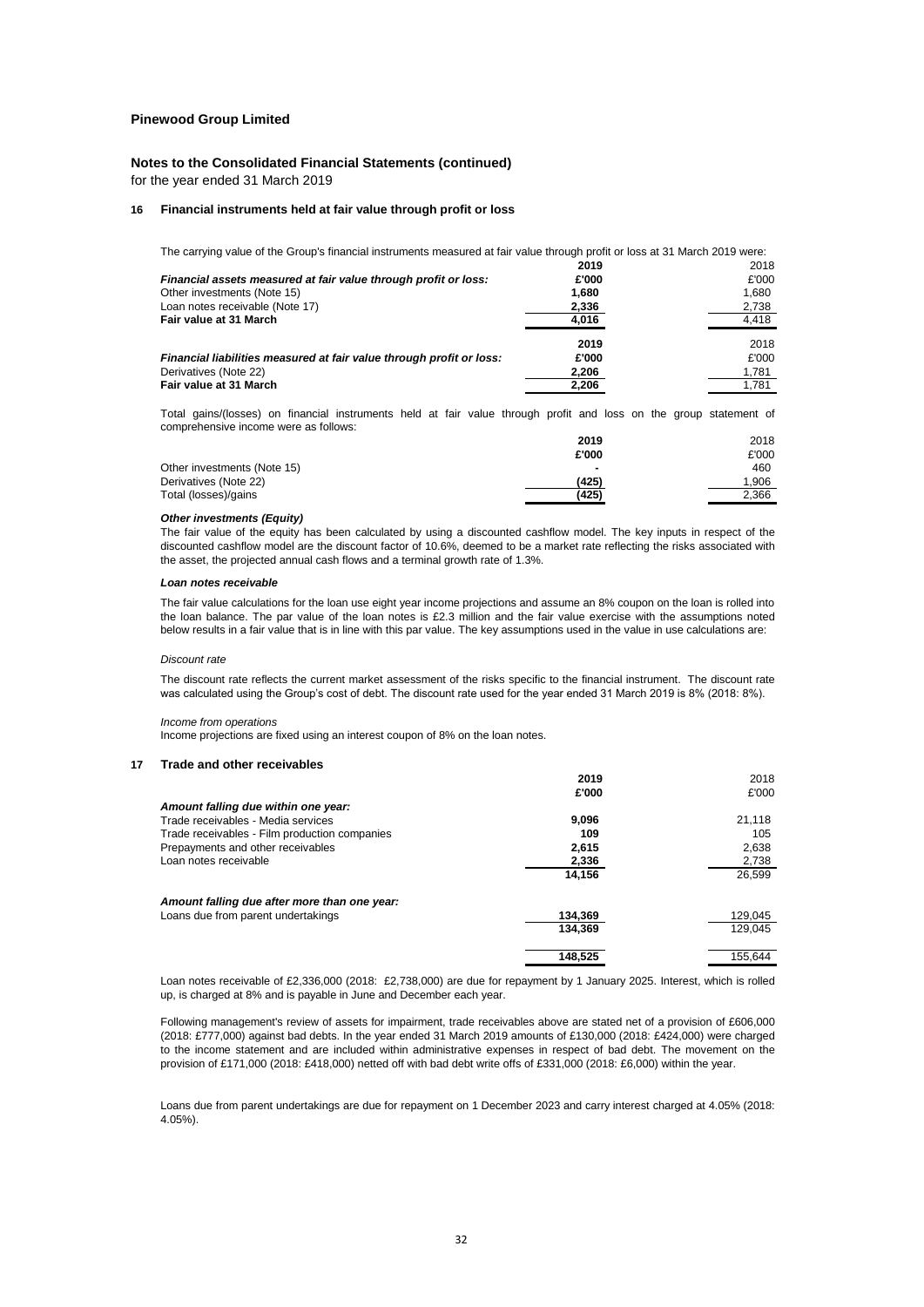### **Notes to the Consolidated Financial Statements (continued)**

for the year ended 31 March 2019

### **18 Cash and cash equivalents**

Included within the cash and cash equivalents balance per the statement of financial position at the reporting date are amounts unavailable for general use. These amounts relate to funds reserved solely for use in the production of specific Media Investment Film production company operations.

|                                        | 2019   | 2018   |
|----------------------------------------|--------|--------|
|                                        | £'000  | £'000  |
| Cash available for general use         | 39.804 | 42,653 |
| Restricted cash and cash equivalents   | 110    | 390    |
| Net cash and cash equivalents          | 39,914 | 43,043 |
| Share capital                          |        |        |
|                                        | 2019   | 2018   |
| Issued, called up and fully paid       | £'000  | £'000  |
| 57,409,926 Ordinary shares of 10p each | 5,741  | 5.741  |

The Ordinary shares, which carry no right to fixed income, each carry the right to one vote at general meetings of the Company.

#### **20 Reserves**

**19 Share capital**

#### *Share premium*

Consideration received for shares issued above their nominal value net of transaction costs.

#### *Other reserves*

Other reserves represent Capital redemption reserve £135,000 and Merger reserve £348,000.

#### *Capital redemption reserve*

The capital redemption reserve represents amounts reserved in accordance with section 733 of the Companies Act 2006 relating to the cancellation of shares.

#### *Merger reserve*

On acquiring Shepperton Studios Limited the Company issued ordinary shares as part of the consideration. Merger relief was taken in accordance with Section 131 of the Companies Act 1985 (since succeeded by Section 612 of Companies Act 2006), and hence £348,000 was credited to the merger reserve.

#### *Translation reserve*

Cumulative effect of the effect of foreign currency translation of operations with a functional currency other than Sterling in line with the Group's foreign currency translation accounting policy.

#### *Retained earnings*

Cumulative profit and loss net of distributions to owners.

### **21 Interest bearing loans and borrowings**

|                                                      |      | <b>Maturity</b> | 2019    | 2018    |
|------------------------------------------------------|------|-----------------|---------|---------|
| <b>Current Borrowings</b>                            |      |                 | £'000   | £'000   |
| Asset financing                                      |      | 5 November 2019 | 171     |         |
|                                                      |      |                 | 171     |         |
| <b>Non-Current Borrowings</b>                        |      |                 |         |         |
| Revolving credit facility                            | (i)  | 1 June 2023     |         |         |
| Asset financing                                      |      | 5 November 2019 |         | 724     |
| Loan notes                                           | (ii) | 1 December 2023 | 247,945 | 246,681 |
| Non-current drawn loan facilities                    |      |                 | 247,945 | 247,405 |
| Secured bank loan arrangement costs                  |      |                 | (1,268) | (1,282) |
|                                                      |      |                 | 246.677 | 246.123 |
|                                                      |      |                 |         |         |
| and borrowings                                       |      |                 | 246,848 | 246,123 |
| Total current and non-current interest-bearing loans |      |                 |         |         |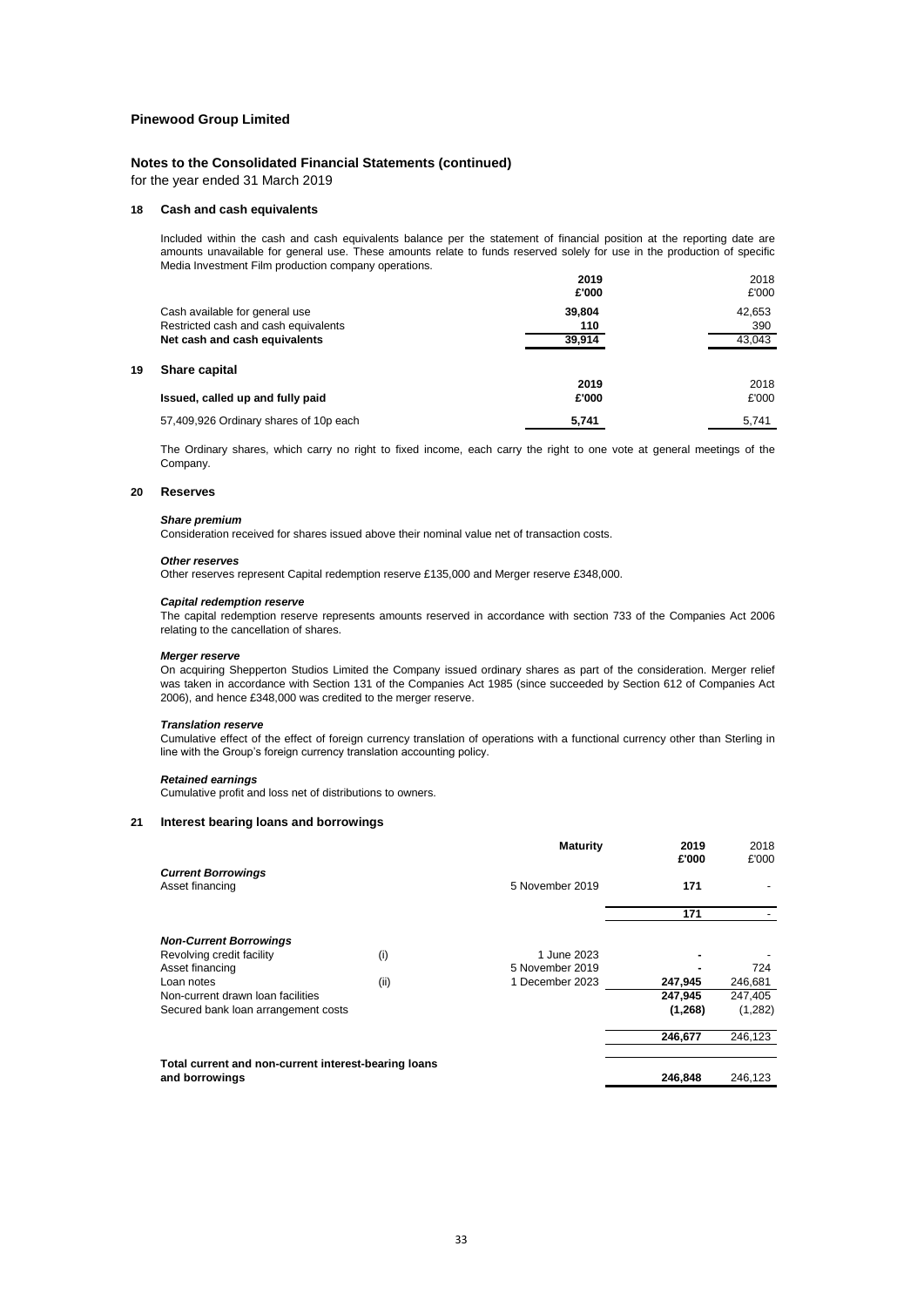# **Notes to the Consolidated Financial Statements (continued)**

for the year ended 31 March 2019

### **21 Interest bearing loans and borrowings (continued)**

The effective interest rates of the above loans and borrowings are: (i) Revolving credit facility - LIBOR plus variable margin; (ii) Loan notes - 4.28%.

On 13 December 2017, a refinancing of the Group was completed. At this date, the Group's existing drawn senior facilities, which were £97.5 million, were repaid in full and £250 million of new 3.75% Senior Secured Notes due 1 December 2023 were issued. Pinewood Group Limited advanced a £127.5 million loan on to its Parent. At the reporting date of 31 March 2019, the principal balance of £127.5 million was still outstanding and £6.9 million (2018: £1.5 million) of interest accrued on the balance is included within receivables due after more than one year.

On 13 December 2017, the Group completed a super senior revolving credit facility of £50 million which is available to draw down until 1 May 2023 with Barclays Bank plc, Credit Suisse AG London Branch, HSBC Bank plc and Lloyds Bank plc. The Group terminated its existing £35 million multi-currency revolving credit facility and its £5 million overdraft facility.

Directly attributable costs of £6.4 million were recognised at the inception of the £250 million loan notes and are being amortised as part of the effective interest rate method in accordance with the Group's accounting policy.

These facilities are secured on certain of the principal assets of the Group.

#### *Asset financing facility*

The asset financing facility comprises of both a sterling chattel mortgage facility and a finance lease facility which are over a fixed term with fixed monthly payments and are secured over identifiable assets of an equal value. These assets are classified as 'Fixtures, fittings and equipment' within 'Property, plant and equipment' in the statement of financial position.

#### *Borrowing facilities*

The available but undrawn committed facilities are as follows:

| At 31 March 2019:                   | Within 1 year<br>£'000 | 1-4 years<br>£'000 | 5+ years<br>£'000 | Total<br>£'000 |
|-------------------------------------|------------------------|--------------------|-------------------|----------------|
| <b>Facilities:</b>                  |                        |                    |                   |                |
| Revolving credit facility           |                        | 50,000             |                   | 50,000         |
| Asset financing facility            | 171                    |                    |                   | 171            |
| Loan notes                          |                        | 250,000            |                   | 250,000        |
| <b>Total facilities</b>             | 171                    | 300,000            |                   | 300,171        |
| <b>Drawn Ioans:</b>                 |                        |                    |                   |                |
| Revolving credit facility           |                        |                    |                   |                |
| Asset financing facility            | (171)                  |                    |                   | (171)          |
| Loan notes                          |                        | (250,000)          |                   | (250,000)      |
| Total drawn Ioans                   | (171)                  | (250,000)          |                   | (250, 171)     |
| Undrawn facilities:                 |                        |                    |                   |                |
| Revolving credit facility           |                        | 50,000             |                   | 50,000         |
| Asset financing facility            |                        |                    |                   |                |
| Loan notes                          |                        |                    |                   |                |
| <b>Undrawn committed facilities</b> |                        | 50,000             | $\overline{a}$    | 50,000         |
| At 31 March 2018:                   | Within 1 year          | 1-4 years          | 5+ years          | Total          |
|                                     | £'000                  | £'000              | £'000             | £'000          |
| <b>Facilities:</b>                  |                        |                    |                   |                |
| Revolving credit facility           |                        |                    | 50,000            | 50,000         |
| Asset financing facility            | 559                    | 165                |                   | 724            |
| Loan notes                          |                        |                    | 250,000           | 250,000        |
| <b>Total facilities</b>             | 559                    | 165                | 300,000           | 300,724        |
| Drawn Ioans:                        |                        |                    |                   |                |
| Revolving credit facility           |                        |                    |                   |                |
| Asset financing facility            | (559)                  | (165)              |                   | (724)          |
| Loan notes                          |                        |                    | (250,000)         | (250,000)      |
| Total drawn Ioans                   | (559)                  | (165)              | (250,000)         | (250, 724)     |
| Undrawn facilities:                 |                        |                    |                   |                |
| Revolving credit facility           |                        |                    | 50,000            | 50,000         |
| Asset financing facility            |                        |                    |                   |                |
| Loan notes                          |                        |                    |                   |                |
| <b>Undrawn committed facilities</b> |                        |                    | 50,000            | 50,000         |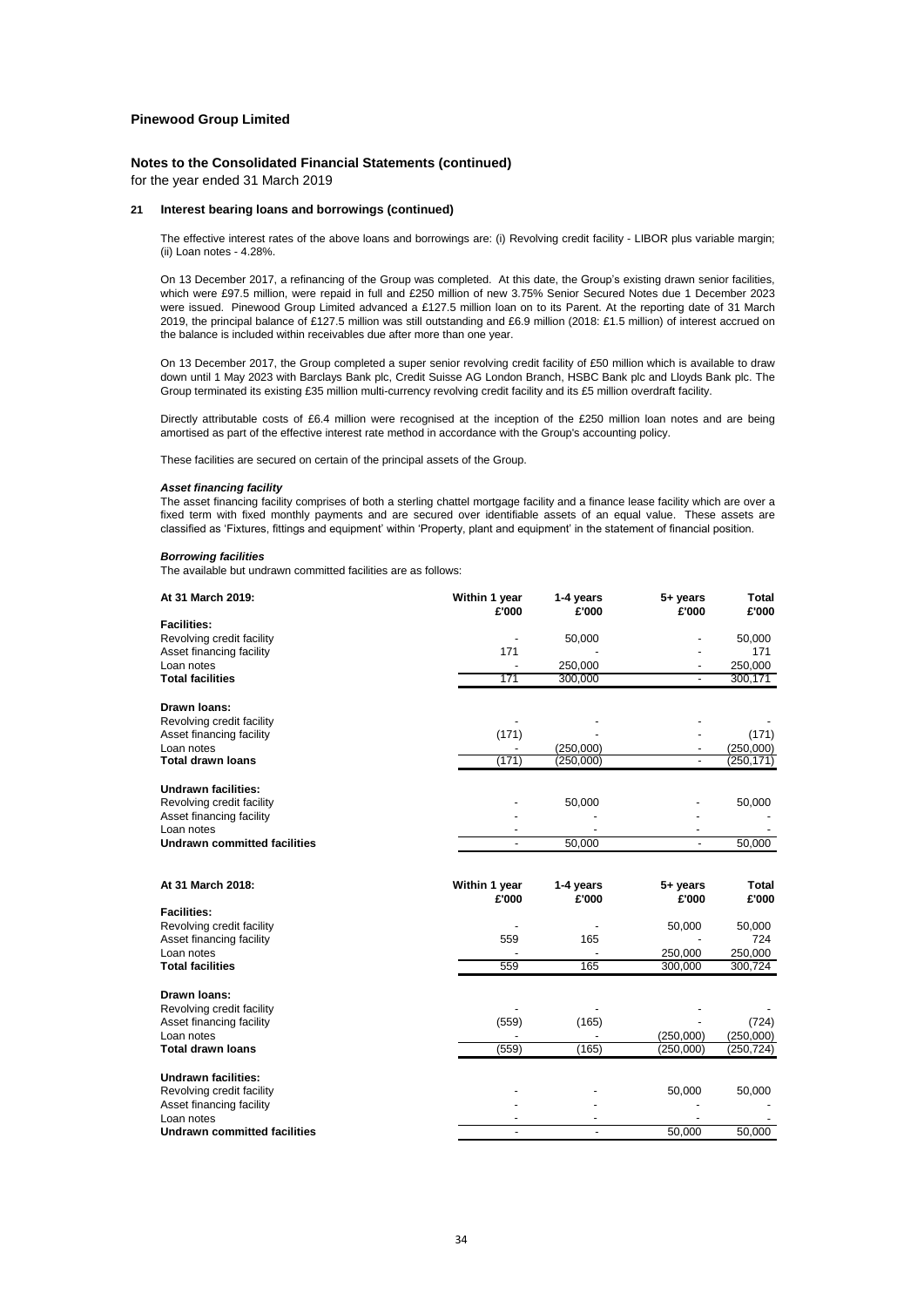# **Notes to the Consolidated Financial Statements (continued)**

for the year ended 31 March 2019

#### **22 Derivative financial instruments**

The Group's interest rate swaps are recognised as derivative financial instruments. Fair value movements are recognised in the income statement within interest receivable and similar income.

|                                                         | 2019  | 2018  |
|---------------------------------------------------------|-------|-------|
|                                                         | £'000 | £'000 |
| Financial liabilities carried at fair value:            |       |       |
| Non-current derivative financial instrument liabilities | 2.206 | 1.781 |
|                                                         | 2.206 | 1.781 |

#### *Interest rate swaps*

To minimise the volatility in cash flows from a change in LIBOR, the Group held interest rate swaps designated as hedges against drawn debt obligations as detailed below.

| <b>Effective interest rate %</b> | <b>Maturity</b> | 2019<br>£'000 | 2018<br>£'000 |
|----------------------------------|-----------------|---------------|---------------|
| 2.00% + variable margin          | 30 April 2025   | 25.000        | 25,000        |
| 2.08% + variable margin          | 30 April 2022   | 25.000        | 25,000        |
|                                  |                 | 50.000        | 50.000        |

The Group's economic hedges of interest rate risk are treated as derivative financial instruments and fair value movements are recognised in the income statement.

The interest swap finance costs are charged to the income statement when the swap is payable. The swaps are payable on a quarterly basis.

### **23 Trade and other payables**

|                                             | 2019   | 2018   |
|---------------------------------------------|--------|--------|
|                                             | £'000  | £'000  |
| Trade payables - Media services             | 2.048  | 3.345  |
| Trade payables - Film production companies  | 517    | 1.753  |
| Corporation tax payable                     | 1.967  | 794    |
| Value added tax                             | 1.385  | 2,902  |
| Other payables                              | 635    | 942    |
| Accruals                                    | 4.807  | 4.842  |
| Amounts due to parent company               | 4,078  | 3.124  |
| Capital expenditure related payables        | 9.753  | 4.536  |
| Deferred royalty                            | 669    | 685    |
| Deferred income - Media services            | 25.665 | 25,802 |
| Deferred income - Film production companies | 37     | 37     |
|                                             | 51,561 | 48.762 |

Amounts due to parent company bear interest at 4.05% (2018: 4.05%) and have no fixed repayment terms.

No fixed security has been given in respect of any of the items listed above.

At 31 March 2019, the Group had total capital commitments contracted for, but not provided in the financial statements, of £26,943,000 (2018: £nil) in respect of development expenses arising from Pinewood East.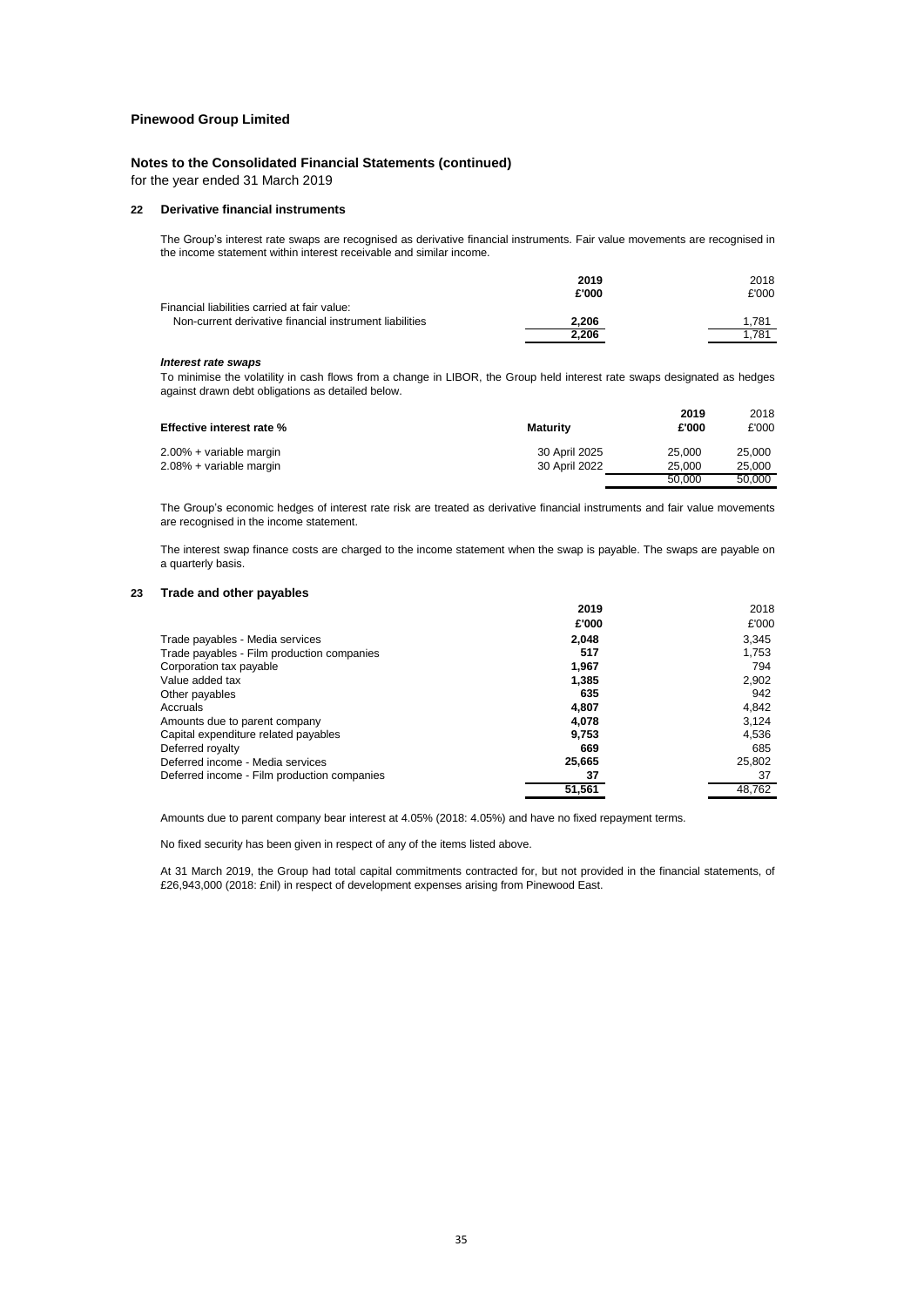### **Notes to the Consolidated Financial Statements (continued)**

for the year ended 31 March 2019

#### **24 Obligations under leases**

#### *Operating leases as lessee*

Future minimum rentals payable on the Group's non-cancellable operating leases as at 31 March 2019 and 31 March 2018 are as follows:

|                                             | 2019  | 2018  |
|---------------------------------------------|-------|-------|
|                                             | £'000 | £'000 |
| Within one year                             | 733   | 470   |
| After one year but not more than five years | 2.249 | 1.490 |
|                                             | 2.982 | 1.960 |

#### *Operating leases as lessor*

Future minimum rentals receivable under non-cancellable operating leases as at 31 March 2019 and 31 March 2018 are as follows:

|                                             | 2019   | 2018   |
|---------------------------------------------|--------|--------|
|                                             | £'000  | £'000  |
| Within one year                             | ۰      | 9.975  |
| After one year but not more than five years | 22.544 | 33.018 |
|                                             | 22.544 | 42.993 |

Rentals for the year ended 31 March 2020 of c. £10.5 million have been received and included within deferred income, and consequently are not included in the disclosure above.

#### *Finance leases as lessee*

Obligations under finance leases are secured on the assets to which they relate. The future minimum lease payments as at 31 March 2019 and 31 March 2018 are as follows:

|                                             | 2019<br>£'000            | 2018<br>£'000 |
|---------------------------------------------|--------------------------|---------------|
| Within one year                             | 173                      | 580           |
| After one year but not more than five years | $\overline{\phantom{a}}$ | 167           |
|                                             | 173                      | 747           |

#### **25 Related party transactions**

The Group has elected not to disclose related party transactions entered into between wholly owned members of its wider group in accordance with paragraph 33.1A of FRS 102.

The Group's subsidiary undertakings are listed in Note 5 to the Parent Company financial statements.

A number of the Group's subsidiary undertakings have claimed exemption from audit, these are listed in Note 5 to the Parent Company financial statements.

Transactions between the Group and its related parties are disclosed below:

|                                             | 2019  | 2018  |
|---------------------------------------------|-------|-------|
|                                             | £'000 | £'000 |
| Sales to jointly controlled entities        | 2.330 | 814   |
| Purchases from jointly controlled entities  | 628   | 411   |
| Amounts owed to jointly controlled entities | 46    |       |
| Amounts owed by jointly controlled entities | 356   | 564   |

### **26 Ultimate parent undertaking and controlling party**

The immediate parent is Picture Holdco Limited, a company incorporated in England & Wales. The ultimate parent undertaking and controlling party is PW Real Estate Fund III GP Limited, in its capacity as General Partner of PW Real Estate Fund III LP.

The registered office address of Picture Holdco Limited is 4th Floor, 18 St. Swithin's Lane, London, EC4N 8AD. Picture Holdco Limited is the only parent of Pinewood Group Limited which prepares consolidated financial statements, and these will be publicly available at Companies House.

#### **27 Events after the reporting date**

In July 2019, the Group announced a multi-year deal with Netflix, which sees Netflix creating a dedicated production hub, featuring 14 sound stages, workshops and offices at Shepperton Studios. The contract will deliver a higher occupancy level for the Group.

In July 2019, the Group announced that its collaboration with Pinewood Iskandar Malaysia Studios ended by mutual agreement, with the initial objectives of the collaboration achieved, including the development of studios in Malaysia. The studio will be known as Iskandar Malaysia Studios.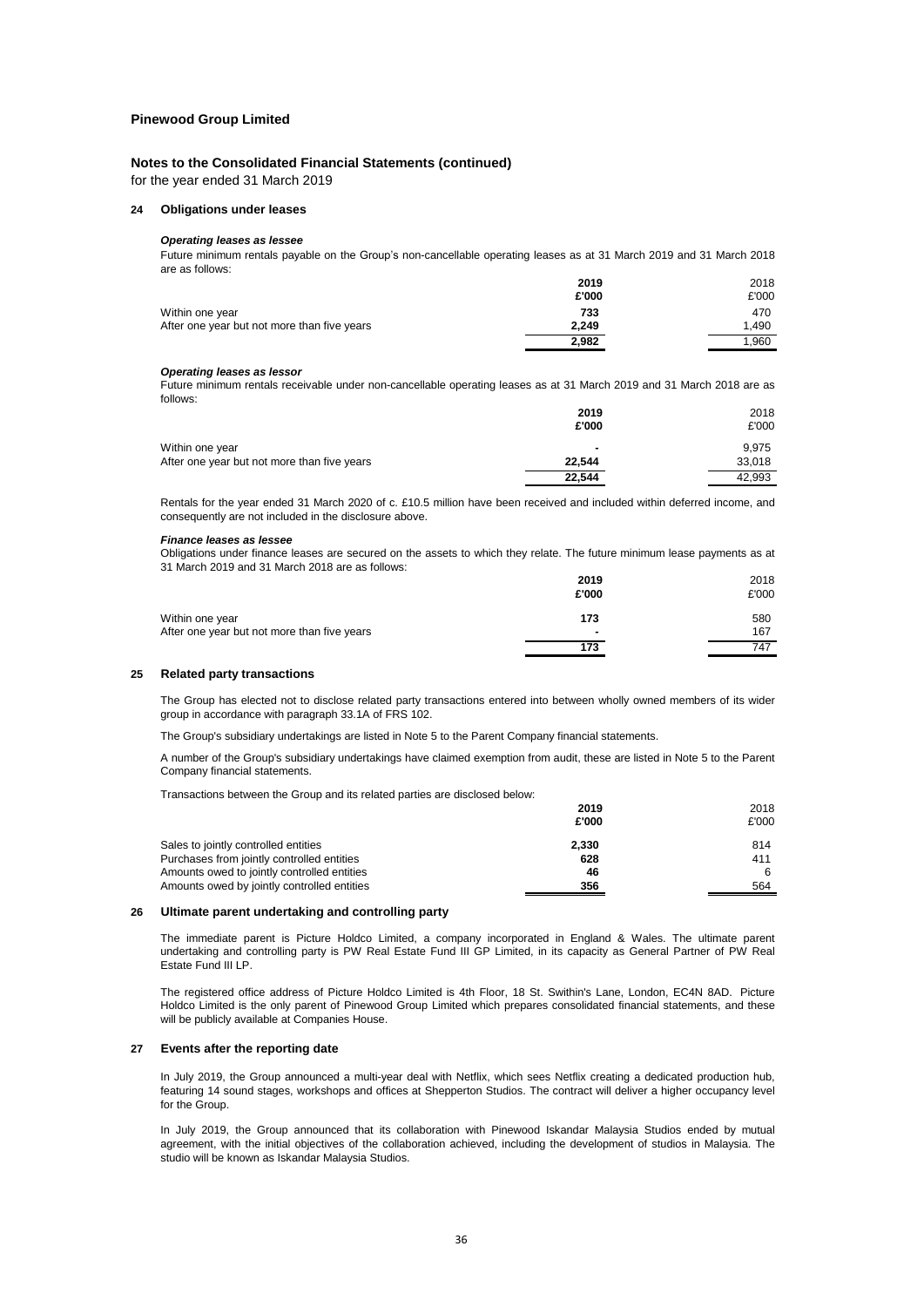# **Parent Company Statement of Financial Position**

as at 31 March 2019

|                                       | <b>Notes</b>   | 2019    | 2018        |
|---------------------------------------|----------------|---------|-------------|
|                                       |                |         | as restated |
|                                       |                | £'000   | £'000       |
| <b>Assets</b>                         |                |         |             |
| <b>Non current assets</b>             |                |         |             |
| Investments                           | 5              | 33,006  | 33,006      |
| Intangible assets                     | 6              | 1,258   |             |
| Deferred tax asset                    |                |         | 128         |
| Trade and other receivables           | $\overline{7}$ | 134,369 | 129,045     |
|                                       |                | 168,633 | 162,179     |
| <b>Current assets</b>                 |                |         |             |
| Trade and other receivables           | $\overline{7}$ | 257,287 | 266,921     |
| Cash and cash equivalents             |                | 23,653  | 32,472      |
|                                       |                | 280,940 | 299,393     |
| <b>Total assets</b>                   |                | 449,573 | 461,572     |
| <b>Equity and liabilities</b>         |                |         |             |
| Share capital                         | 8              | 5,741   | 5,741       |
| Share premium                         |                | 76,696  | 76,696      |
| Capital redemption reserve            |                | 135     | 135         |
| Merger reserve                        |                | 348     | 348         |
| <b>Translation reserve</b>            |                | 1,243   | 887         |
| Retained earnings                     |                | 8,439   | 9,709       |
| <b>Total equity</b>                   |                | 92,602  | 93,516      |
| <b>Non-current liabilities</b>        |                |         |             |
| Interest bearing loans and borrowings | 9              | 246,686 | 249,442     |
| Derivative financial instruments      | 10             | 2,206   | 1,781       |
|                                       |                | 248,892 | 251,223     |
| <b>Current liabilities</b>            |                |         |             |
| Interest bearing loans and borrowings | 9              | 171     |             |
| Trade and other payables              | 11             | 107,908 | 116,833     |
|                                       |                | 108,079 | 116,833     |
| <b>Total liabilities</b>              |                | 356,971 | 368,056     |
|                                       |                | 449,573 | 461,572     |
| <b>Total equity and liabilities</b>   |                |         |             |

As permitted by section 408(4) of the Companies Act 2006, the Company has elected not to present its own income statement for the year. The loss of the Company for the year was £1,270,000 (2018: profit as restated of £3,768,000).

The financial statements of Pinewood Group Limited (registered number: 03889552) were approved and authorised for issue by the Board of Directors on 23 July 2019. They were signed on its behalf by:

# **Barbara Inskip**

**Director**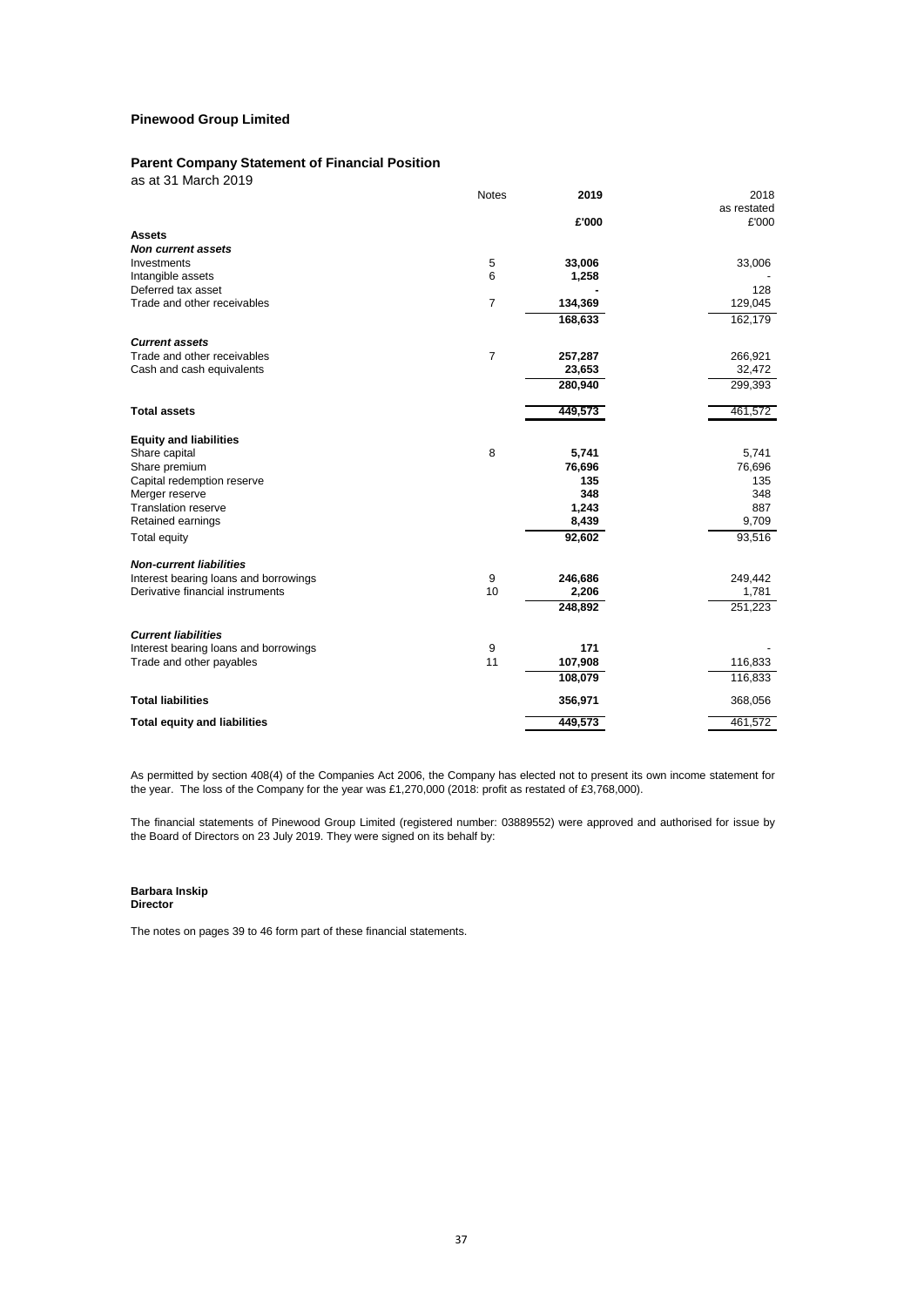# **Parent Company Statement of Changes in Equity**

for the year ended 31 March 2019

|                                                        | <b>Notes</b>   | £'000 | Share capital Share premium<br>£'000 | <b>Translation</b><br>reserve<br>£'000 | Other reserves<br>£'000 | <b>Retained earnings</b><br>£'000 | <b>Total equity</b><br>£'000 |
|--------------------------------------------------------|----------------|-------|--------------------------------------|----------------------------------------|-------------------------|-----------------------------------|------------------------------|
| At 01 April 2018 as restated                           |                | 5,741 | 76,696                               | 887                                    | 483                     | 9,709                             | 93,516                       |
| Loss for the year                                      |                |       |                                      |                                        |                         | (1,270)                           | (1,270)                      |
| Translation reserve movement                           |                |       |                                      | 356                                    |                         |                                   | 356                          |
| Total comprehensive loss for the<br>year               |                |       |                                      | 356                                    |                         | (1,270)                           | (914)                        |
| Equity dividends                                       |                |       |                                      |                                        |                         |                                   |                              |
| At 31 March 2019                                       |                | 5,741 | 76,696                               | 1,243                                  | 483                     | 8,439                             | 92,602                       |
| At 01 April 2017                                       |                | 5,741 | 76,696                               | 1,340                                  | 483                     | 17,891                            | 102,151                      |
| Profit for the year as<br>restated                     | $\overline{2}$ |       |                                      |                                        |                         | 3,768                             | 3,768                        |
| Translation reserve movement                           |                |       |                                      | (453)                                  |                         |                                   | (453)                        |
| Total comprehensive income for<br>the year as restated |                |       |                                      | (453)                                  |                         | 3,768                             | 3,315                        |
| Equity dividends                                       |                |       |                                      |                                        |                         | (11, 950)                         | (11, 950)                    |
| At 31 March 2018 as restated                           |                | 5,741 | 76,696                               | 887                                    | 483                     | 9,709                             | 93,516                       |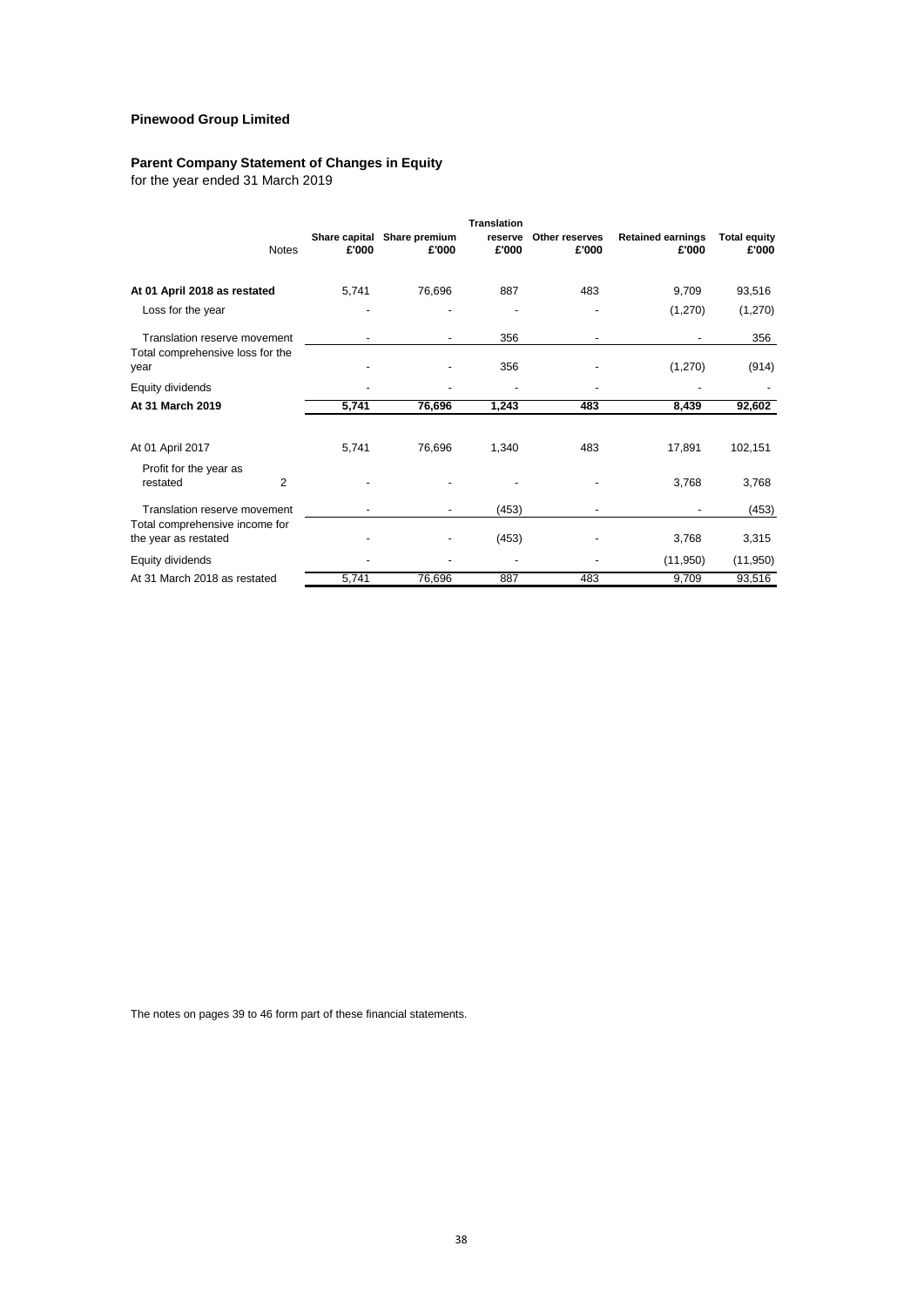### **Notes to the Parent Company Financial Statements**

for the year ended 31 March 2019

Pinewood Group Limited ("the Company") is a private company limited by shares incorporated and domiciled in England. The registered office is located at Pinewood Studios, Pinewood Road, Iver Heath, Buckinghamshire, SL0 0NH.

#### **1 Accounting policies**

The principal accounting policies are summarised below. They have all been applied consistently throughout the current year and prior year.

#### *Accounting convention*

These financial statements have been prepared in accordance with FRS 102 'The Financial Reporting Standard applicable in the UK and Republic of Ireland' ("FRS 102") and the requirements of the Companies Act 2006, including the provisions of the Large and Medium-sized Companies and Groups (Accounts and Reports) Regulations 2008, and under historical cost convention, modified to include certain financial instruments at fair value.

The full financial statements have been prepared with early adoption of the FRS 102 Triennial Review 2017 amendments in full. This is the first set of financial statements where the Triennial Review amendments have been adopted and the application date is therefore 1 April 2017. There have been no changes to amounts presented in respect of transactions or balances in any of the main statements as a result of adoption of the changes, but certain disclosures have been updated in line with the new requirements.

This company is a qualifying entity for the purposes of FRS 102, being a member of a group where the parent of that group prepares publicly available consolidated financial statements, including this company, which are intended to give a true and fair view of the assets, liabilities, financial position and profit or loss of the group. The company has therefore taken advantage of exemptions from the following disclosure requirements:

• Section 4 'Statement of Financial Position' – Reconciliation of the opening and closing number of shares;

• Section 7 'Statement of Cash Flows' – Presentation of a statement of cash flow and related notes and disclosures;

• Section 11 'Basic Financial Instruments' and Section 12 'Other Financial Instrument Issues' – Carrying amounts, interest income/expense and net gains/losses for each category of financial instrument; basis of determining fair values; details of collateral, details of hedges, hedging fair value changes recognised in profit or loss and in other comprehensive income; • Section 33 'Related Party Disclosures' – Compensation for key management personnel.

The financial statements of the company are consolidated in the financial statements on pages 12 to 36.

#### *Going concern*

In assessing the going concern basis, the Directors considered the Company's business activities, the financial position of the Company and the Company's financial risk management objectives and policies. The Company meets its day-to-day working capital requirements through its bank facilities. The Company's forecasts and projections, taking account of reasonably possible changes in trading performance, economic uncertainty and Brexit, show that the Company will be able to operate within the level of its current facilities. The Directors, having made appropriate enquiries, consider that the Company has adequate resources to continue in the operational business for the foreseeable future and have therefore continued to adopt the going concern basis in preparing the financial statements.

#### *Fixed assets investments*

Investments in subsidiaries and joint ventures are stated initially at cost. The carrying values are reviewed for impairment if events or changes in circumstances indicate the carrying values may not be recoverable.

#### *Intangible assets*

Intangible assets excluding goodwill, when identified, are capitalised at cost and subsequently amortised over their useful economic life on the following bases:

The software asset is not yet in use and so is not being depreciated, accordingly. The anticipated useful life is between 5 and 10 years and will be determined at the point the software is completed and in use.

#### *Financial instruments*

Financial assets and financial liabilities are recognised when the Company becomes a party to the contractual provisions of the instrument.

Financial liabilities and equity instruments are classified according to the substance of the contractual arrangements entered into. An equity instrument is any contract that evidences a residual interest in the assets of the Company after deducting all of its liabilities.

#### *Financial assets and liabilities*

All financial assets and liabilities are initially measured at transaction price (including transaction costs), except for those financial assets classified as at fair value through profit or loss, which are initially measured at fair value (which is normally the transaction price excluding transaction costs), unless the arrangement constitutes a financing transaction. If an arrangement constitutes a finance transaction, the financial asset or financial liability is measured at the present value of the future payments discounted at a market rate of interest for a similar debt instrument.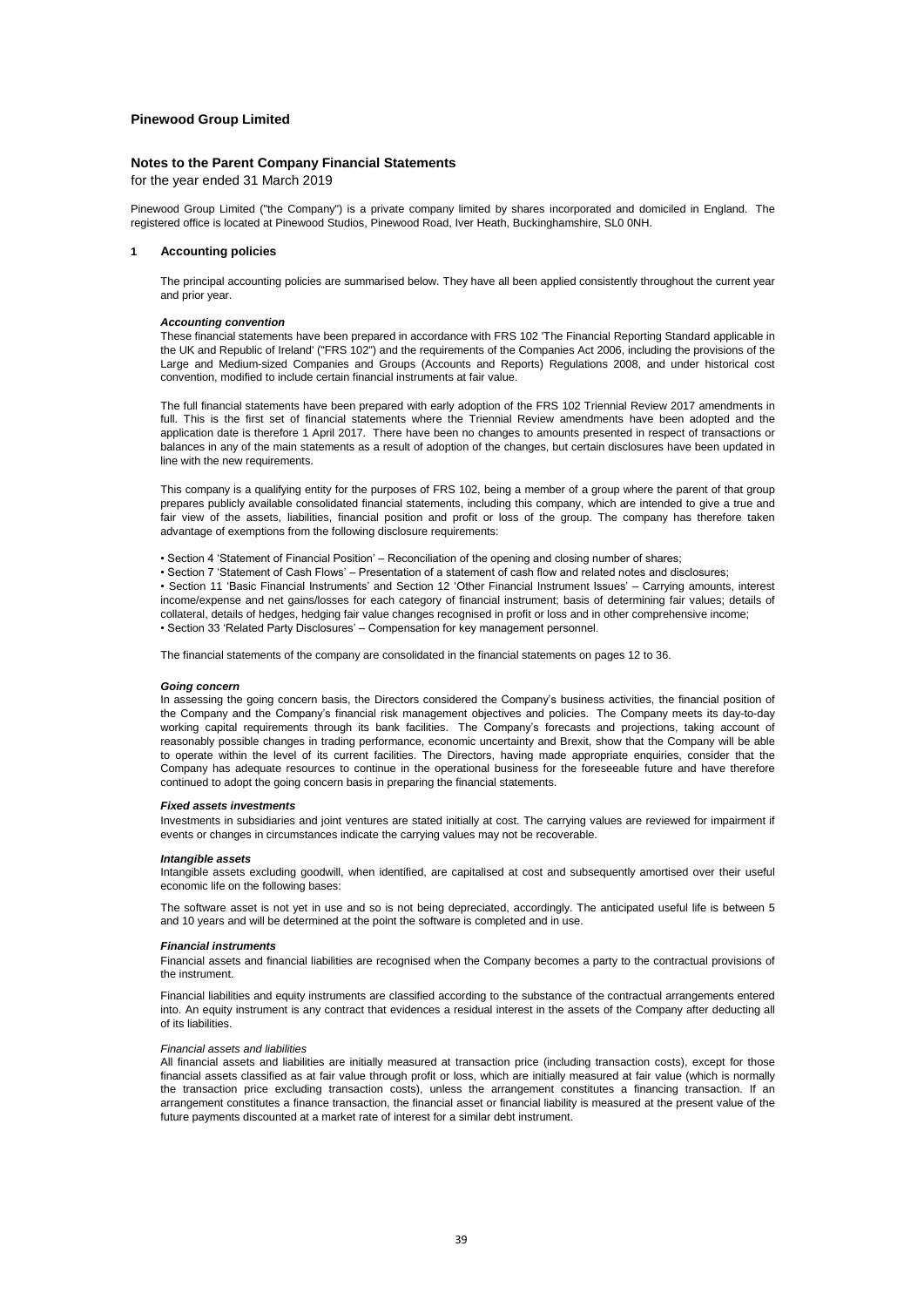# **Notes to the Parent Company Financial Statements (continued)**

for the year ended 31 March 2019

### **1 Accounting policies (continued)**

Financial assets are derecognised when and only when a) the contractual rights to the cash flows from the financial asset expire or are settled, b) the Group transfers to another party substantially all of the risks and rewards of ownership of the financial asset, or c) the Group, despite having retained some significant risks and rewards of ownership, has transferred control of the asset to another party and the other party has the practical ability to sell the asset in its entirety to an unrelated third party and is able to exercise that ability unilaterally and without needing to impose additional restrictions on the transfer.

Financial liabilities are derecognised only when the obligation specified in the contract is discharged, cancelled or expires.

#### *Equity instruments*

Equity instruments issued by the Company are recorded at the fair value of proceeds received, cash or other resources received or receivable, net of direct issue costs.

#### *Interest-bearing loans and borrowings*

Obligations for loans and borrowings are recognised when the Company becomes party to the related contracts and are measured initially at the fair values of consideration received less directly attributable transaction costs. After initial recognition, interest-bearing loans and borrowings are subsequently measured at amortised cost using the effective interest method, allocating the interest income or interest expense over the relevant period. The loan issue costs are amortised in the income statement over the remaining maturity of the loans at a constant carrying amount and are reviewed for changes in circumstances that may indicate that the loans will not be held to maturity.

#### *Derivative financial instruments*

The Company has interest rate swaps to hedge against risks associated with interest rate fluctuations. Derivatives are initially recognised at fair value at the date a derivative contract is entered into and are subsequently re-measured to their fair value at each statement of financial position date. The Company reports the movement in fair value through profit or loss.

The fair values of the interest rate swap contracts are determined by reference to market values for similar instruments.

A derivative with a positive fair value is recognised as a financial asset whereas a derivative with a negative fair value is recognised as a financial liability. A derivative is presented as a non-current asset or liability if the remaining maturity of the instrument is more than 12 months and it is not expected to be realised or settled within 12 months. Other derivatives are presented as current assets or current liabilities.

#### *Significant accounting judgements, estimates and assumptions*

The preparation of the Company's financial statements requires management to make judgements, estimates and assumptions that affect reported amounts at the reporting date.

Estimates, assumptions and judgements are applied by the Company. These include, but are not limited to, accruals and provisions for impairments of assets. These estimates, assumptions and judgements are also evaluated on a continual basis but are not significant.

| $\mathbf{z}$ | <b>Prior period adjustment</b>       | 2018                   |            | 2018        |
|--------------|--------------------------------------|------------------------|------------|-------------|
|              |                                      | as previously reported | adjustment | as restated |
|              |                                      | £'000                  | £'000      | £'000       |
|              | <b>Current assets</b>                |                        |            |             |
|              | Trade and other receivables          | 259,869                | 7,052      | 266,921     |
|              | <b>Total assets</b>                  | 454.520                | 7,052      | 461,572     |
|              | <b>Equity and liabilities</b>        |                        |            |             |
|              | Retained earnings                    | 2,657                  | 7,052      | 9,709       |
|              | <b>Total equity</b>                  | 86,464                 | 7,052      | 93,516      |
|              | <b>Total equity and liabilities</b>  | 454,520                | 7,052      | 461,572     |
|              | (Loss)/profit for the financial year | (3,284)                | 7,052      | 3,768       |

Subsequent to the signing of the company financial statements of Pinewood Group Limited for the year ended 31 March 2018, and prior to the publication of the other entity statutory reports, the company reviewed the basis of the calculation for intercompany interest charges. As a result of the review it was determined that an adjustment was required, which results in a net intercompany interest receivable adjustment of £7,052k. Management consider this to be material, in respect of the value, and therefore have adjusted the prior year comparatives instead of the current period.

The adjustment has resulted in a restatement of the Company's retained earnings from £2,657k to £9,709k being the increase of £7,052k of intercompany interest. Amounts due from subsidiary undertakings, which were disclosed within the Trade and other receivables of £223.4 million in the prior year statement of financial position, have been restated as £230.4 million.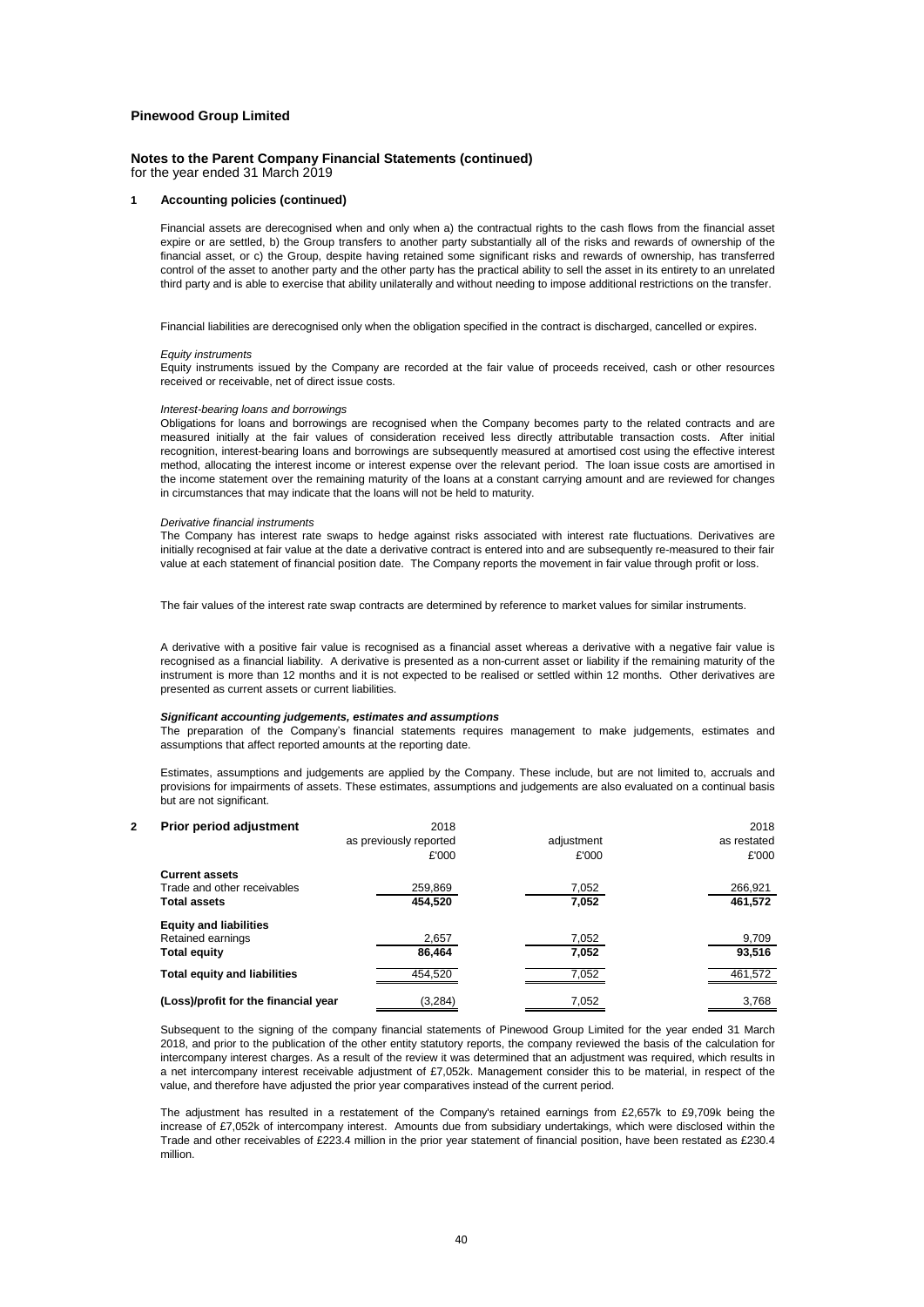#### **Notes to the Parent Company Financial Statements (continued)**

for the year ended 31 March 2019

# **3 Profit and loss**

As permitted by section 408(4) of the Companies Act 2006, the Company has elected not to present its own income statement for the year. The loss of the Company for the year was £1,270,000 (2018: profit as restated of £3,768,000).

# **4 Staff costs and numbers**

|                                        | 2019    | 2018    |
|----------------------------------------|---------|---------|
| <b>Staff costs including Directors</b> | £'000   | £'000   |
| <b>Salaries</b>                        | 1,212   | 1,809   |
| Social security costs                  | 45      | 195     |
| Pension costs                          | 39      | 62      |
| Other employee benefits                | 16      | 43      |
|                                        | 1,312   | 2,109   |
| Average monthly number of employees,   | 2019    | 2018    |
| including Executive Directors:         | numbers | numbers |
| Management                             | 2       |         |
| Administration                         | 6       |         |
| Executive                              |         | 2       |
|                                        | 9       | 10      |

### **5 Investments**

|                                    | £'000  |
|------------------------------------|--------|
| Cost and net book value            |        |
| At 31 March 2018 and 31 March 2019 | 33.006 |
|                                    |        |

Details of investments in which the Company holds 20% or more of the nominal value of ordinary share capital (or other class of share capital where marked  $2$ , see below) are as follows:

|                                                           |                           | <b>Country of</b>     | % equity |
|-----------------------------------------------------------|---------------------------|-----------------------|----------|
| Company name                                              | <b>Principal Activity</b> | incorporation         | interest |
| Pinewood-Shepperton Studios Limited <sup>1,2</sup>        | Holding company           | <b>United Kingdom</b> | 100%     |
| Pinewood PSB Limited <sup>1</sup>                         | Property development      | <b>United Kingdom</b> | 100%     |
| Pinewood Film Advisors Limited <sup>1</sup>               | Film investment advice    | United Kingdom        | 100%     |
| Pinewood Film Advisors (W) Limited <sup>1</sup>           | Film investment advice    | <b>United Kingdom</b> | 100%     |
| Pinewood Studios Limited                                  | Film studio services      | <b>United Kingdom</b> | 100%     |
| <b>Shepperton Studios Limited</b>                         | Film studio services      | <b>United Kingdom</b> | 100%     |
| Shepperton Studios (General Partner) Limited              | Property investment       | <b>United Kingdom</b> | 100%     |
| Pinewood Shepperton Limited                               | Dormant                   | <b>United Kingdom</b> | 100%     |
| Baltray No.1 Limited                                      | Property investment       | <b>United Kingdom</b> | 100%     |
| Baltray No.2 Limited                                      | Property investment       | <b>United Kingdom</b> | 100%     |
| Shepperton Management Limited                             | Property support          | <b>United Kingdom</b> | 100%     |
| Pinewood Shepperton Facilities Limited                    | Property support          | <b>United Kingdom</b> | 100%     |
| <b>PSL Consulting Limited</b>                             | Film services             | <b>United Kingdom</b> | 100%     |
| Pinewood Studio Wales Limited                             | Film services             | United Kingdom        | 100%     |
| Pinewood Germany Limited                                  | Dormant                   | <b>United Kingdom</b> | 100%     |
| Pinewood Dominican Republic Limited                       | Film services             | <b>United Kingdom</b> | 100%     |
| Pinewood Malaysia Limited                                 | Film services             | United Kingdom        | 100%     |
| Pinewood USA Inc. <sup>4</sup>                            | Film services             | <b>USA</b>            | 100%     |
| Pinewood Film Production Studios Canada Inc. <sup>5</sup> | Film services             | Canada                | 100%     |
| Pinewood Production Services Canada Inc.                  | Film services             | Canada                | 100%     |
| <b>Pinewood Films Limited</b>                             | Film investment           | <b>United Kingdom</b> | 100%     |
| Pinewood Media Development Limited                        | Film services             | <b>United Kingdom</b> | 100%     |
| <b>Pinewood Productions Ireland Limited</b>               | Film services             | Ireland               | 100%     |
| Space Bear IR Designated Activity Company                 | Film services             | Ireland               | 100%     |
| Pinewood Camera Trap Limited                              | Film production           | United Kingdom        | 100%     |
| Pinewood Riot Club Limited <sup>3</sup>                   | Film production           | <b>United Kingdom</b> | 100%     |
| Pinewood Films No. 11 Limited                             | Film production           | <b>United Kingdom</b> | 100%     |
| Pinewood Films No. 12 Limited                             | Film production           | <b>United Kingdom</b> | 100%     |
| Pinewood Films No. 13 Limited                             | Film production           | <b>United Kingdom</b> | 100%     |
| Pinewood Films No. 14 Limited                             | Film production           | United Kingdom        | 100%     |
| Where Hands Touch (FPC) Limited                           | Film production           | <b>United Kingdom</b> | 100%     |
| The Studios Unit Trust <sup>2</sup>                       | Property investment       | Jersey                | 100%     |
| Shepperton Studios Property Partnership <sup>2</sup>      | Property investment       | United Kingdom        | 100%     |
| Pinewood Finco PLC <sup>1</sup>                           | <b>Financial services</b> | <b>United Kingdom</b> | 100%     |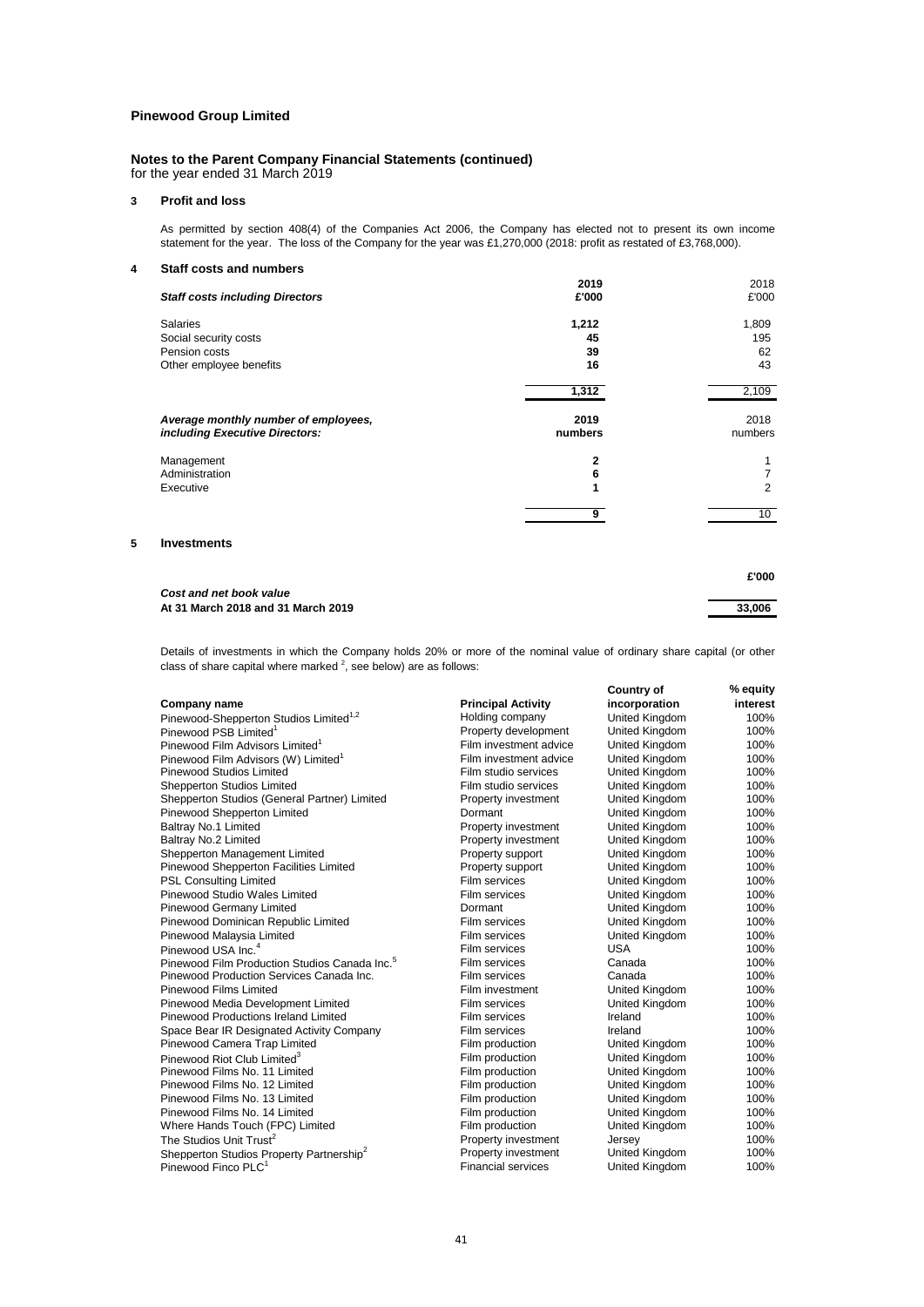# **Notes to the Parent Company Financial Statements (continued)**

for the year ended 31 March 2019

#### **5 Investments (continued)**

#### *Subsidiaries (continued)*

<sup>1</sup>Directly held.

2 Investment held as follows:

- o Pinewood-Shepperton Studios Limited 17,830 ordinary shares of 5p each with a nominal value of £892, and 942,700 redeemable shares of 10p each with a nominal value of £94,270. Further details included in the subsidiary financial statements of Pinewood-Shepperton Studios Limited.
- o The Studios Unit Trust units held in Jersey Property Unit Trust by Baltray No. 1 Limited and Baltray No. 2 Limited.
- o Shepperton Studios Property Partnership Limited Partnership in which Baltray No. 1 Limited and the Studios Unit Trust are Limited Partners.

<sup>3</sup>Since the reporting date, these companies have been dissolved.

<sup>4</sup>The reporting date for Pinewood USA Inc. is 31 December.

<sup>5</sup>At the date of approval of these financial statements, this company had an active proposal to strike off.

The registered office of the subsidiaries (or local equivalent) are as follows:

- o All United Kingdom subsidiaries Pinewood Studios, Pinewood Road, Iver Heath, SL0 0NH
- o The Studios Unit Trust 47 Esplanade, St. Helier, Jersey JE1 0BD
- o All Irish subsidiaries Second Floor, 10 South Anne Street, Dublin 2, Ireland
- o Pinewood USA Inc. c/o Katten Munchin Rosenman LLP, 2029 Century Park East, Suite 2600, Los Angeles, CA 90067, USA
- o Pinewood Production Services Canada Inc. 225 Commissioners Street, Toronto, ON M4M 0A1, Canada
- o Pinewood Film Production Studios Canada Inc. Suite 2600, Three Bentall Centre, PO Box 49314, 595 Burrard Street, Vancouver BC, V7X 1L3, Canada

#### *Joint ventures*

As at 31 March 2019, the Company had interests in the following joint ventures:

|                                 | <b>Principal</b> |                   |          |
|---------------------------------|------------------|-------------------|----------|
|                                 | place of         |                   | % votina |
| Company name                    | business         | % equity interest | riahts   |
| Pinewood Atlanta LLC            | USA              | 40%               | 50%      |
| <b>PAS Holdings Fayette LLC</b> | USA              | 40%               | 50%      |

None of the investments in joint ventures is directly held. The accounting reference date for the two joint ventures is 31 December.

All joint venture interests are indirectly held. The registered office of Pinewood Atlanta LLC and PAS Holdings Fayette LLC is 461 Sandy Creek Road, Fayetteville, Georgia 30214, USA.

#### *Other investments*

The Group owns 15% of the share capital of PMBS Holding Limited. PMBS Holding Limited owns 100% of Pinewood MBS Lighting Limited. The Company also has an indirect investment in POP Global Limited amounting to 12.5% of the share capital. POP Global Limited owns 100% of We Got Pop Ltd.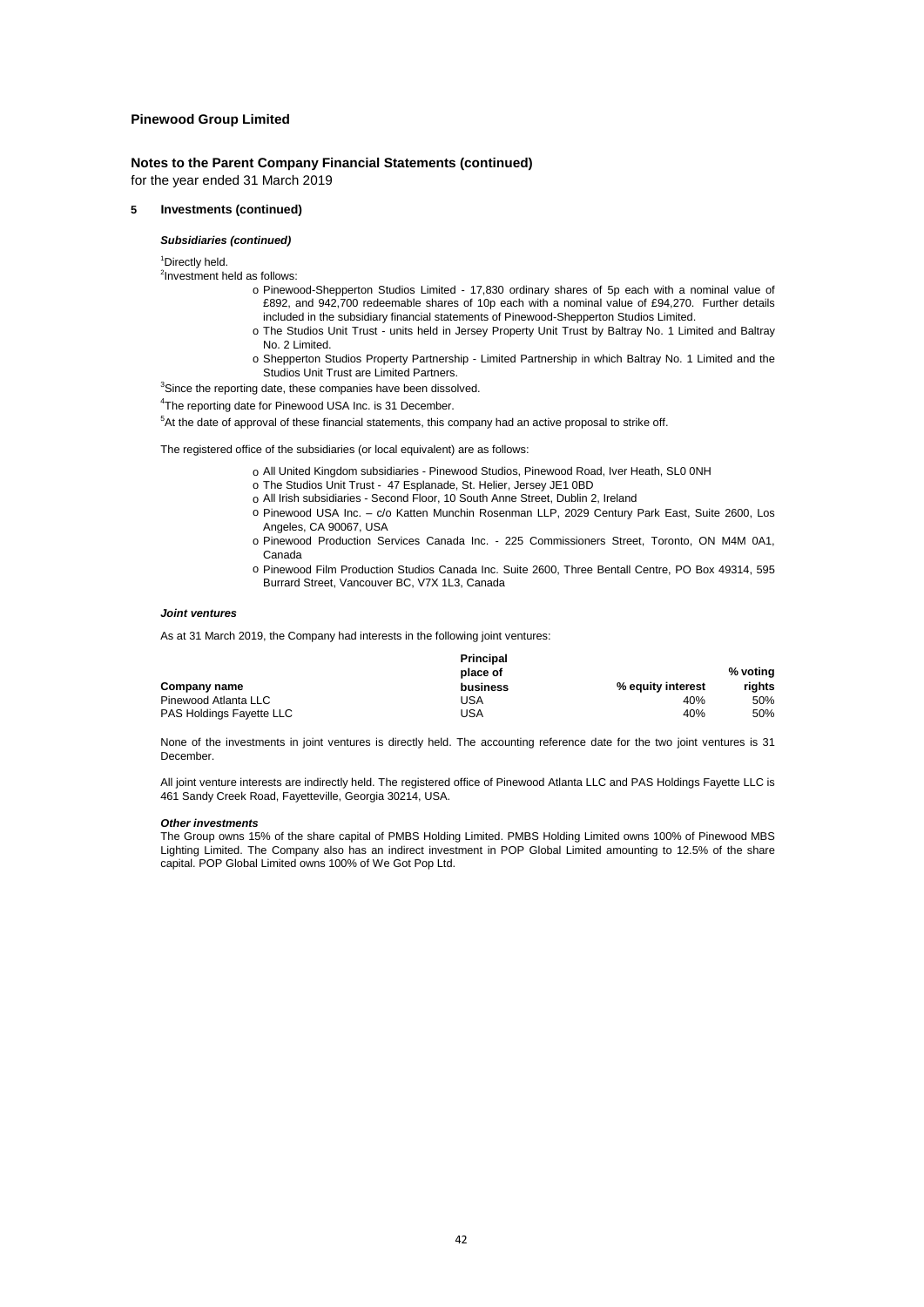# **Notes to the Parent Company Financial Statements (continued)**

for the year ended 31 March 2019

### **5 Investments (continued)**

#### *Audit exemption*

Pinewood Group Limited has given statutory guarantees against all the outstanding liabilities of the below listed whollyowned subsidiaries at 31 March 2019 under Section 479A of the Companies Act 2006, thereby allowing these subsidiaries to be exempt from the annual audit requirement for the year ended 31 March 2019.

Although the Company does not anticipate the guarantees to be called upon, the book values of the guaranteed liabilities, excluding intragroup balances, for each relevant subsidiary at 31 March 2019 are set out below:

|   | Company name                                 | Company<br>registration<br>number | Liabilities to non-<br>group entities |                |
|---|----------------------------------------------|-----------------------------------|---------------------------------------|----------------|
|   |                                              |                                   | £'000                                 |                |
|   | Baltray No.1 Limited                         | 05776674                          |                                       |                |
|   | Baltray No.2 Limited                         | 05778635                          |                                       |                |
|   | Pinewood Camera Trap Limited                 | 08153323                          |                                       |                |
|   | Pinewood Dominican Republic Limited          | 07096246                          | 308                                   |                |
|   | Pinewood Films Limited                       | 07660856                          |                                       |                |
|   | Pinewood Films No. 13 Limited                | 09006529                          | 12                                    |                |
|   | Pinewood Malaysia Limited                    | 07074446                          | 70                                    |                |
|   | Pinewood Media Development Limited           | 09592018                          |                                       |                |
|   | Pinewood Studio Wales Limited                | 08863162                          | 121                                   |                |
|   | <b>PSL Consulting Limited</b>                | 08655214                          | 35                                    |                |
|   | Shepperton Management Limited                | 05907027                          |                                       |                |
|   | Shepperton Studios (General Partner) Limited | 05913009                          |                                       |                |
|   | Pinewood Germany Limited                     | 07079399                          |                                       |                |
|   | Pinewood Shepperton Facilities Limited       | 07527390                          |                                       |                |
|   | Pinewood Films No. 11 Limited                | 08865342                          | 49                                    |                |
|   | Pinewood Films No. 12 Limited                | 08865668                          | 32                                    |                |
|   | Where Hands Touch (FPC) Limited              | 09443603                          | 325                                   |                |
| 6 | Intangible assets                            |                                   |                                       |                |
|   |                                              |                                   | <b>Software</b><br>£'000              | Total<br>£'000 |
|   | $\sim$ $\sim$ $\sim$                         |                                   |                                       |                |

|                                           | --------<br>£'000        | .<br>£'000 |
|-------------------------------------------|--------------------------|------------|
| Cost                                      |                          |            |
| At 31 March 2018                          | $\overline{\phantom{0}}$ |            |
| Additions                                 | 1.258                    | 1,258      |
| At 31 March 2019                          | 1,258                    | 1,258      |
| <b>Net book value</b><br>At 31 March 2019 | 1,258                    | 1,258      |
|                                           |                          |            |
| At 31 March 2018                          | $\overline{\phantom{0}}$ |            |

Software relates to an asset under the course of construction and as such is not being amortised.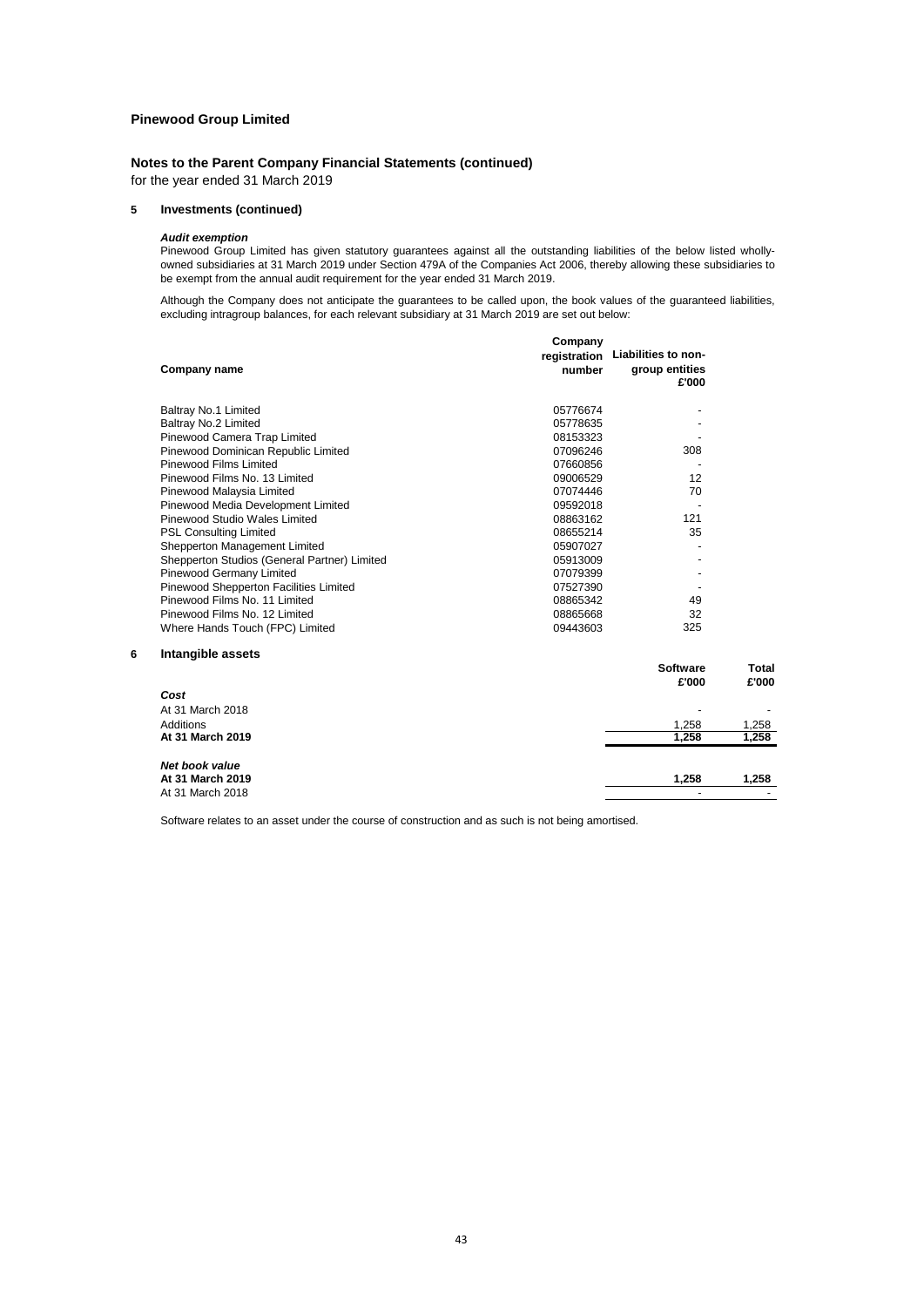# **Notes to the Parent Company Financial Statements (continued)**

for the year ended 31 March 2019

### **7 Trade and other receivables**

|                                              | 2019    | 2018        |
|----------------------------------------------|---------|-------------|
|                                              |         | as restated |
|                                              | £'000   | £'000       |
| Amount falling due within one year:          |         |             |
| Prepayments and accrued income               | 59      | 66          |
| Loans due from subsidiary undertakings       | 36.414  | 36.414      |
| Amounts due from subsidiary undertakings     | 220,814 | 230,441     |
|                                              | 257.287 | 266.921     |
| Amount falling due after more than one year: |         |             |
| Loans due from parent undertakings           | 134,369 | 129,045     |
|                                              | 134,369 | 129,045     |
|                                              | 391.656 | 395.966     |

Intragroup balances are repayable on demand and interest is charged at 4.05% (2018: 4.05%). The loans due from the parent company are repayable on 1 December 2023 and carry interest charged at 4.05% (2018: 4.05%). The loans due from subsidiary undertakings are repayable on demand and interest is charged at 4.05% (2018: 4.05%).

### **8 Share capital**

| Issued, called up and fully paid       | 2019<br>£'000 | 2018<br>£'000 |
|----------------------------------------|---------------|---------------|
| 57,409,926 Ordinary shares of 10p each | 5.741         | 5.741         |

The Ordinary shares, which carry no right to fixed income, each carry the right to one vote at general meetings of the Company.

#### **9 Interest bearing loans and borrowings**

|                                                                     | <b>Maturity</b> | 2019<br>£'000 | 2018<br>£'000 |
|---------------------------------------------------------------------|-----------------|---------------|---------------|
| <b>Current Borrowings</b><br>Asset financing                        | 5 November 2019 | 171           |               |
|                                                                     |                 |               |               |
|                                                                     |                 | 171           |               |
| <b>Non-Current Borrowings</b>                                       |                 |               |               |
| Asset financing                                                     | 5 November 2019 |               | 724           |
| Loan from subsidiary undertaking                                    | 1 December 2023 | 247.954       | 250,000       |
| Non-current drawn loan facilities                                   |                 | 247.954       | 250.724       |
| Secured bank loan arrangement costs                                 |                 | (1,268)       | (1,282)       |
|                                                                     |                 | 246.686       | 249,442       |
| Total current and non-current interest-bearing loans and borrowings |                 | 246.857       | 249,442       |

On the 13 December 2017, Pinewood Finco PLC entered into a loan agreement with its parent company, Pinewood Group Limited. The company agreed to loan its parent £250 million under a loan agreement subordinated under the company's external debt (as disclosed in note 12 of Pinewood Finco plc Report and Financial Statements for the period ending 31 March 2018). The loan bears interest at the same rate as the external debt, referenced in note 12 of Pinewood Finco plc Report and Financial Statements for the period ending 31 March 2018, 3.75%, plus a margin of 0.15% per annum (for the administration of the external debt on behalf of the Group) and a charge for the recovery of finance fees incurred by Pinewood Finco plc in arranging the external debt. Repayments of interest and capital are required to be made in sufficient time for the company to make onward payment to its external debt providers. As a result, the capital balance falls due for repayment on 1 December 2023.

Details of effective interest rates, total facilities, repayments, are listed in Note 21 of the consolidated Group financial statements accounts above.

Amounts included above which fall due after five years are as follows

|                                   | 2019  | 2018    |
|-----------------------------------|-------|---------|
|                                   | £'000 | £'000   |
| Payable other than by instalments | ٠     | 250.000 |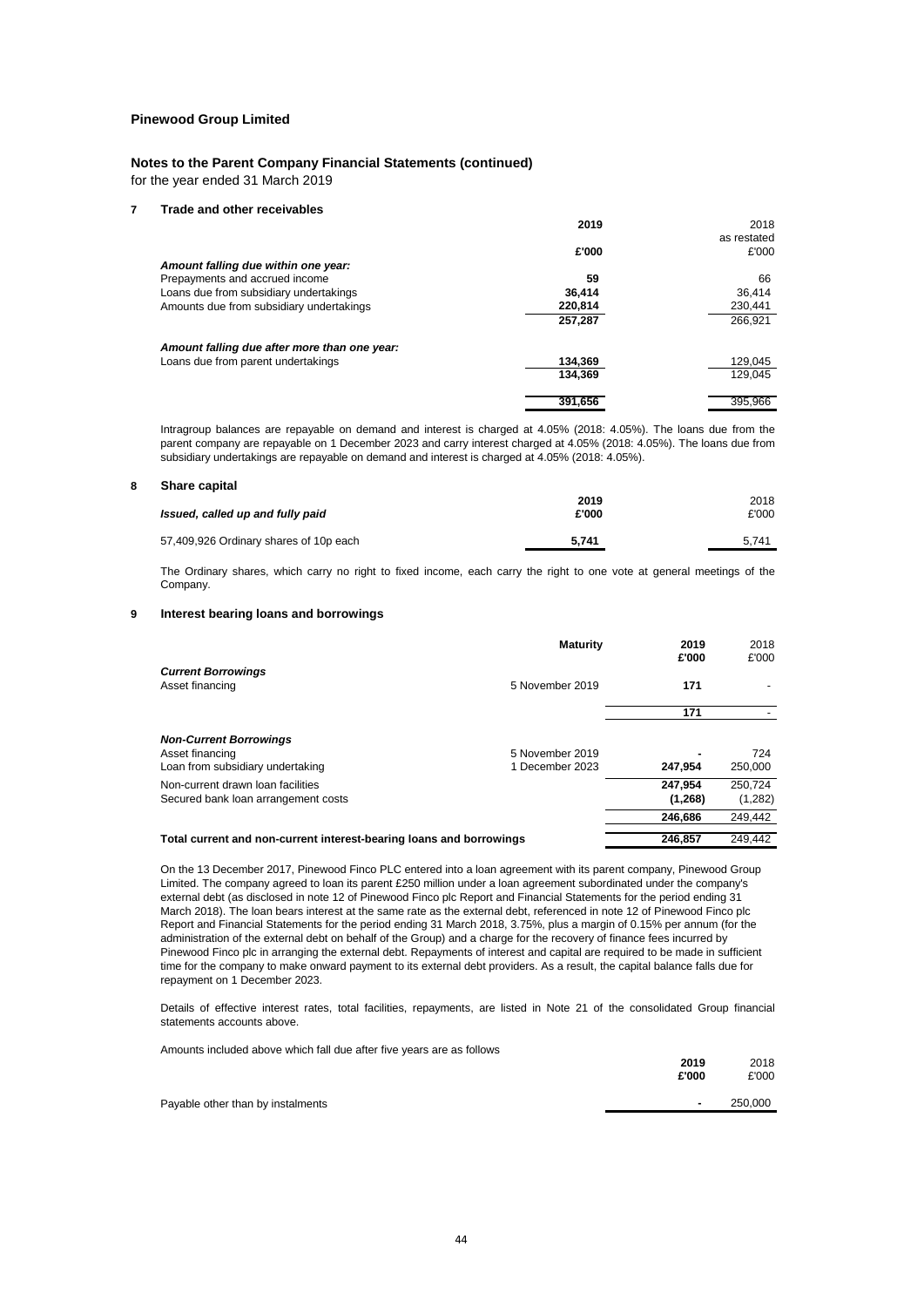# **Notes to the Parent Company Financial Statements (continued)**

for the year ended 31 March 2019

### **10 Derivative financial instruments**

The Company's interest rate swaps are recognised as derivative financial instruments. Fair value movements are recognised in the income statement within interest payable and similar charges.

Further details can be found in Note 22 to the consolidated Group financial statements.

|    |                                                                                                         | 2019<br>£'000  | 2018<br>£'000  |
|----|---------------------------------------------------------------------------------------------------------|----------------|----------------|
|    | Financial liabilities carried at fair value:<br>Non-current derivative financial instrument liabilities | 2,206<br>2.206 | 1,781<br>1.781 |
| 11 | Trade and other payables                                                                                |                |                |
|    |                                                                                                         | 2019           | 2018           |
|    |                                                                                                         | £'000          | £'000          |
|    | Other creditors                                                                                         | 2,350          | 1,535          |
|    | Amounts due to parent undertakings                                                                      |                | 75             |
|    | Amounts due to subsidiary undertakings                                                                  | 105,558        | 115,223        |
|    |                                                                                                         | 107,908        | 116.833        |

Intragroup balances are repayable on demand and interest is charged at 4.05% (2018: 4.05%).

# **12 Related party transactions**

The Company has elected not to disclose related party transactions entered into between wholly owned members of its wider group in accordance with paragraph 33.1A of FRS 102.